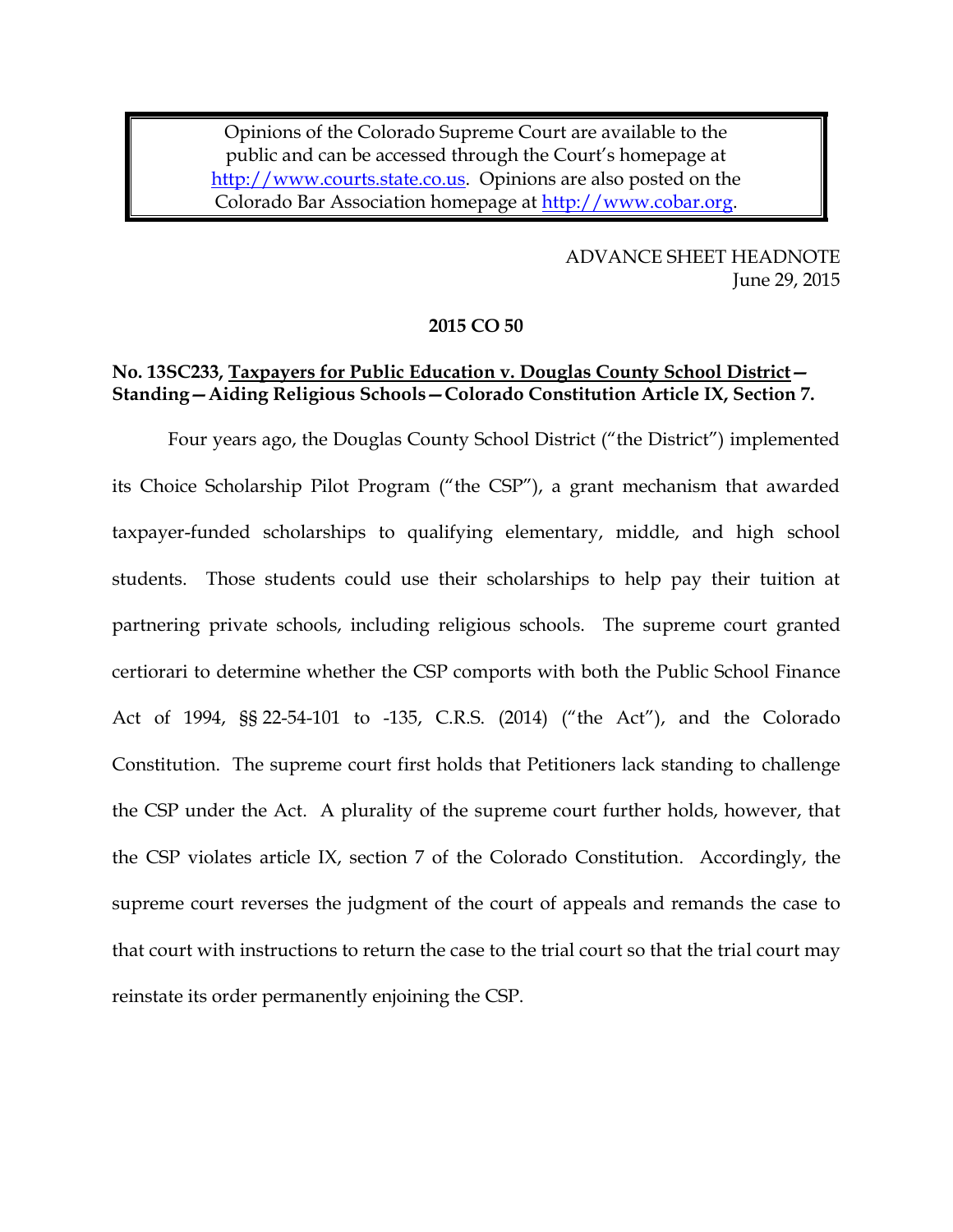### **The Supreme Court of the State of Colorado**

2 East 14th Avenue • Denver, Colorado 80203

### **2015 CO 50**

### **Supreme Court Case No. 13SC233**

*Certiorari to the Colorado Court of Appeals* Court of Appeals Case Nos. 11CA1856 & 11CA1857

#### **Petitioners:**

Taxpayers for Public Education; Cindra S. Barnard; Mason S. Barnard; James LaRue; Suzanne T. LaRue; Interfaith Alliance of Colorado; Rabbi Joel R. Schwartzman; Rev. Malcolm Himschoot; Kevin Leung; Christian Moreau; Maritza Carrera; and Susan McMahon,

v.

### **Respondents:**

Douglas County School District, Douglas County Board of Education, Colorado State Board of Education, and Colorado Department of Education,

and

### **Intervenors-Respondents:**

Florence and Derrick Doyle, on their own behalf and as next friends of their children, A.D. and D.D.; Diana Oakley and Mark Oakley, on their own behalf and as next friends of their child, N.O.; and Jeanette Strohm-Anderson and Mark Anderson, on their own behalf and as next friends of their child, M.A.

| <b>Judgment Reversed</b> |
|--------------------------|
| en banc                  |
| June 29, 2015            |

# **Attorneys for Petitioners Taxpayers for Public Education, Cindra S. Barnard, and Mason S. Barnard:**

Faegre Baker Daniels LLP Michael S. McCarthy Bruce Jones Colin C. Deihl Caroline G. Lee *Denver, Colorado*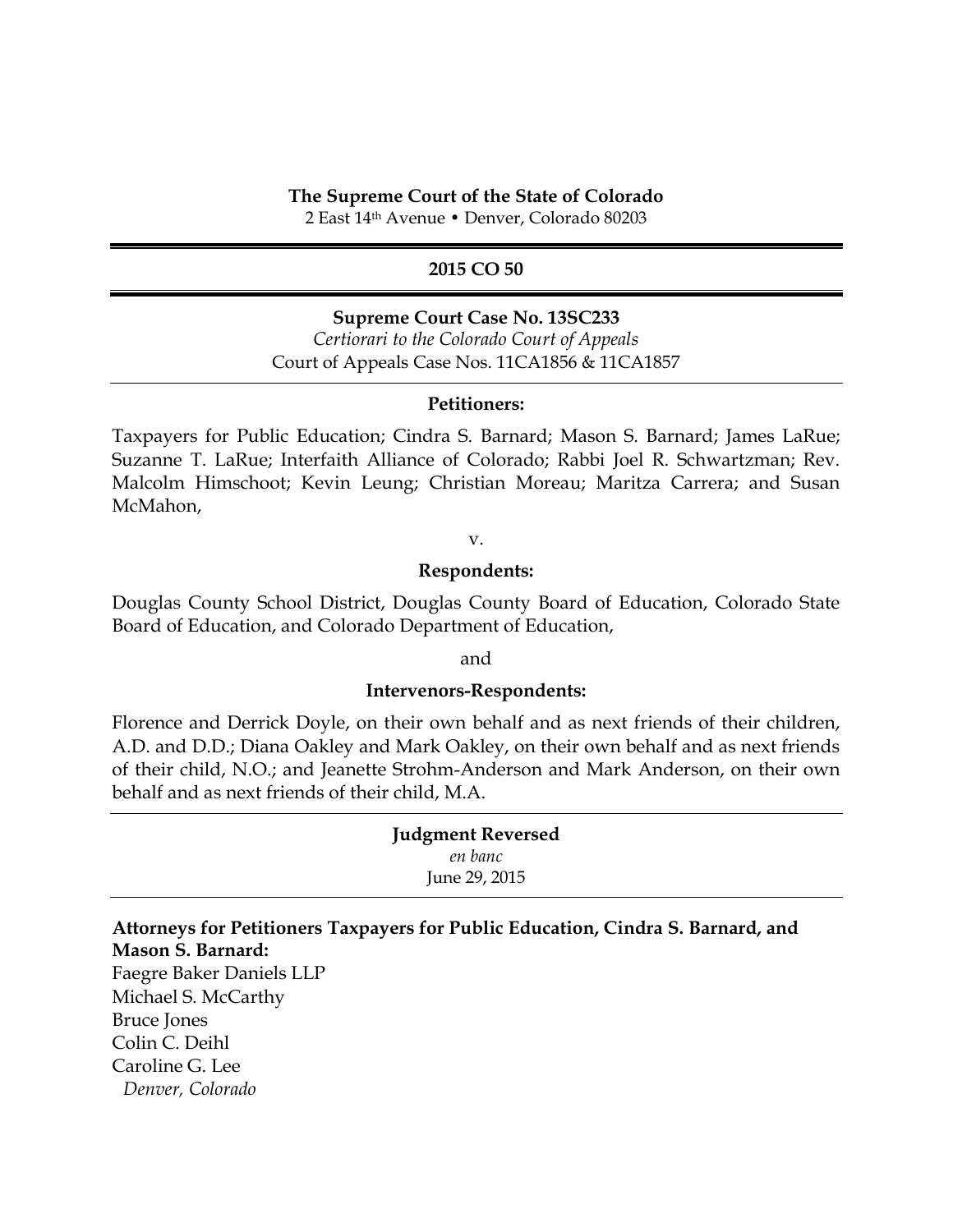**Attorneys for Petitioners James LaRue, Suzanne T. LaRue, Interfaith Alliance of Colorado, Rabbi Joel R. Schwartzman, Rev. Malcolm Himschoot, Kevin Leung, Christian Moreau, Maritza Carrera, and Susan McMahon:**

Arnold & Porter LLP Matthew J. Douglas Timothy R. Macdonald Michelle K. Albert *Denver, Colorado*

American Civil Liberties Union Foundation of Colorado Mark Silverstein Sara Rich *Denver, Colorado*

ACLU Foundation Program on Freedom of Religion and Belief Daniel Mach Heather L. Weaver *Washington, DC*

Americans United for Separation of Church and State Ayesha N. Khan Alex J. Luchenitser *Washington, DC*

# **Attorneys for Respondents Douglas County School District and Douglas County Board of Education:**

Lewis Roca Rothgerber LLP James M. Lyons Eric V. Hall *Denver, Colorado*

# **Attorneys for Respondents Colorado State Board of Education and Colorado Department of Education:**

Cynthia H. Coffman, Attorney General Michael Francisco, Assistant Solicitor General Antony B. Dyl, Senior Assistant Attorney General *Denver, Colorado*

# **Attorneys for Intervenors-Respondents:**

Wilkinson Barker Knauer, LLP Raymond L. Gifford *Denver, Colorado*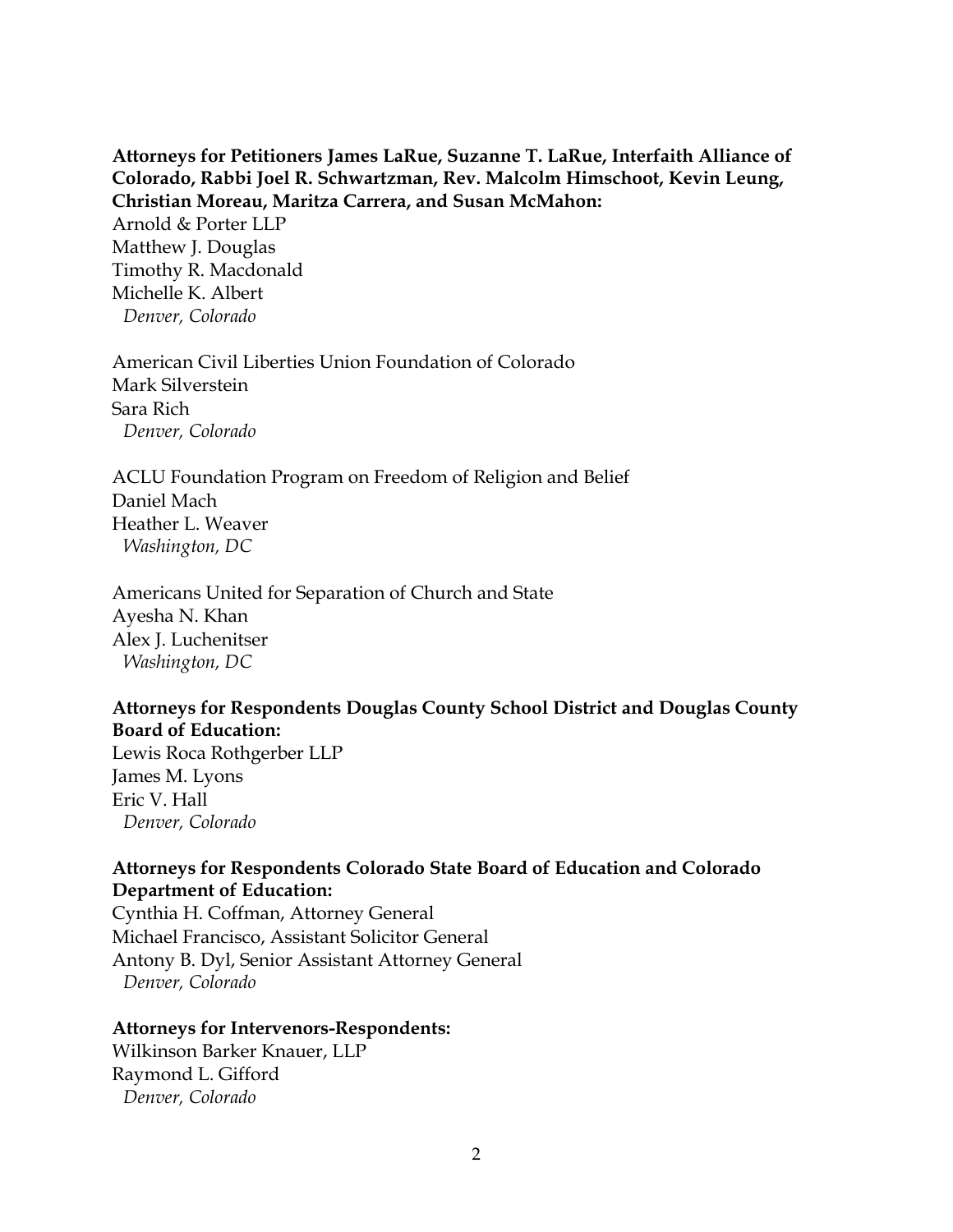Institute for Justice Michael E. Bindas *Bellevue, Washington*

Institute for Justice William H. Mellor Richard D. Komer *Arlington, Virginia*

Institute for Justice Timothy D. Keller *Tempe, Arizona*

# **Attorneys for Amici Curiae American Federation of Teachers and The Education Law Center:**

Law Office of Elizabeth L. Harris, LLC Elizabeth L. Harris *Denver, Colorado*

Kathleen J. Gebhardt, LLC Kathleen J. Gebhardt *Boulder, Colorado*

**Attorneys for Amici Curiae Anti-Defamation League; Baptist Joint Committee for Religious Liberty; Central Conference of American Rabbis; Disciples Justice Action Network; Equal Partners in Faith; Hadassah, The Women's Zionist Organization of America, Inc.; Hindu American Foundation; Jewish Social Policy Action Network; Union for Reform Judaism; and Women of Reform Judaism:**

Wheeler Trigg O'Donnell LLP Craig R. May Allison McLaughlin *Denver, Colorado*

Mayer Brown LLP Andrew L. Frey Richard B. Katskee Matthew A. Waring *Washington, DC*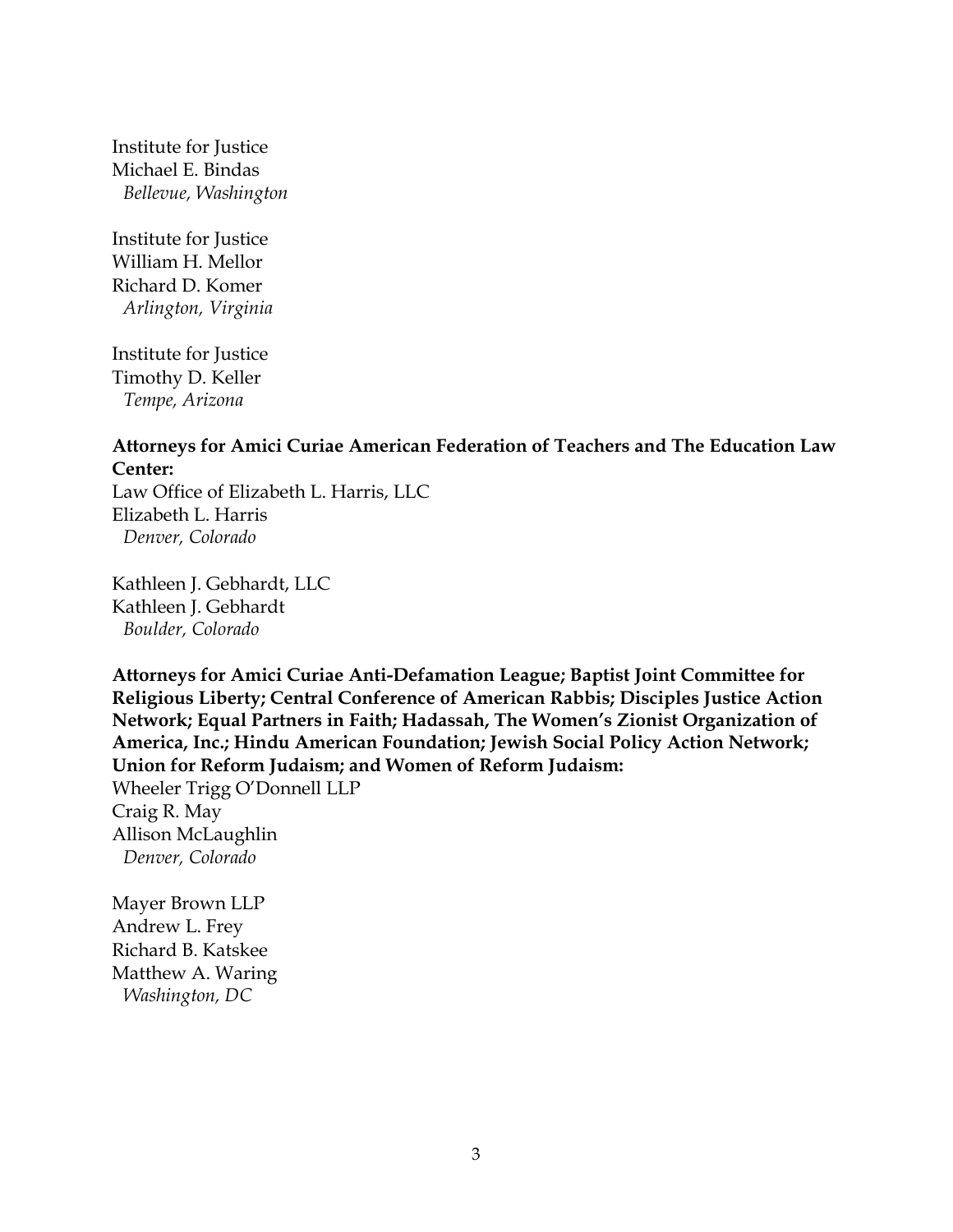# **Attorneys for Amici Curiae Association of Christian Schools International, Catholic Diocese of Colorado Springs, Colorado Christian University, and Council for Christian Colleges & Universities:**

Bryan Cave LLP Stuart J. Lark *Colorado Springs, Colorado*

Alliance Defending Freedom Gregory S. Baylor *Washington, DC*

# **Attorneys for Amicus Curiae Colorado Education Association:**

Colorado Education Association Bradley Bartels *Denver, Colorado*

# **Attorneys for Amicus Curiae The Becket Fund for Religious Liberty:**

Sparks Willson Borges Brandt & Johnson P.C. Scott W. Johnson *Colorado Springs, Colorado*

The Becket Fund for Religious Liberty Diana M. Verm Luke W. Goodrich *Washington, DC*

# **Attorneys for Amicus Curiae Colorado Association of School Boards:**

Colorado Association of School Boards Kathleen A. Sullivan Elizabeth Friel *Denver, Colorado*

# **Attorneys for Amici Curiae The Independence Institute and The Friedman Foundation for Educational Choice:**

Independence Institute David B. Kopel *Denver, Colorado*

# **Attorneys for Amicus Curiae National Education Association:**

Recht Kornfeld PC Mark Grueskin *Denver, Colorado*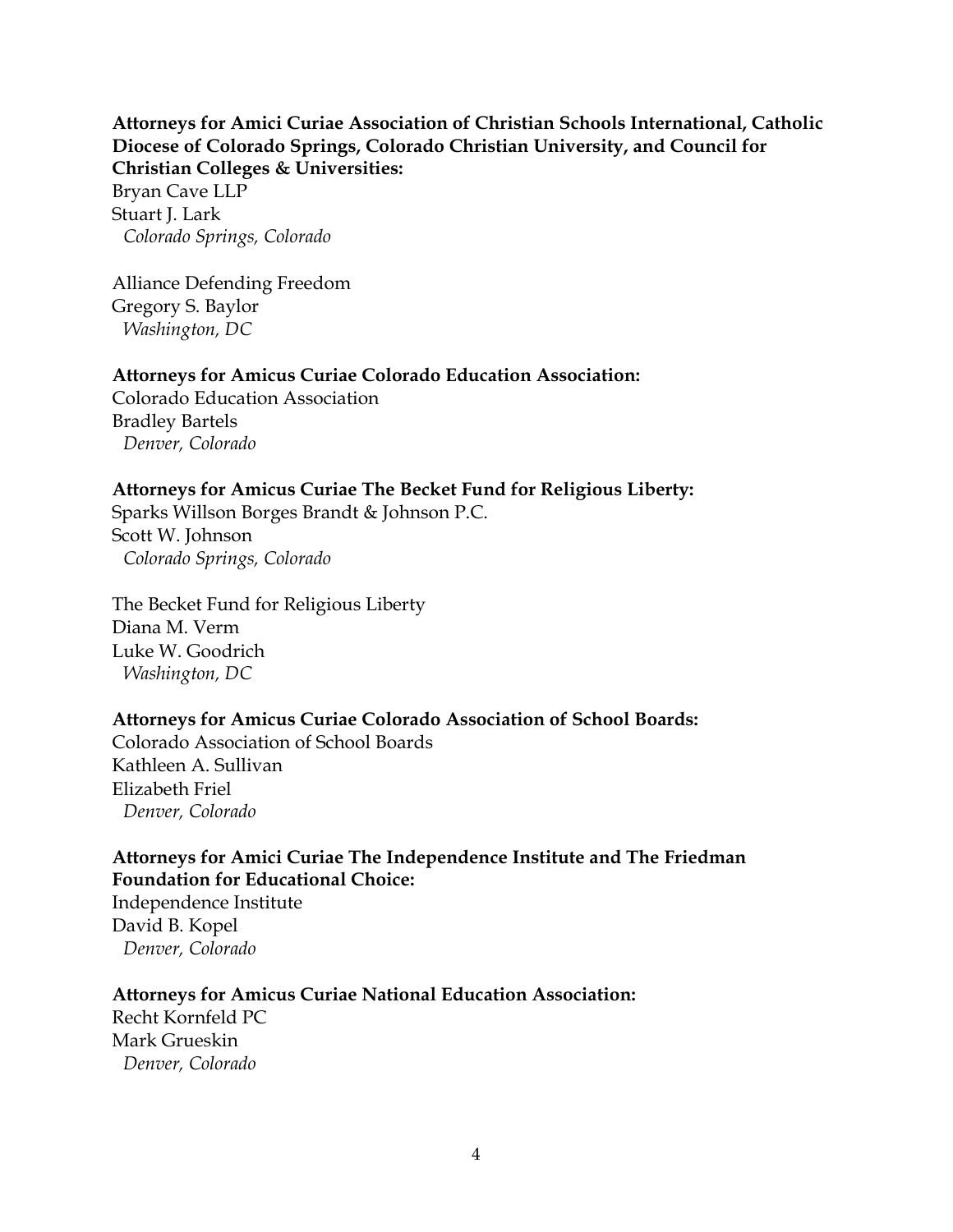National Education Association Alice O'Brien Philip A. Hostak Kristen Hollar *Washington, D.C.*

# **Attorneys for Amicus Curiae Pacific Legal Foundation:**

Sherman & Howard, LLC Ryan J. Klein *Colorado Springs, Colorado*

Pacific Legal Foundation Joshua P. Thompson *Sacramento, California*

**CHIEF JUSTICE RICE** announced the judgment of the Court. **JUSTICE MÁRQUEZ** concurs in the judgment. **JUSTICE EID** concurs in part and dissents in part, and **JUSTICE COATS** and **JUSTICE BOATRIGHT** join in the concurrence in part and dissent in part.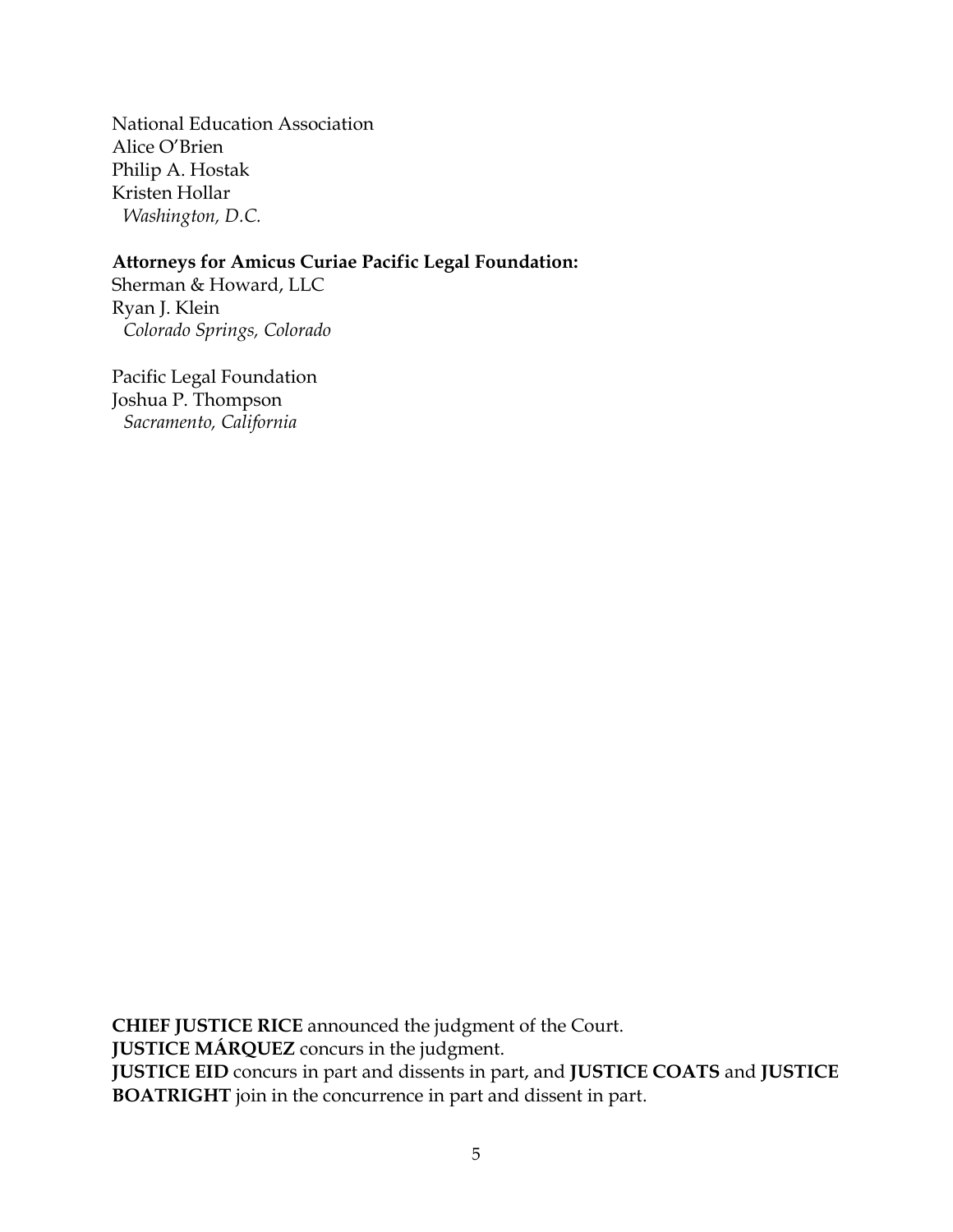¶1 Four years ago, the Douglas County School District ("the District") implemented its Choice Scholarship Pilot Program ("the CSP"), a grant mechanism that awarded taxpayer-funded scholarships to qualifying elementary, middle, and high school students. Those students could use their scholarships to help pay their tuition at partnering private schools, including religious schools. Following a lawsuit from Douglas County taxpayers, the trial court found that the CSP violated the Public School Finance Act of 1994, §§ 22-54-101 to -135, C.R.S. (2014) ("the Act"), as well as various provisions of the Colorado Constitution. The trial court thus permanently enjoined implementation of the CSP. The court of appeals reversed, holding that (1) Petitioners lacked standing to sue under the Act, and (2) the CSP did not violate the Colorado Constitution. Taxpayers for Pub. Educ. v. Douglas Cnty. Sch. Dist., 2013 COA 20, 14, \_\_ P.3d \_\_. We granted certiorari to determine whether the CSP comports with both the

<span id="page-6-0"></span>Act and the Colorado Constitution.<sup>1</sup>

<sup>1</sup> Specifically, we granted certiorari on the following issues:

<sup>1.</sup> [REFRAMED] Whether the court of appeals erred by restricting Colorado's standing doctrine when it held that the Public School Finance Act of 1994's ("the Act") mere grant of authority to the State Board to issue rules and regulations necessarily deprives [Petitioners] of standing and precludes any private action to enjoin [the District] from violating the Act.

<sup>2.</sup> [REFRAMED] Whether the [CSP] violates the Act by including 500 Program students "enrolled" in an illusory Charter School who actually attend private schools in the District and elsewhere in the District's student count for funding.

<sup>3.</sup> [REFRAMED] Whether the court of appeals erred in ruling that the [CSP] is entitled to a presumption of constitutionality under article IX, section 3, that can only be rebutted by proof of unconstitutionality "beyond a reasonable doubt," and therefore concluding that fund monies were not spent on the [CSP], notwithstanding the trial court's factual finding to the contrary.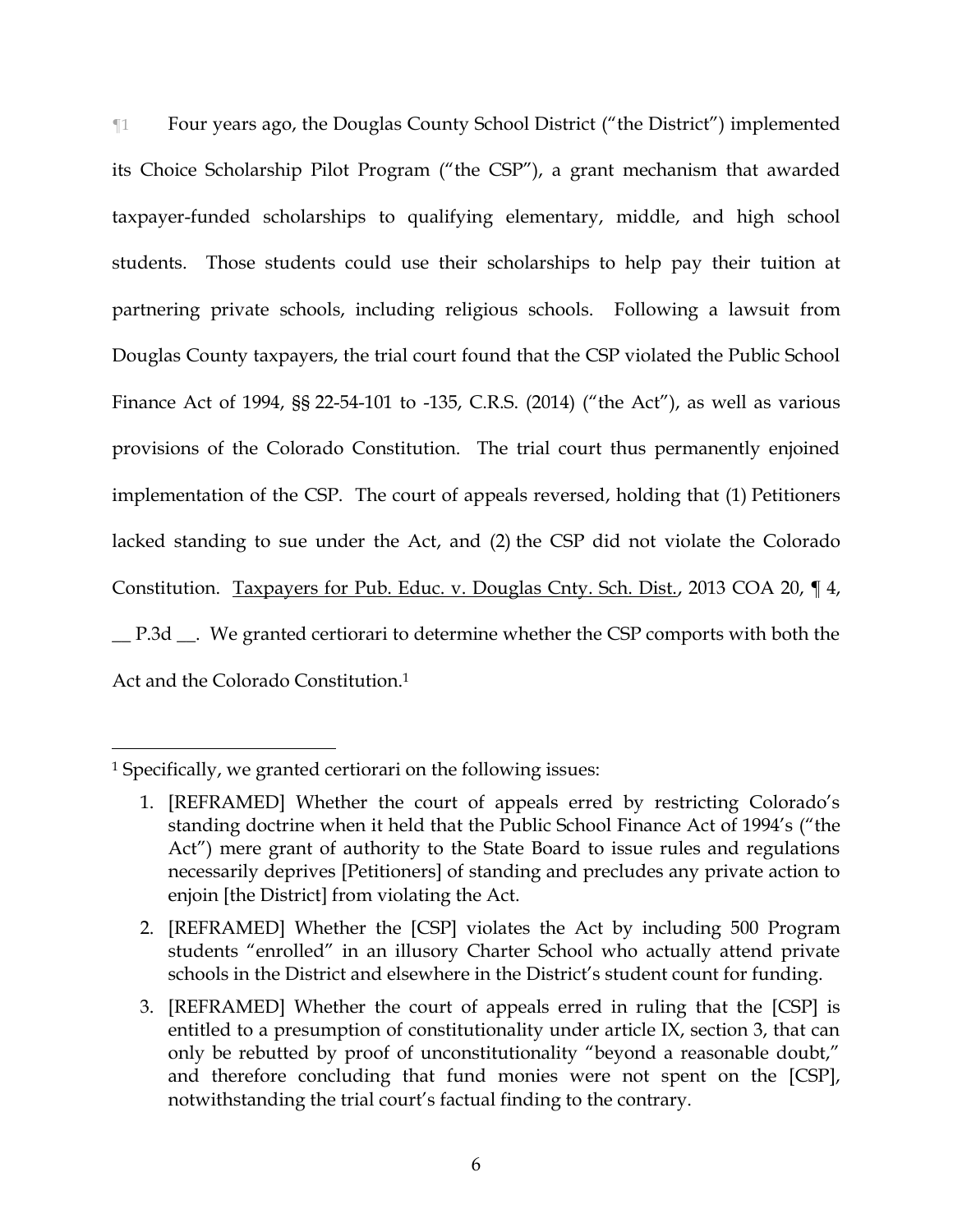¶2 We first hold that Petitioners lack standing to challenge the CSP under the Act. We further hold, however, that the CSP violates article IX, section 7 of the Colorado Constitution.2 Accordingly, we reverse the judgment of the court of appeals and remand the case to that court with instructions to return the case to the trial court so that the trial court may reinstate its order permanently enjoining the CSP.

# **I. Facts and Procedural History**

# **A. Background and Logistics of the CSP**

¶3 The facts of this case, as found by the trial court following a three-day injunction hearing, are largely undisputed. In March of 2011, the Douglas County School Board approved the CSP for the 2011–12 school year. The CSP operates on parallel tracks: In order to receive scholarship funds, students must not only apply for a scholarship through the District, but they must also gain admittance to a participating private school, labeled a "Private School Partner." In order to qualify as a Private School

 $\overline{a}$ 

<sup>2</sup> Because we conclude that the CSP violates section 7, we need not consider whether it complies with the other constitutional provisions at issue.

<sup>4.</sup> Whether the [CSP] violates article IX, section 7, of the Colorado Constitution by diverting state educational funds intended for Douglas County public school students to private elementary and secondary schools controlled by churches and religious organizations.

<sup>5.</sup> Whether the [CSP] violates the compelled-support and compelled-attendance clauses of article II, section 4, of the Colorado Constitution by directing taxpayer funds to churches and religious organizations, and by compelling students enrolled in a public charter school to attend religious services.

<sup>6.</sup> Whether the [CSP] violates article IX, section 8, of the Colorado Constitution by requiring students who are enrolled in a public charter school, and counted by Douglas County as public school students, to be taught religious tenets, submit to religious admission tests, and attend religious services.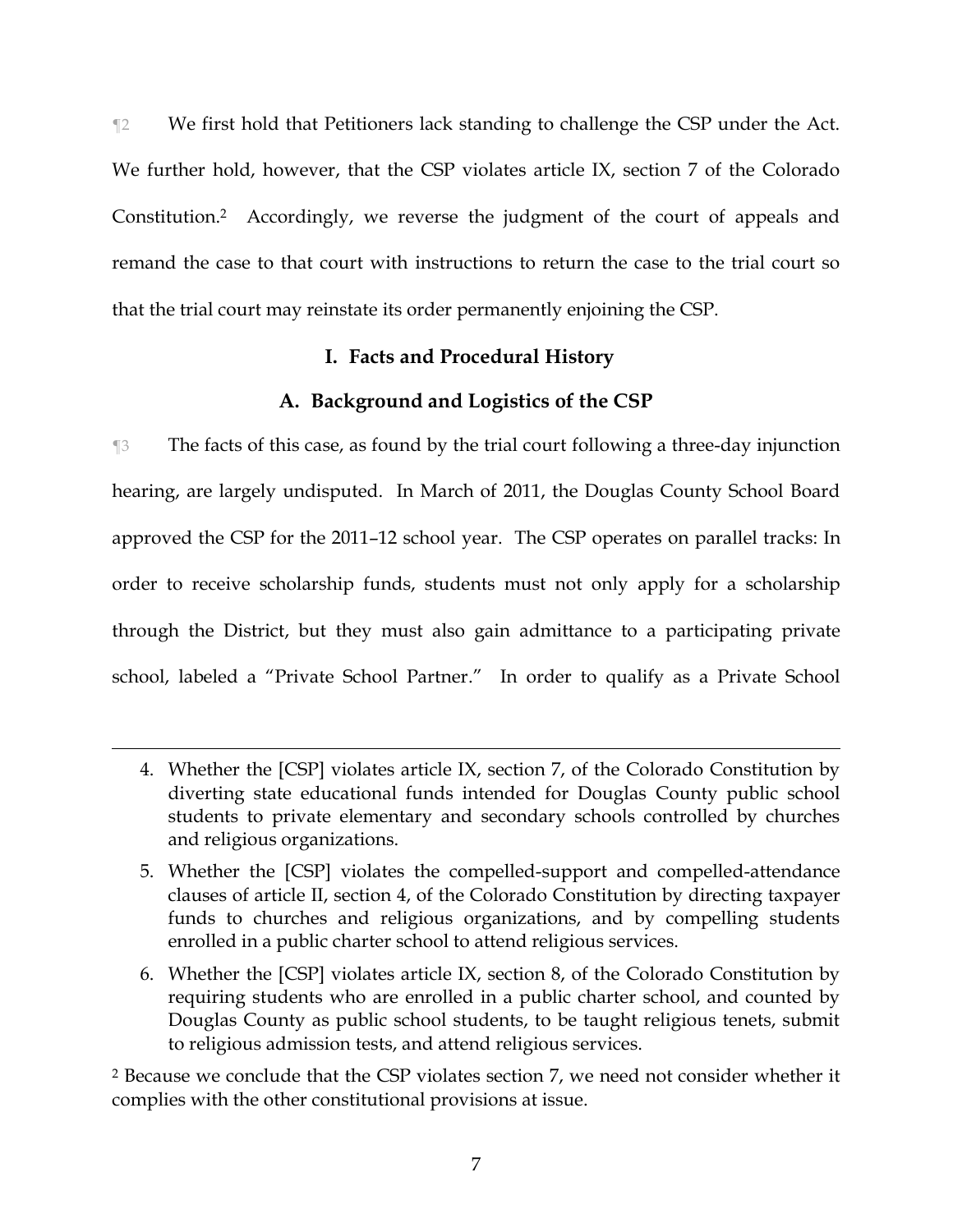Partner, the private school must satisfy certain requirements and must allow Douglas County to administer various assessment tests. The private school need not, however, modify its admission criteria, and the CSP explicitly authorizes Private School Partners to make "enrollment decisions based upon religious beliefs."

¶4 The CSP funds itself through education revenue that it receives from the State. To accomplish this, the CSP requires scholarship recipients to enroll in the District's Choice Scholarship Charter School ("the Charter School"), even though they in fact attend private schools. The Charter School is not actually a school in any meaningful sense; the trial court found that it "has no buildings, employs no teachers, requires no supplies or books, and has no curriculum." But because the Charter School is nominally a public school, the District includes all students "enrolled" at the school as pupils in its report to the State, which then provides education funding to the District on a per-pupil basis.3 For the 2011–12 school year (the year at issue when the trial court conducted the injunction hearing), this per-pupil revenue was estimated at \$6,100.

¶5 For each scholarship recipient enrolled at the Charter School, the District retains 25% of the per-pupil revenue to cover the CSP's administrative costs. The District then sends the remaining 75% of the per-pupil revenue (\$4,575 for the 2011–12 school year) to the student's chosen Private School Partner in the form of a restrictively endorsed check made out to the student's parent. <sup>4</sup> The parent must then endorse the check "for

<sup>3</sup> See, e.g., §§ 22-54-103 to -104, C.R.S. (2014).

<sup>4</sup> If the Private School Partner's tuition is less than 75% of the per-pupil revenue, the District sends a check for the lesser amount.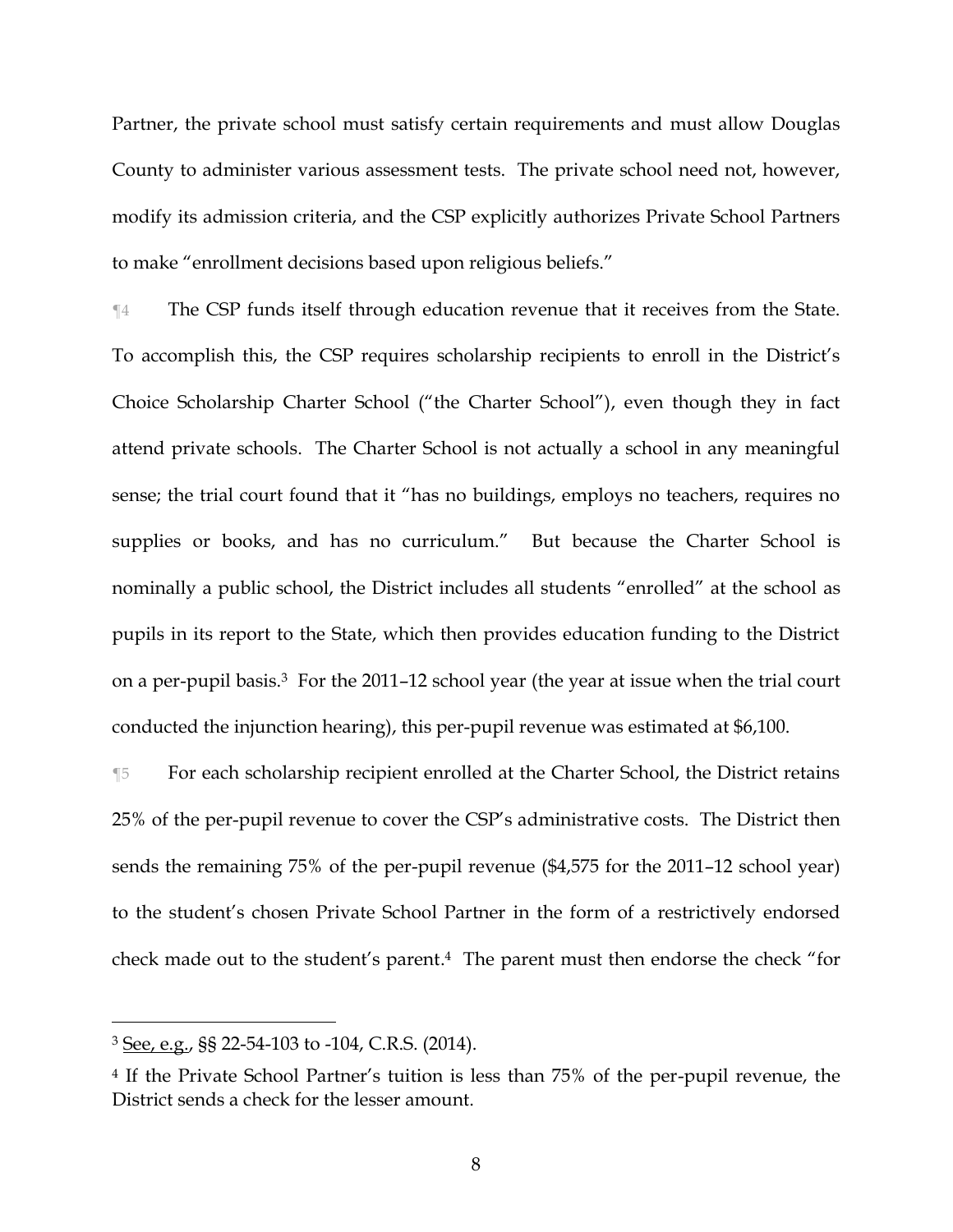the sole purpose of paying for tuition at the Private School Partner."

¶6 In theory, then, the CSP operates as a simple tuition offset. The District awards money to the parent of a qualifying student, and the parent then uses this money to pay a portion of the student's tuition. The trial court found, however, that the CSP "does not prohibit participating private schools from raising tuition after being approved to participate in the [CSP], or from reducing financial aid for students who participate in the [CSP]." And in fact, the trial court cited one instance where a Private School Partner slashed a recipient's financial aid in the amount of the scholarship.<sup>5</sup>

¶7 In the CSP's pilot phase, up to 500 Douglas County students were eligible to receive scholarships. At the time of the injunction hearing, 271 scholarship recipients had been accepted to one of twenty-three different Private School Partners. The trial court found sixteen of those twenty-three schools to be religious in character. At the time of the hearing, roughly 93% of scholarship recipients had enrolled in religious schools; of the 120 high school students, all but one chose to attend a religious school.<sup>6</sup>

<sup>5</sup> The District's Assistant Superintendent of Elementary Education testified that he was unaware of this incident. He further asserted that if a Private School Partner reduced a recipient's scholarship amount in such a manner, such an action would "go against the intended contract" of the CSP.

<sup>6</sup> The trial court found that "virtually all high school students" who received scholarships could only attend religious schools, as the only two non-religious Private School Partners serving high school students were restricted to either gifted or specialneeds students.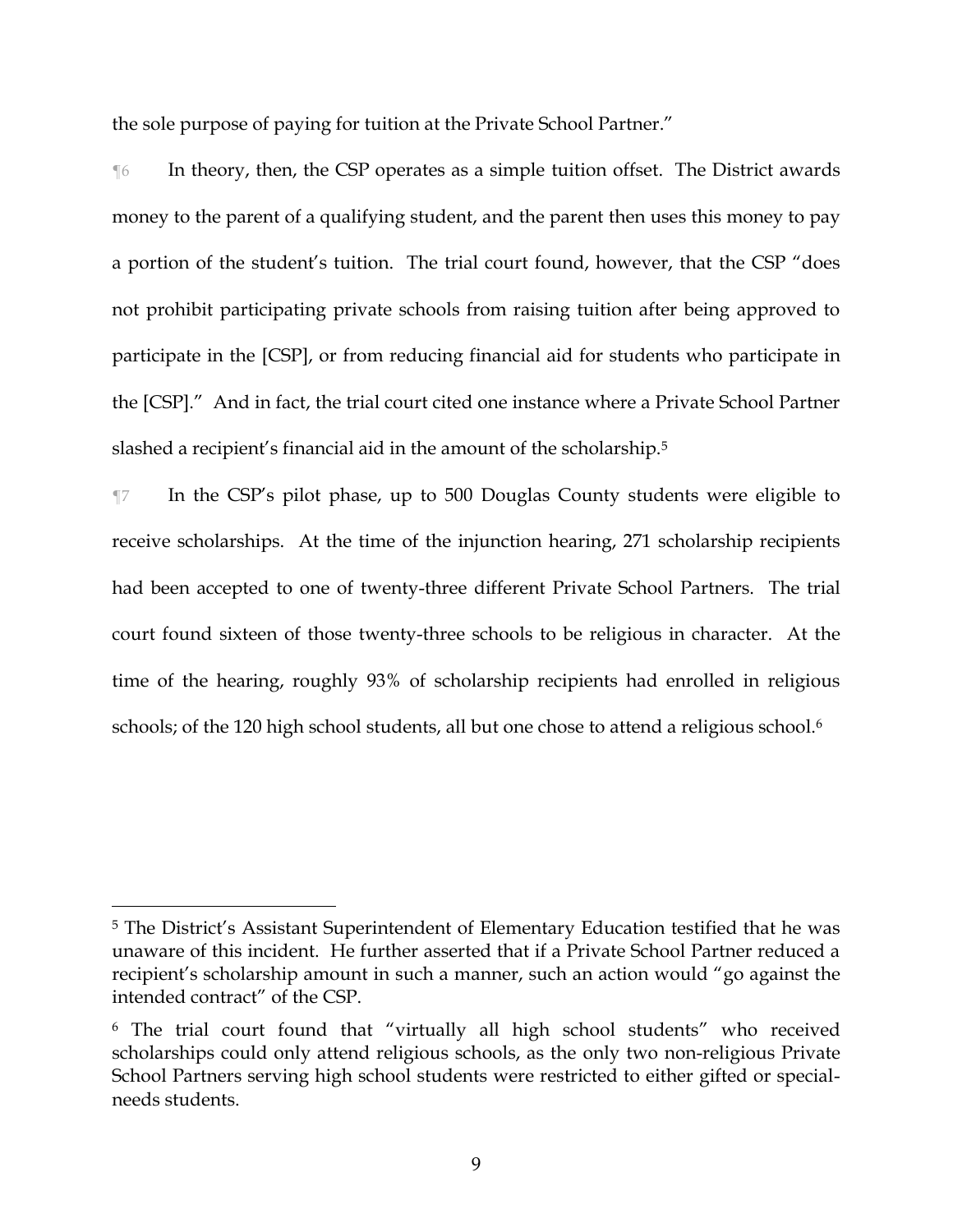#### **B. The Litigation**

¶8 In June of 2011, three months after the Douglas County School Board approved the CSP, Petitioners<sup>7</sup> filed suit against the Colorado Board of Education ("the State Board"), the Colorado Department of Education, the Douglas County Board of Education, and the District (collectively, "Respondents"). Petitioners sought a declaratory judgment that the CSP violated both the Act and the Colorado Constitution, as well as a permanent injunction prohibiting Respondents from "taking any actions to fund, implement or enforce" the CSP. Following a three-day hearing, the trial court issued a sixty-eight-page order granting Petitioners' desired relief. The trial court first found that Petitioners had standing to sue under the Act and that the CSP violated the Act. It further found that the CSP violated the following provisions of the Colorado Constitution: article II, section 4; article V, section 34;<sup>8</sup> article IX, section 3; article IX, section 7; and article IX, section 8.

¶9 Respondents appealed, and in a split decision, the court of appeals reversed. Taxpayers for Pub. Educ., ¶ 4. The court of appeals first determined that Petitioners lacked standing to sue under the Act. Id. at  $\P$  22. It then held that the CSP violated none of the pertinent provisions of the Colorado Constitution. Id. at  $\P\P$  48, 55, 58, 76, 89, 94, 103. The court of appeals thus directed the trial court to enter judgment in favor of Respondents. Id. at ¶ 107.

<sup>7</sup> Petitioners include Taxpayers for Public Education, a nonprofit organization focused on public education; several Douglas County taxpayers and their children; and various other interested parties.

<sup>8</sup> Petitioners did not seek review of whether the CSP violates article V, section 34.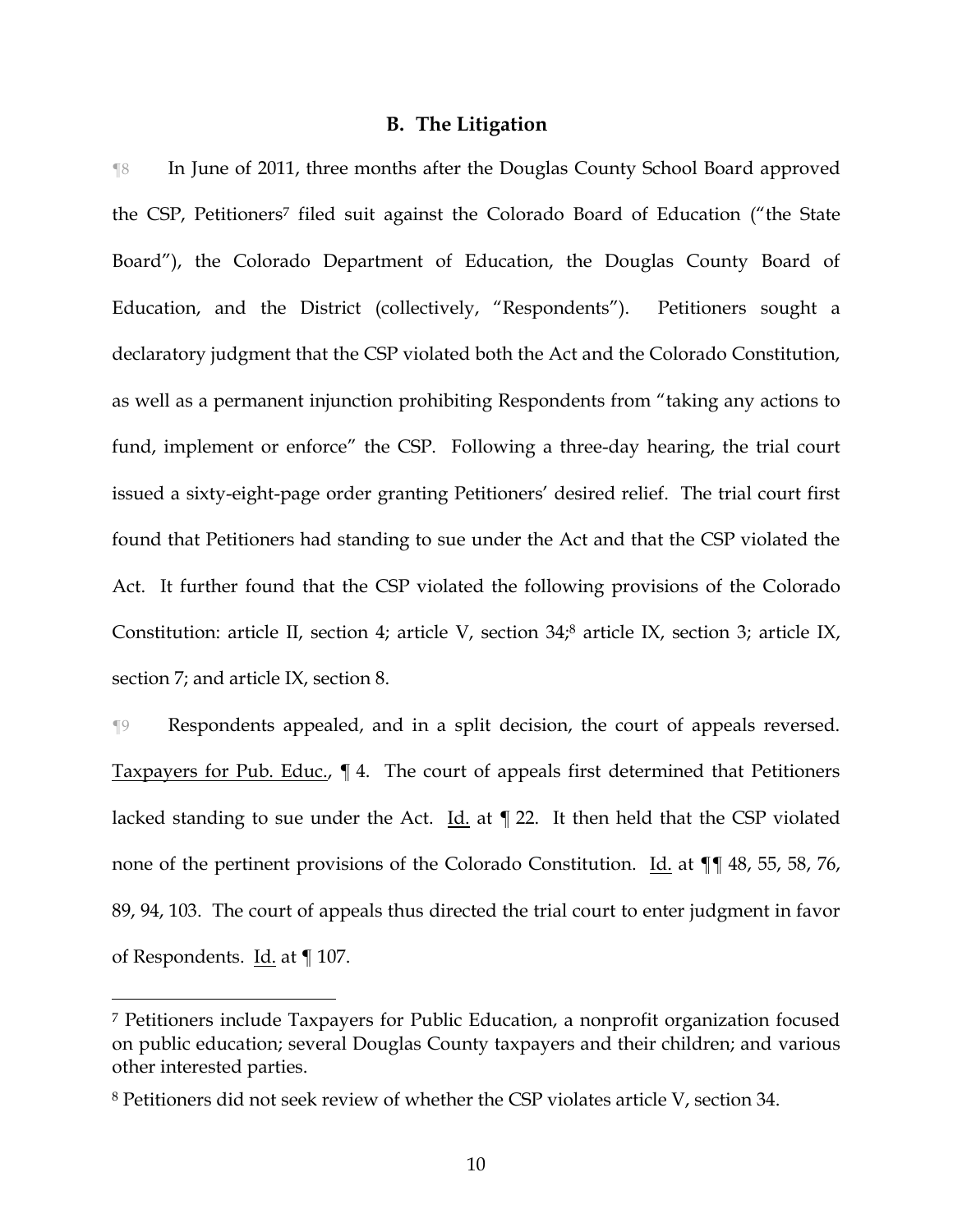¶10 Judge Bernard dissented. In a lengthy opinion, he asserted that article IX, section 7 of the Colorado Constitution "prohibits public school districts from channeling public money to private religious schools." Id. at ¶ 110 (Bernard, J., dissenting). Judge Bernard then analogized the CSP to "a pipeline that violates this direct and clear constitutional command." Id. at ¶ 111. Therefore, he concluded that section 7 renders the CSP unconstitutional. Id.

¶11 We granted certiorari review on six distinct issues. See supra ¶ 1 n[.1.](#page-6-0) In essence, however, this dispute revolves around two central questions. First, do Petitioners have standing under the Act to challenge the validity of the CSP (and, if so, does the CSP in fact violate the Act)? Second, does the CSP violate the Colorado Constitution? As a matter of jurisprudential policy, we first address the statutory issue rather than the constitutional issue. See Developmental Pathways v. Ritter, 178 P.3d 524, 535 (Colo. 2008) ("[T]he principle of judicial restraint requires us to 'avoid reaching constitutional questions in advance of the necessity of deciding them.'" (quoting Lyng v. Nw. Indian Cemetery Protective Ass'n, 485 U.S. 439, 445 (1988))). Accordingly, we now consider whether Petitioners have standing under the Act.

### **II. Standing Under the Act**

**The Petitioners argue that the CSP fails to comport with the Act because it uses public** funds to finance private education. See  $\S 22-54-104(1)(a)$ , C.R.S. (2014) (devising a formula to calculate the amount of money awarded to a school district "to fund the costs of providing public education" (emphasis added)). In order to mount this challenge, Petitioners must first establish that they have standing to sue under the Act.

11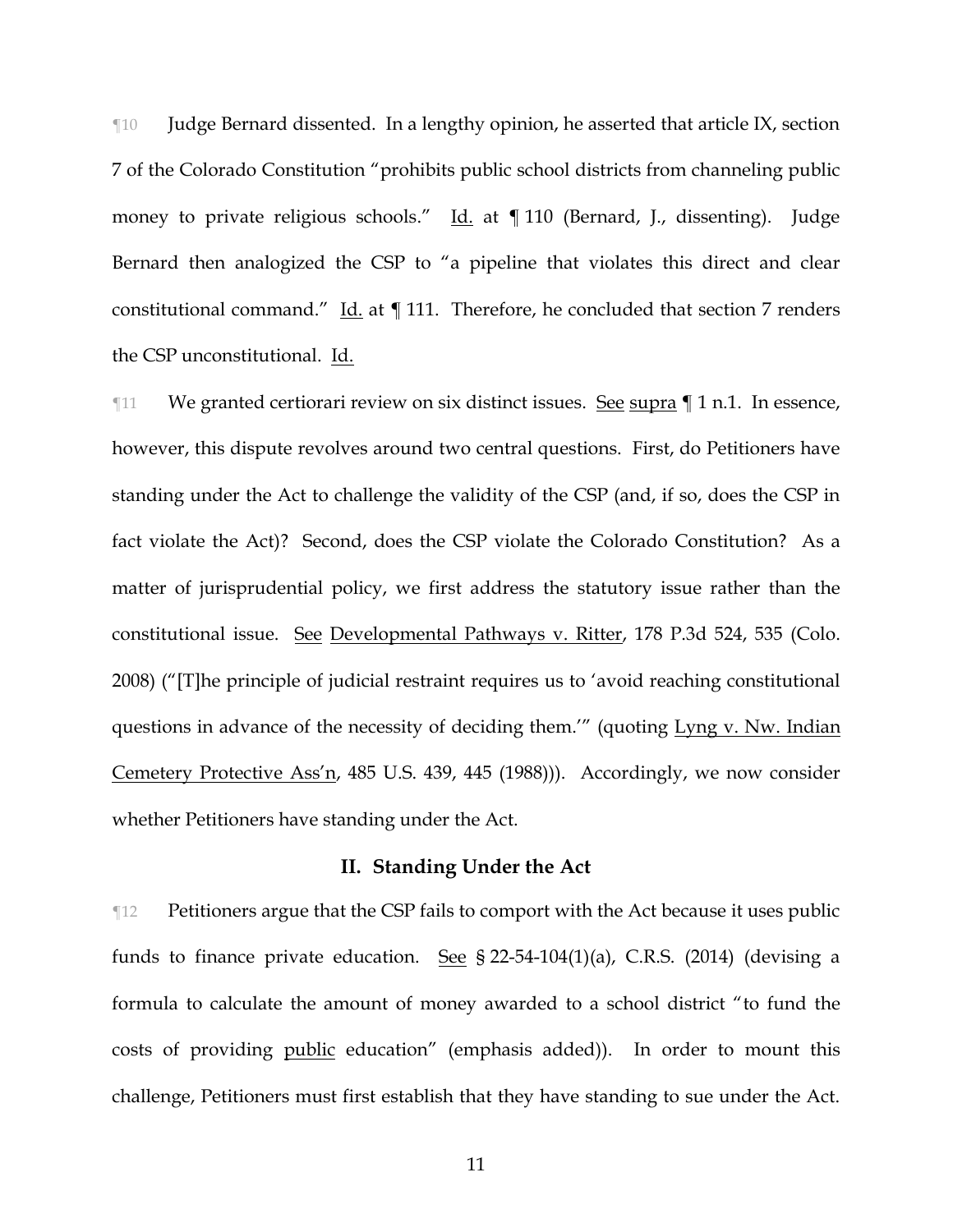See Ainscough v. Owens, 90 P.3d 851, 855 (Colo. 2004) ("Standing is a threshold issue that must be satisfied in order to decide a case on the merits."). After scrutinizing the Act and reviewing our case law, we conclude that Petitioners lack such standing.

#### **A. Standard of Review**

¶13 Standing is a question of law that we review de novo. Id. at 856.

### **B. The Test for Standing**

¶14 In order to establish standing to sue, a plaintiff must satisfy two elements. First, he must show that he suffered an injury in fact; second, he must demonstrate that his injury pertains to a legally protected interest. Wimberly v. Ettenberg, 570 P.2d 535, 539 (Colo. 1977). Assuming, without deciding, that Petitioners here have alleged an injury in fact, we consider whether that injury implicates a legally protected interest.

¶15 In the statutory context, whether the plaintiff's alleged injury involves a legally protected interest turns on "whether the plaintiff has a claim for relief under" the statute at issue. Ainscough, 90 P.3d at 856. Generally, if the legislature "enact[s] a particular administrative remedy to redress a statutory violation," that decision "is consistent with a legislative intent to preclude a private civil remedy for breach of the statutory duty." Allstate Ins. Co. v. Parfrey, 830 P.2d 905, 910 (Colo. 1992). But if the statute "is totally silent on the matter of remedy," then the court "must determine whether a private civil remedy reasonably may be implied."  $Id.$  To answer this question, the court must examine three factors: (1) "whether the plaintiff is within the class of persons intended to be benefitted by the legislative enactment"; (2) "whether the legislature intended to create, albeit implicitly, a private right of action"; and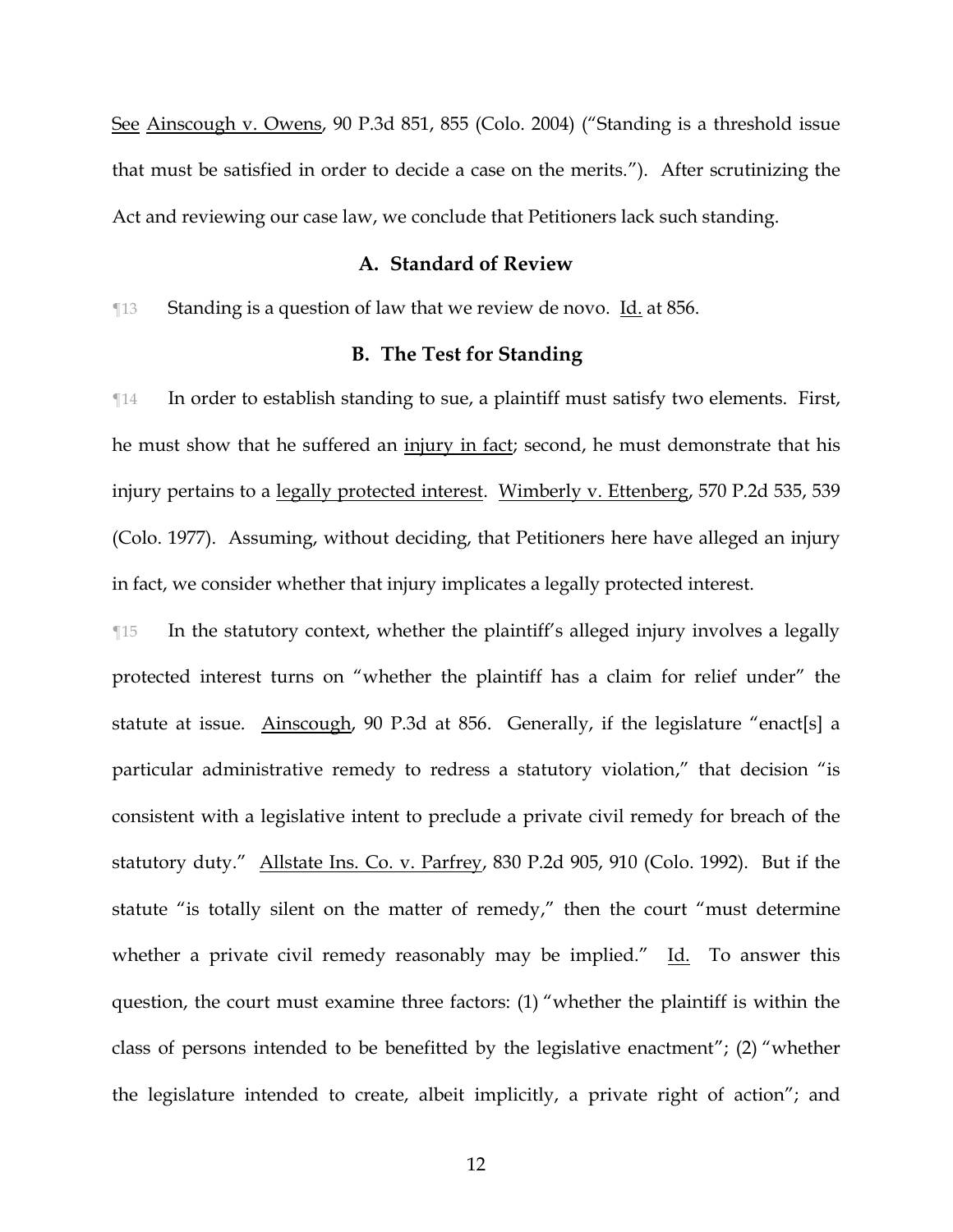(3) "whether an implied civil remedy would be consistent with the purposes of the legislative scheme.″ I<u>d.</u> at 911.º

¶16 With these principles in mind, we now address whether the Act confers a legally protected interest upon Petitioners.

# **C. The Act Does Not Confer a Legally Protected Interest upon Petitioners**

¶17 In order for the Act to confer a legally protected interest, it must authorize a claim for relief, either expressly or impliedly. Petitioners concede that the Act does not explicitly permit a private right of action. The question, then, is whether we can infer such a right from the legislature's intent. We conclude that we cannot.

¶18 At the outset, we reject Respondents' contention that the Act houses an "extensive remedial system" that automatically forecloses a private right of action. It is true that, where a statute features particular remedies, we will not imply additional remedies. See, e.g., Capital Sec. of Am., Inc. v. Griffin, 2012 CO 39, ¶¶ 2–3, 278 P.3d 342, 343 (holding that the legislature did not intend to imply a disgorgement remedy for violation of a securities statute because the "statutory scheme adopted by the General

<sup>&</sup>lt;sup>9</sup> We recognize that **Parfrey's three-factor test applies nominally to suits against private** parties, see 830 P.2d at 911, and that we have never formally announced a test to determine whether a statute impliedly authorizes a claim for relief against a public entity. Our court of appeals, however, has repeatedly used a virtually identical test in the governmental context. See, e.g., Macurdy v. Faure, 176 P.3d 880, 882 (Colo. App. 2007) (examining the Parfrey factors in holding that the plaintiff could not sue a county coroner for failing to perform a statutorily required autopsy); Olson v. City of Golden, 53 P.3d 747, 752 (Colo. App. 2002) (examining three criteria indistinguishable from the Parfrey factors in holding that the plaintiff could not sue the city for violating an urban renewal law). Because the Parfrey factors revolve around the touchstone of legislative intent—and because they make no qualitative distinction regarding the character of the defendant in a particular suit—they are applicable to the facts of this case.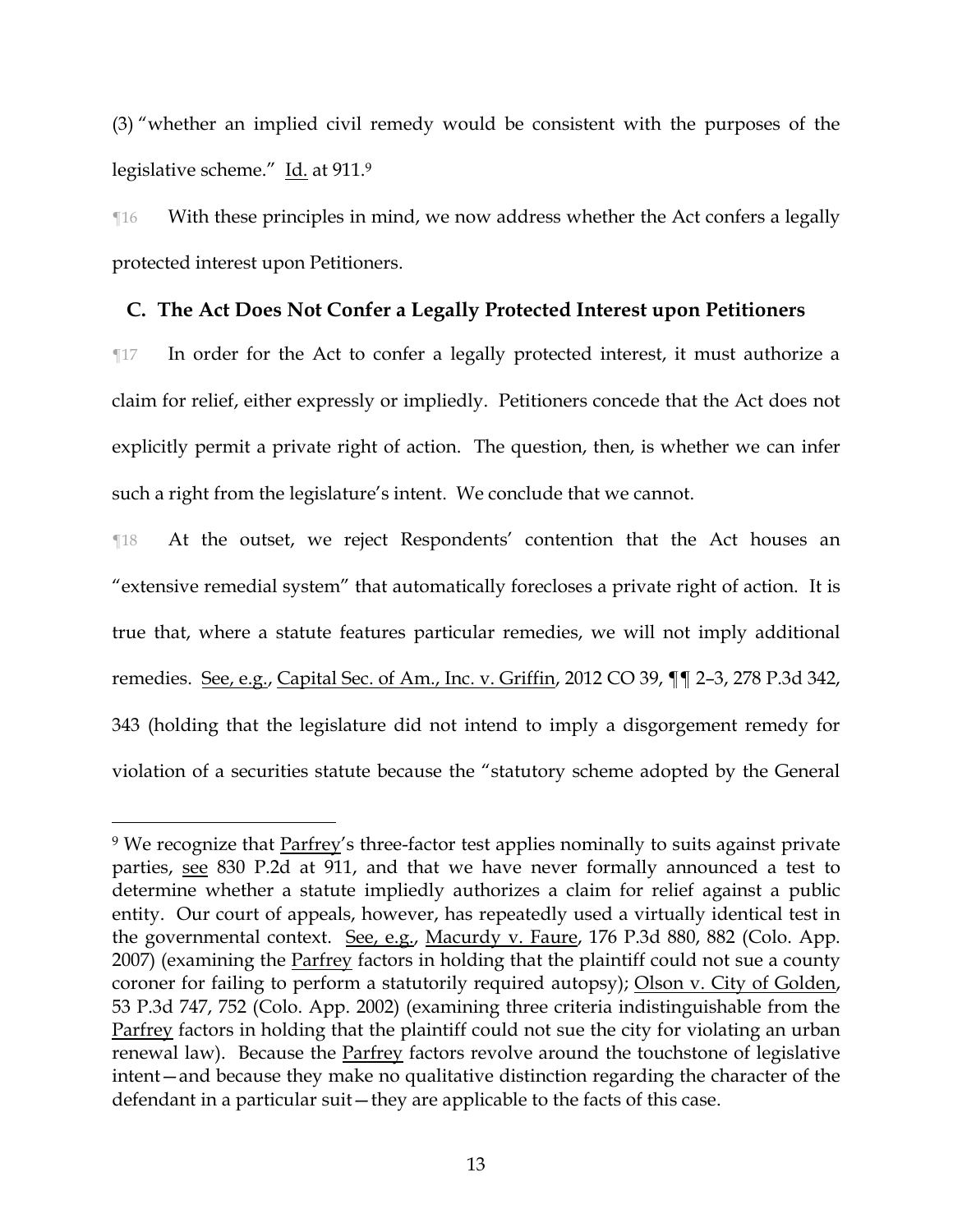Assembly expressly sets forth a number of [other] remedies"); Gerrity Oil & Gas Corp. v. Magness, 946 P.2d 913, 925 (Colo. 1997) (holding that, because an oil and gas statute only authorized suits for injunctive relief, the legislature affirmatively "chose not to include a private remedy in damages" and that "we will not infer such a remedy"); <u>Bd.</u> of Cnty. Comm'rs v. Moreland, 764 P.2d 812, 818 (Colo. 1988) (holding that the plaintiff could not sue for violation of a building code in part because different remedies were "specifically provided by the statute authorizing enactment of" the code). But here, the Act features no such explicit remedies. The only language in the Act tangentially relating to the subject of remedy appears in section 22-54-120(1), C.R.S. (2014), which provides that the State Board "shall make reasonable rules and regulations necessary for the administration and enforcement" of the Act. This is generalized language that in no way articulates a particularized enforcement scheme. As such, the Act is materially different from, for example, a statute that authorizes a public entity that purchased unlawful securities to "force the seller to repurchase the securities," Griffin, ¶ 22, 278 P.3d at 346, or a statute that "clearly permits a private party to seek injunctive relief" for violation of an oil and gas statute, Gerrity Oil, 946 P.2d at 925.<sup>10</sup>

¶19 Because the Act features no explicit remedies, we must turn to the three Parfrey factors. Supra ¶ 15. First, it is clear that Petitioners are "within the class of persons

<sup>&</sup>lt;sup>10</sup> Respondents point out that, pursuant to section 22-54-120(1), the State Board enacted a number of regulations, see 1 CCR 301-39:2254-R-1.00 to -20.00, and they argue that these regulations house exclusive administrative remedies. But regulations are not statutes—they are not crafted by the General Assembly. Thus, that the State Board possessed legislative authority to enact regulations does not transform those regulations into a Rosetta stone that allows us to decipher the General Assembly's intent.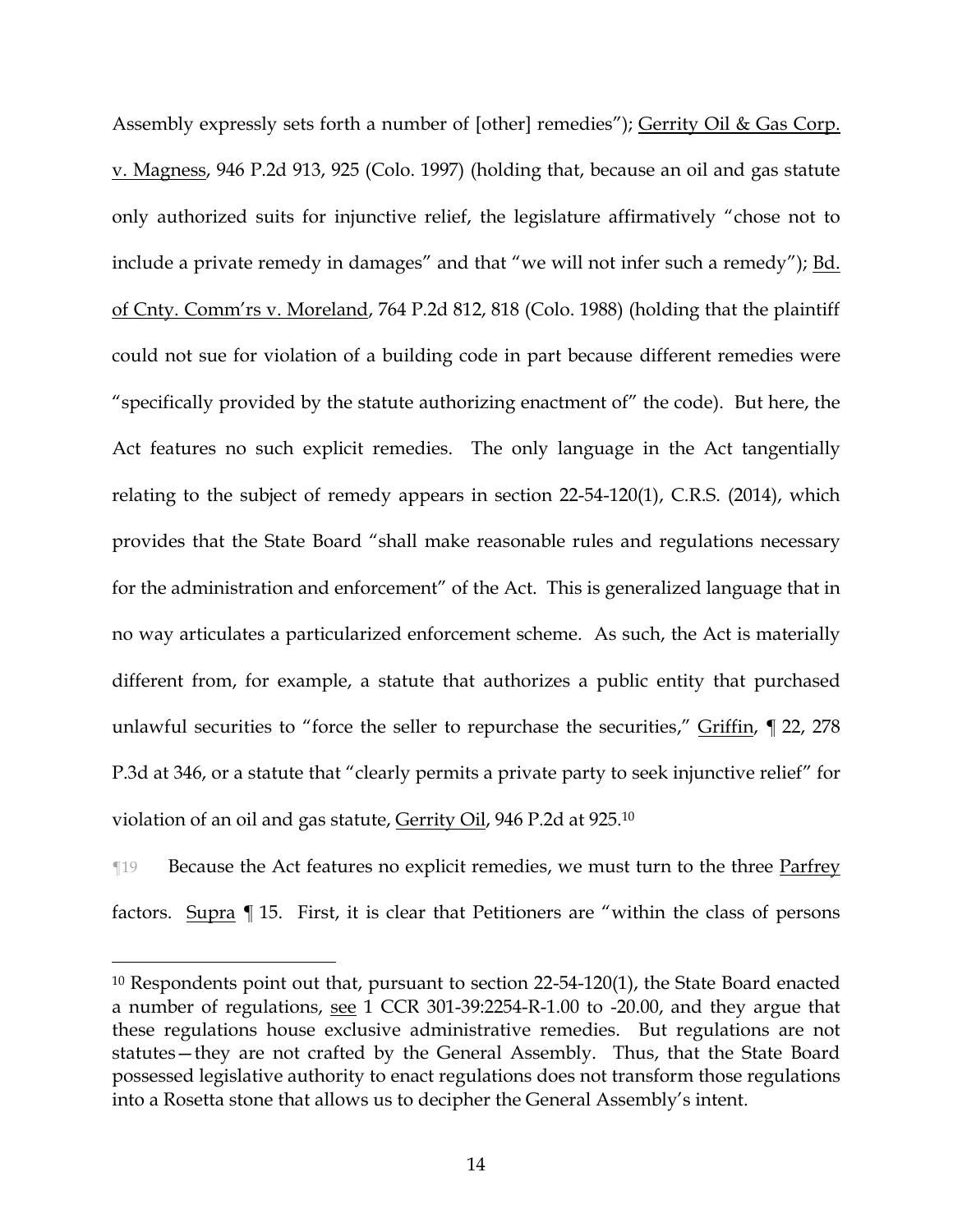intended to be benefitted" by the Act. See Parfrey, 830 P.2d at 911. The Act formally declares that it is designed "to provide for a thorough and uniform system of public schools throughout the state" in accordance with article IX, section 2 of the Colorado Constitution. § 22-54-102(1), C.R.S. (2014). That constitutional provision guarantees that "all [school-age] residents of the state . . . may be educated gratuitously." Colo. Const. art. IX, § 2. Petitioners are school-age Douglas County children (and their parents), and the Act operates to ensure that they may receive a free public education. Thus, they are the Act's intended beneficiaries.

¶20 But the second factor—"whether the legislature intended to create, albeit implicitly, a private right of action," Parfrey, 830 P.2d at 911—is where Petitioners' claim falters. As we have made clear, "we will not infer a private right of action based on a statutory violation unless we discern a clear legislative intent to create such a cause of action." Gerrity Oil, 946 P.2d at 923 (emphasis added). Here, nothing in the Act suggests that the General Assembly intended to allow private parties to redress violations of the statute in court. To the contrary, the Act instructs the State Board to "make reasonable rules and regulations" to enforce its provisions. § 22-54-120(1). Although this language does not affirmatively create an administrative remedy, see supra [18, it nevertheless indicates that the General Assembly contemplated providing a private remedy but ultimately refused to do so, choosing instead to entrust enforcement to the State Board. Cf. Gerrity Oil, 946 P.2d at 925 n.6 ("Inferring a private cause of action . . . every time a person violates the [Oil and Gas Conservation] Act or rules issued thereunder would also be inconsistent with the clear legislative intent that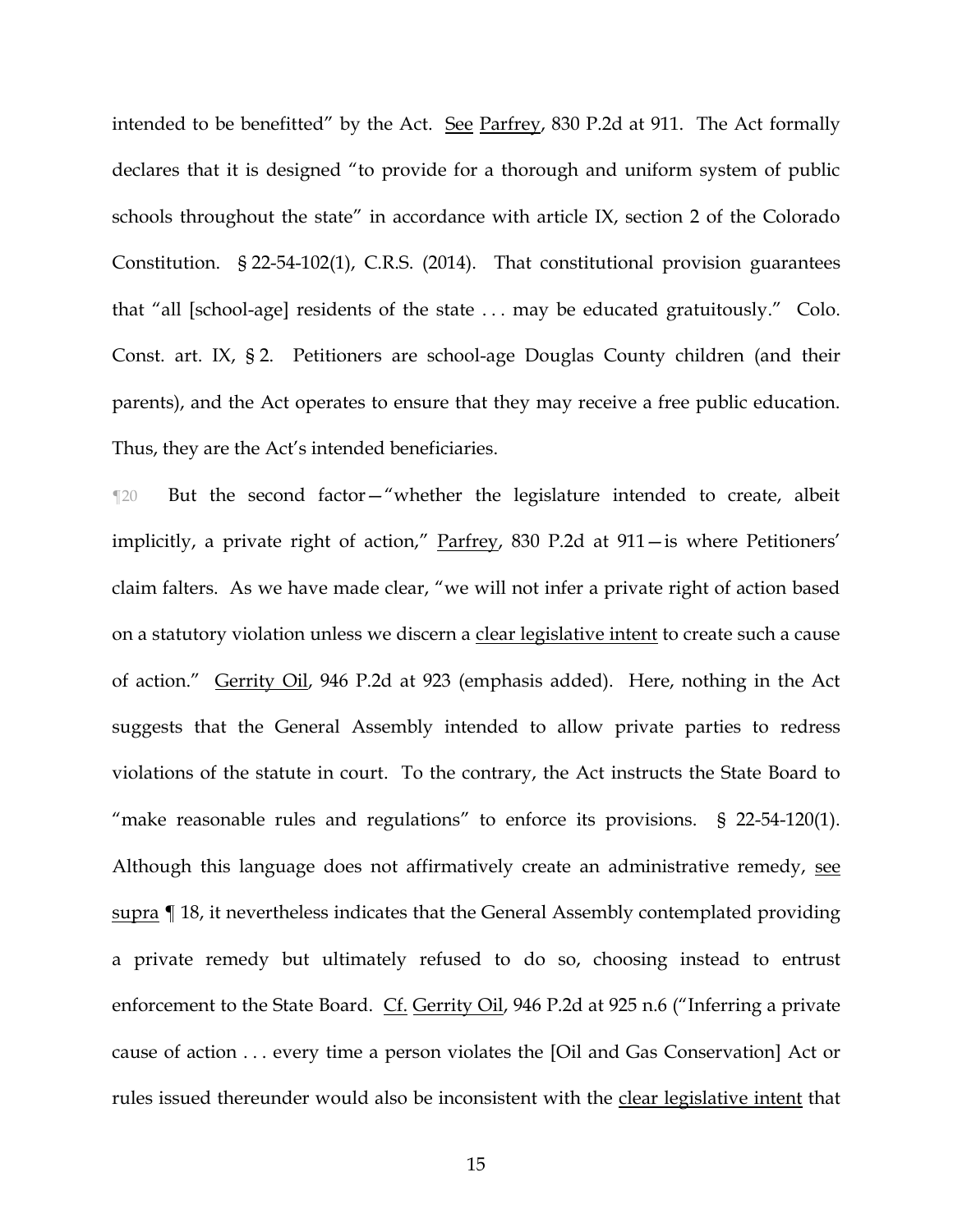the [Oil and Gas Conservation] [C]ommission have primary responsibility for enforcing the Act's provisions." (emphasis added)). Therefore, the Act manifests the General Assembly's intent that the State Board—not private citizens—be responsible for ensuring its lawful implementation. 11

¶21 Similarly, the third factor—"whether an implied civil remedy would be consistent with the purposes of the legislative scheme," Parfrey, 830 P.2d at 911—also militates against inferring a private right of action. Again, the overarching purpose of the Act is to fulfill Colorado's constitutional mandate to provide free public education to school-age children. See Colo. Const. art. IX, § 2; § 22-54-102(1). This is a duty of obvious importance, and its execution necessarily requires both the State Board and the Colorado Department of Education ("the Department") to craft complicated procedures and devise detailed funding formulae. See, e.g., § 22-54-106.5(2), C.R.S. (2014) (directing the Department to calculate an amount to be kept in "fiscal emergency restricted reserve"); § 22-54-114(2), C.R.S. (2014) (requiring the Department to determine funding requirements for each school district); § 22-54-117(1)(a), C.R.S. (2014) (authorizing the State Board to approve payments from the "contingency reserve"); § 22-54-129(6)(a), C.R.S. (2014) (instructing the State Board to "promulgate rules" to effectuate the funding of facility schools). Because both agencies must engage in myriad tasks, they

<sup>11</sup> Petitioners assert that the State Board in fact colluded with Douglas County in implementing the CSP. Thus, in Petitioners' view, the State Board abdicated its statutorily delegated responsibility to enforce the Act, meaning it now falls to them to force the Board to properly execute its duties. Putting aside the veracity of Petitioners' collusion claim (which Respondents naturally dispute), Petitioners cite no authority suggesting that the State Board's hypothetical failure would automatically confer standing on private parties.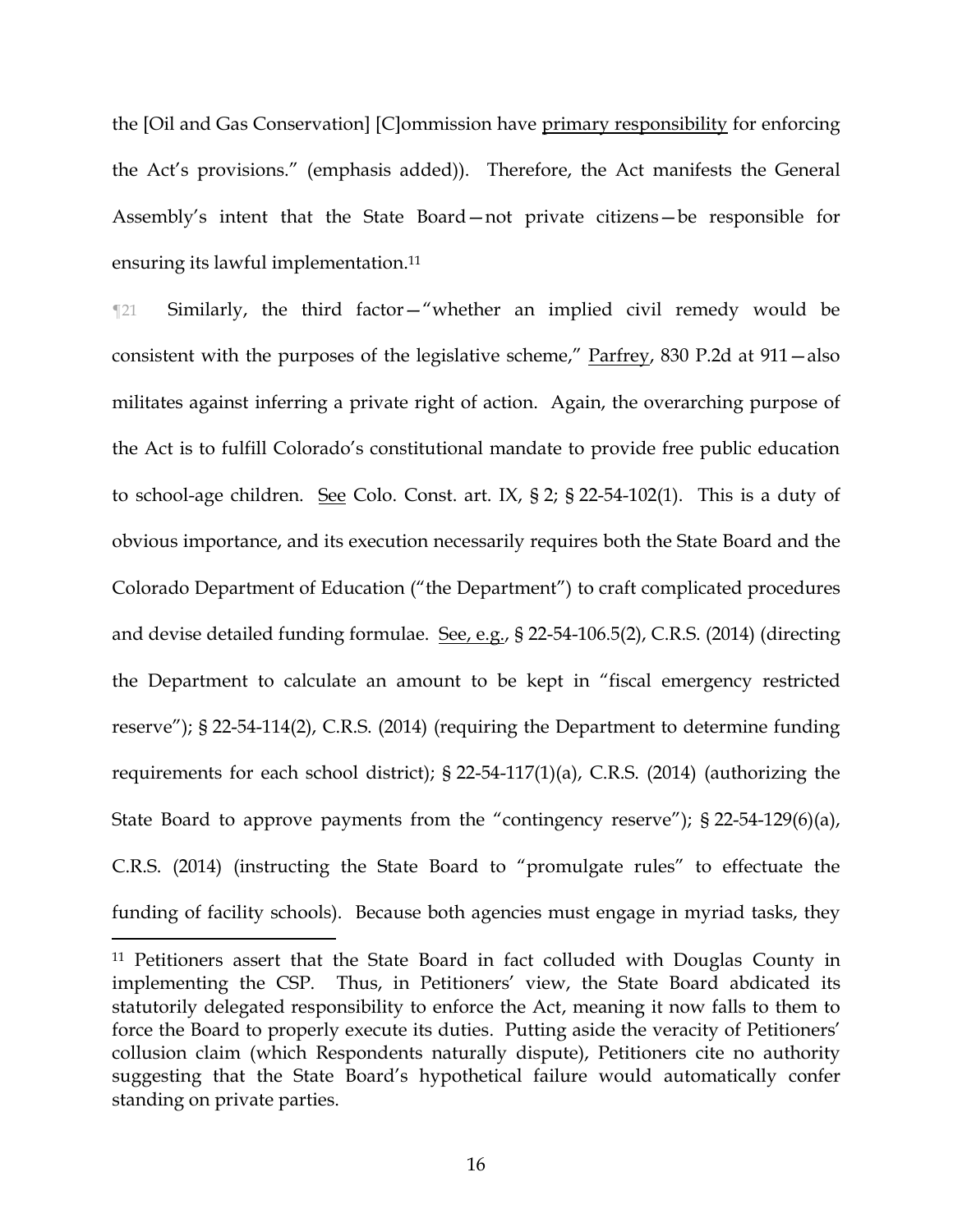require a degree of flexibility for the Act to function properly. Allowing citizen suits would severely impede this complex process, thereby thwarting the purpose of the legislative scheme. It is inevitable that some members of the public will disapprove of any given government action. But that disapproval does not justify allowing private parties to sue the State Board and the Department for every perceived violation of the Act. Were that the case, these agencies would be paralyzed with litigation from dissatisfied constituents, crippling their effectiveness.

¶22 Finally, we reject Petitioners' argument that they have taxpayer standing. Generally speaking, taxpayer standing "flows from an 'economic interest in having [the taxpayer's] tax dollars spent in a constitutional manner.'" Hickenlooper v. Freedom from Religion Found., Inc., 2014 CO 77, ¶ 11 n.10, 338 P.3d 1002, 1007 n.10 (alteration in original) (quoting Conrad v. City & Cnty. of Denver, 656 P.2d 662, 668 (Colo. 1982)). Thus, although we have recognized that Colorado permits "broad taxpayer standing," Ainscough, 90 P.3d at 856, the doctrine typically applies when plaintiffs allege constitutional violations. See, e.g., Barber v. Ritter, 196 P.3d 238, 247 (Colo. 2008) (holding that the plaintiffs had "taxpayer standing to challenge the constitutionality of [governmental] transfers of money" (emphasis added)); Conrad, 656 P.2d at 668 (recognizing taxpayer standing because "the plaintiffs [have] alleged injury flowing from governmental violations of constitutional provisions that specifically protect the legal interests involved" (emphasis added)).12 Expanding taxpayer standing to cases

<sup>&</sup>lt;sup>12</sup> For this reason, Respondents do not dispute that Petitioners have standing to assert their claims that the CSP violates the Colorado Constitution.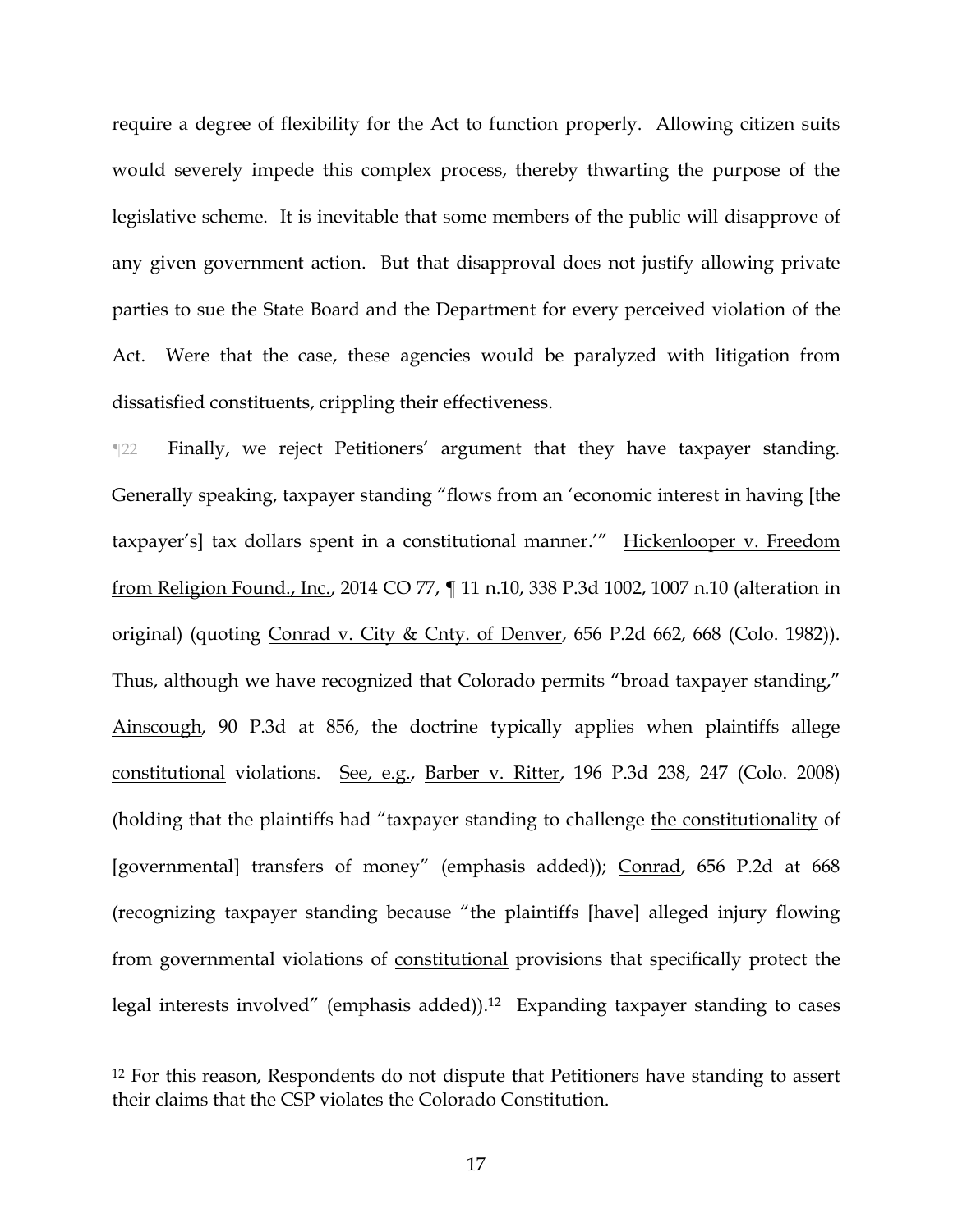where a plaintiff alleges that the government violated a statute—as Petitioners seek to do here—would effectively nullify the enduring requirement that the statute actually authorizes a claim for relief. See Ainscough, 90 P.3d at 856. This in turn would render superfluous Parfrey's well-settled three-factor test for divining whether the General Assembly intended to imply a private right of action into a statute. We thus decline to endorse Petitioners' broad and novel conception of taxpayer standing.<sup>13</sup>

¶23 In sum, we conclude that the General Assembly did not intend to imply a private right of action into the Act and that such a remedy would be inconsistent with the Act's legislative scheme. Therefore, Petitioners cannot state a claim for relief under the Act, meaning it does not furnish them with a legally protected interest, one of the two prerequisites for standing. See Wimberly, 570 P.2d at 539. Accordingly, we hold that Petitioners lack standing to challenge the CSP under the Act.

¶24 Because Petitioners lack standing, we need not consider whether the CSP in fact fails to comply with the Act. Instead, we now turn to whether the CSP violates article IX, section 7 of the Colorado Constitution.

<sup>13</sup> Despite Petitioners' insistence, our analysis here in no way conflicts with our opinion in Dodge v. Department of Social Services, 600 P.2d 70 (Colo. 1979). In that case, we held that the plaintiffs had "standing to litigate the issue of whether . . . [the government has] the statutory authority to use public funds for nontherapeutic abortions." Id. at 72 (emphasis added). But the plaintiffs in Dodge did not argue that the government had violated a particular statute; rather, they claimed that no statute authorized the government's behavior. See id. at 71. Thus, Dodge has no bearing on the issue of whether a plaintiff has a claim for relief under a particular statute.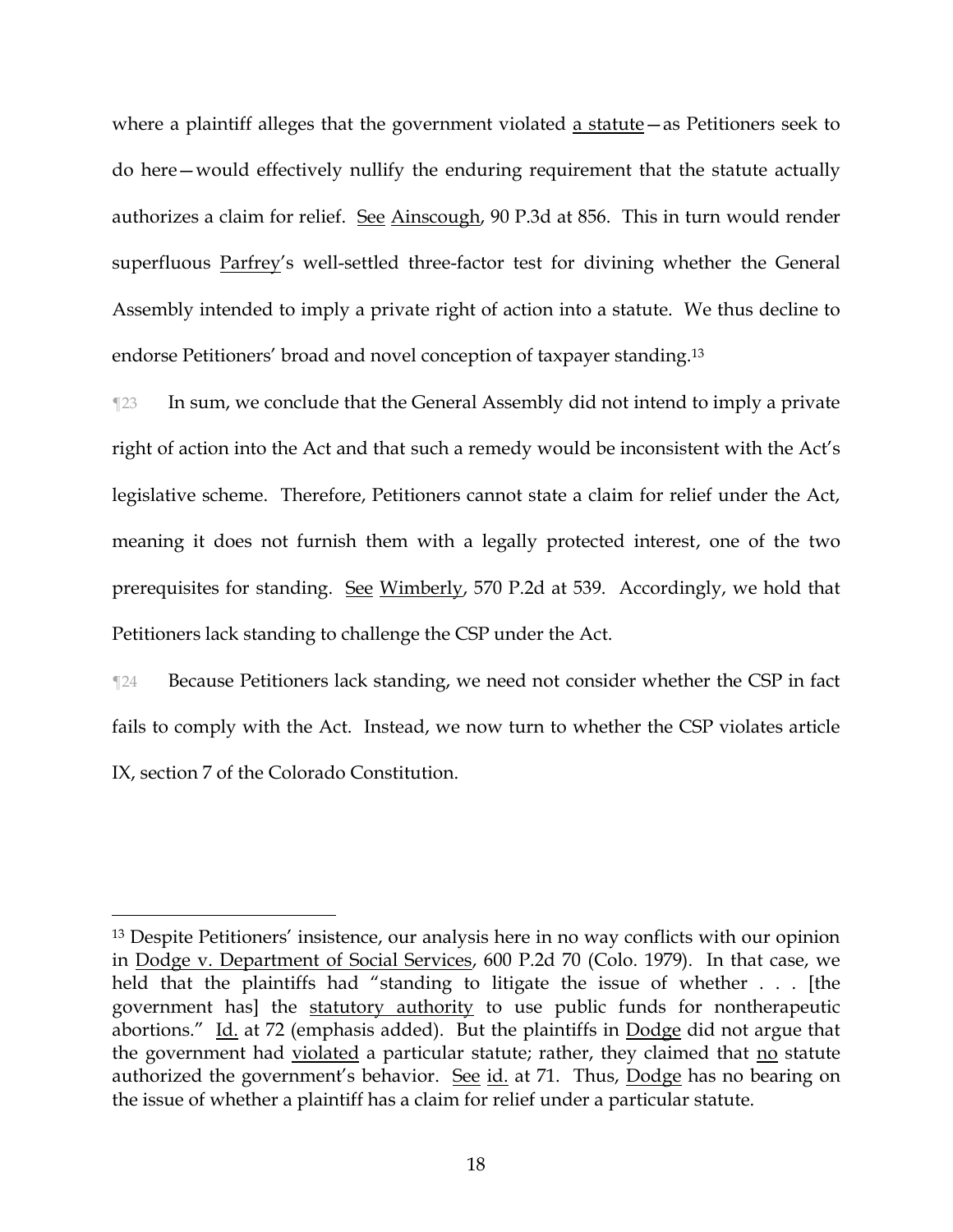### **III. Article IX, Section 7 of the Colorado Constitution**

¶25 To resolve whether or not the CSP violates the Colorado Constitution, we first consider the CSP as a whole and conclude that it conflicts with the plain language of article IX, section 7. We then examine our prior decision in Americans United for Separation of Church & State Fund, Inc. v. State, 648 P.2d 1072, 1074–75 (Colo. 1982)—in which we held that a grant program that awarded money to students attending religious universities did not run afoul of section 7—and we determine that the CSP is distinguishable from the grant program at issue in that case. Finally, we reject Respondents' argument that striking down the CSP under the Colorado Constitution in fact violates the First Amendment to the United States Constitution. Accordingly, we hold that the CSP violates section 7 and is thus unconstitutional.

### **A. Standard of Review**

¶26 We review the trial court's determination of the CSP's constitutionality de novo. See Justus v. State, 2014 CO 75, ¶ 17, 336 P.3d 202, 208. When reviewing a statute, we presume that the statute is constitutional, and we will only void it if we deem it to be unconstitutional beyond a reasonable doubt. Id.<sup>14</sup>

### **B. The CSP Conflicts with the Plain Language of Section 7**

¶27 The Colorado Constitution features broad, unequivocal language forbidding the State from using public money to fund religious schools. Specifically, article IX,

<sup>&</sup>lt;sup>14</sup> Petitioners argue that this presumption of constitutionality should not apply here because the CSP is a creation of a local school board rather than a statute passed by the General Assembly. Because we conclude that the CSP is unconstitutional even in light of the presumption, we need not consider this argument.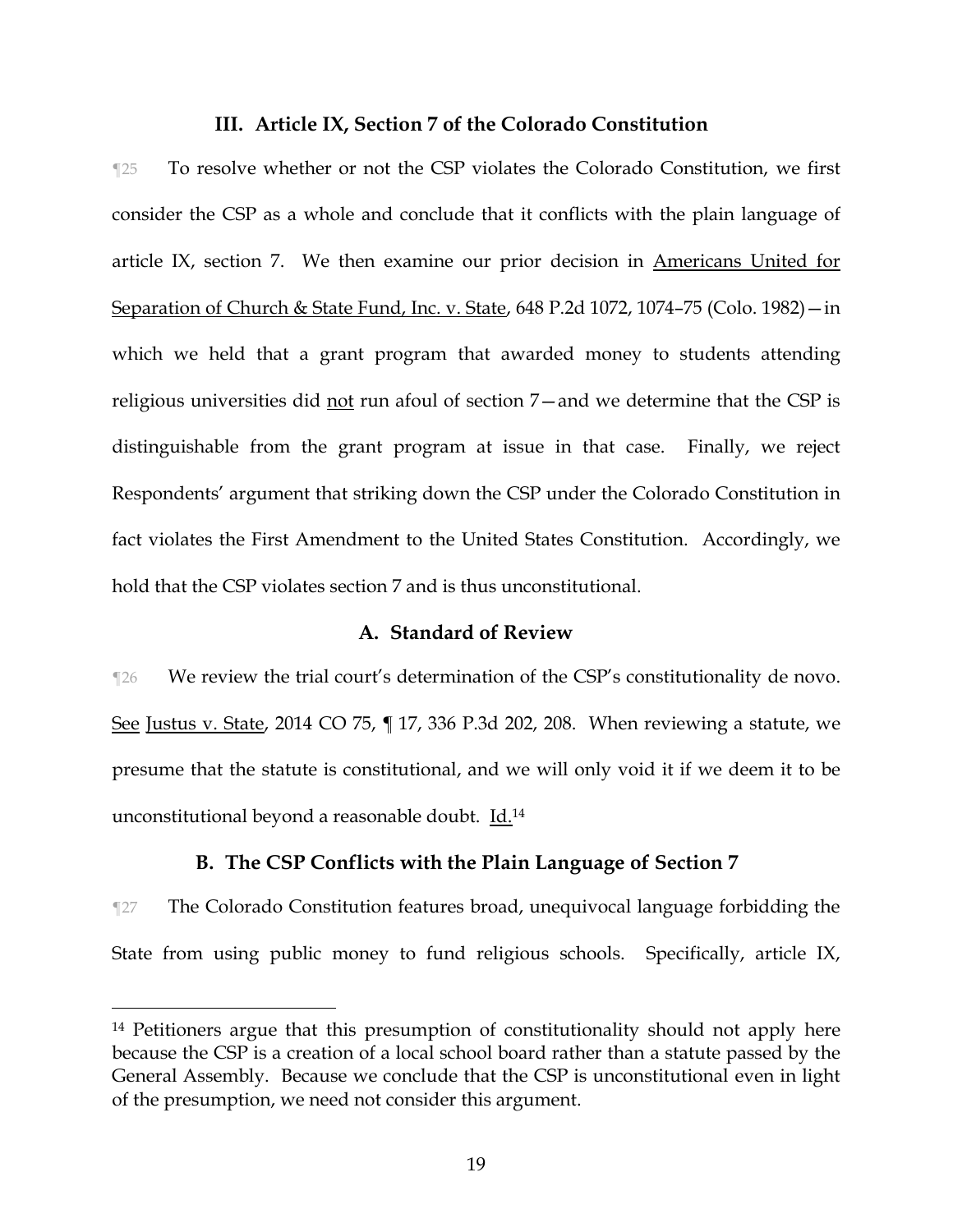section 7—entitled "Aid to private schools, churches, sectarian purpose, forbidden" includes the following proscriptive language:

Neither the general assembly, nor any county, city, town, township, school district or other public corporation, shall ever make any appropriation, or pay from any public fund or moneys whatever, anything in aid of any church or sectarian society, or for any sectarian purpose, or to help support or sustain any school, academy, seminary, college, university or other literary or scientific institution, controlled by any church or sectarian denomination whatsoever . . . .

(Emphasis added.) Although this provision uses the term "sectarian" rather than "religious," the two words are synonymous. See Black's Law Dictionary 1557 (10th ed. 2014) (defining "sectarian" as "[o]f, relating to, or involving a particular religious sect; esp., supporting a particular religious group and its beliefs"). That section 7 twice equates the term "sectarian" with the word "church" only reinforces this point. Therefore, this stark constitutional provision makes one thing clear: A school district may not aid religious schools.

¶28 Yet aiding religious schools is exactly what the CSP does. The CSP essentially functions as a recruitment program, teaming with various religious schools (i.e., the Private School Partners) and encouraging students to attend those schools via the inducement of scholarships. To be sure, the CSP does not explicitly funnel money directly to religious schools, instead providing financial aid to students. But section 7's prohibitions are not limited to direct funding. Rather, section 7 bars school districts from "pay[ing] from any public fund or moneys whatever, anything in aid of any" religious institution, and from "help[ing] support or sustain any school ... controlled by any church or sectarian denomination whatsoever" (emphasis added). Given that

20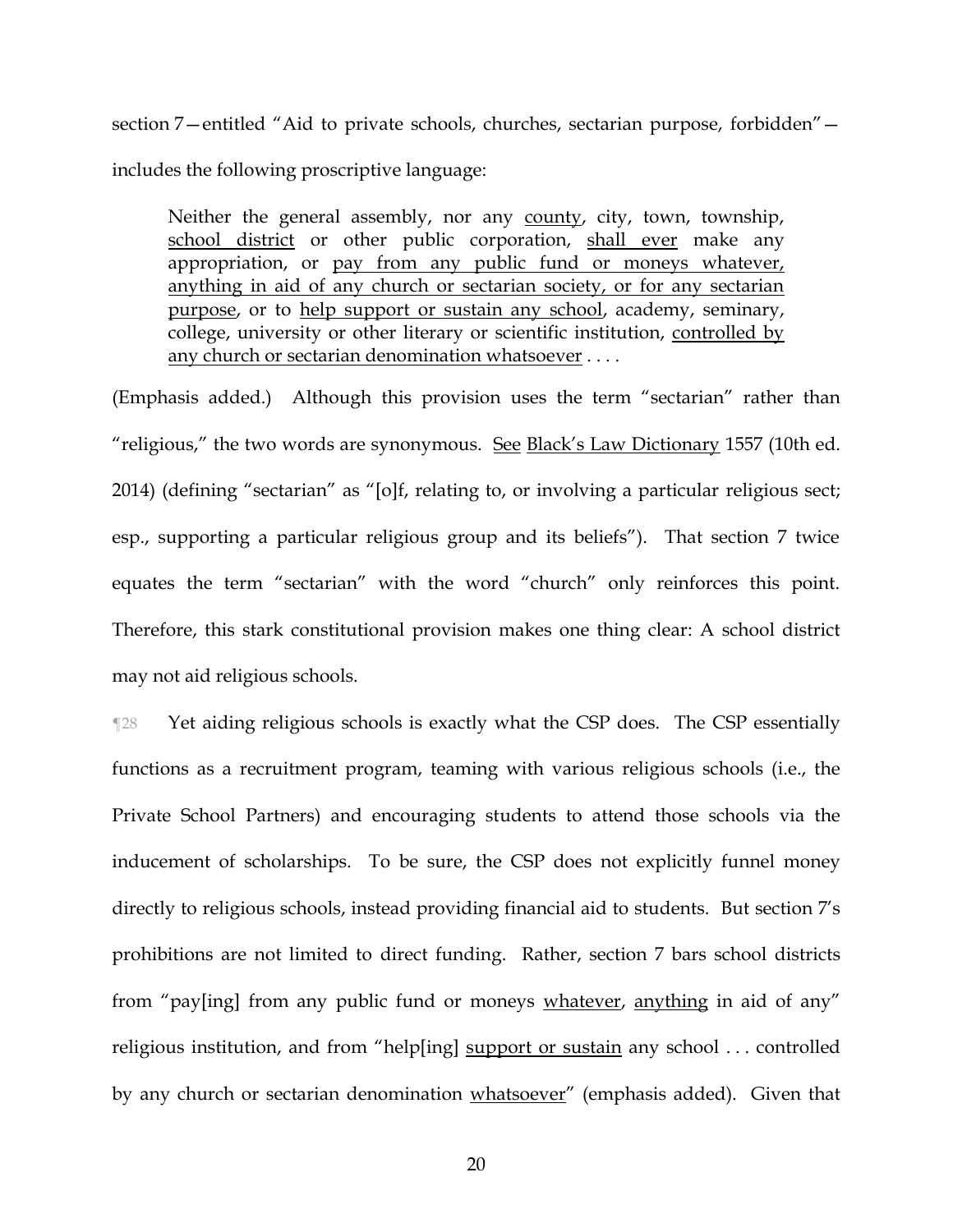private religious schools rely on students' attendance (and their corresponding tuition payments) for their ongoing survival, the CSP's facilitation of such attendance necessarily constitutes aid to "support or sustain" those schools. Section 7 precludes school districts from providing such aid.

¶29 Respondents point out that the CSP does not require scholarship recipients to enroll in a religious school, nor does it force participating Private School Partners to be religious. Respondents thus suggest that the CSP features an element of private choice that severs the link between the District's aid to the student and the student's ultimate attendance at a (potentially) religious school. It is true that the CSP does not only partner with religious schools; several Private School Partners are non-religious. The fact remains, however, that the CSP awards public money to students who may then use that money to pay for a religious education. In so doing, the CSP aids religious institutions. Thus, even ignoring the pragmatic realities that scholarship recipients face—such as the trial court's finding that "virtually all high school students" can only use their scholarships to attend religious schools—the CSP violates the clear constitutional command of section 7.<sup>15</sup>

¶30 The program's lack of vital safeguards only bolsters our conclusion that it is constitutionally infirm. Most troubling is that the CSP does not forbid a Private School Partner from raising a scholarship recipient's tuition (or reducing his financial aid) in

<sup>15</sup> Respondents present a parade of horribles, arguing that any decision striking down the CSP will produce ripple effects invalidating other public-private partnerships across the state where public money flows to religious schools. But the constitutionality of those programs is not at issue here, and the record contains no data regarding their operation. Therefore, we choose to focus our analysis solely on the CSP.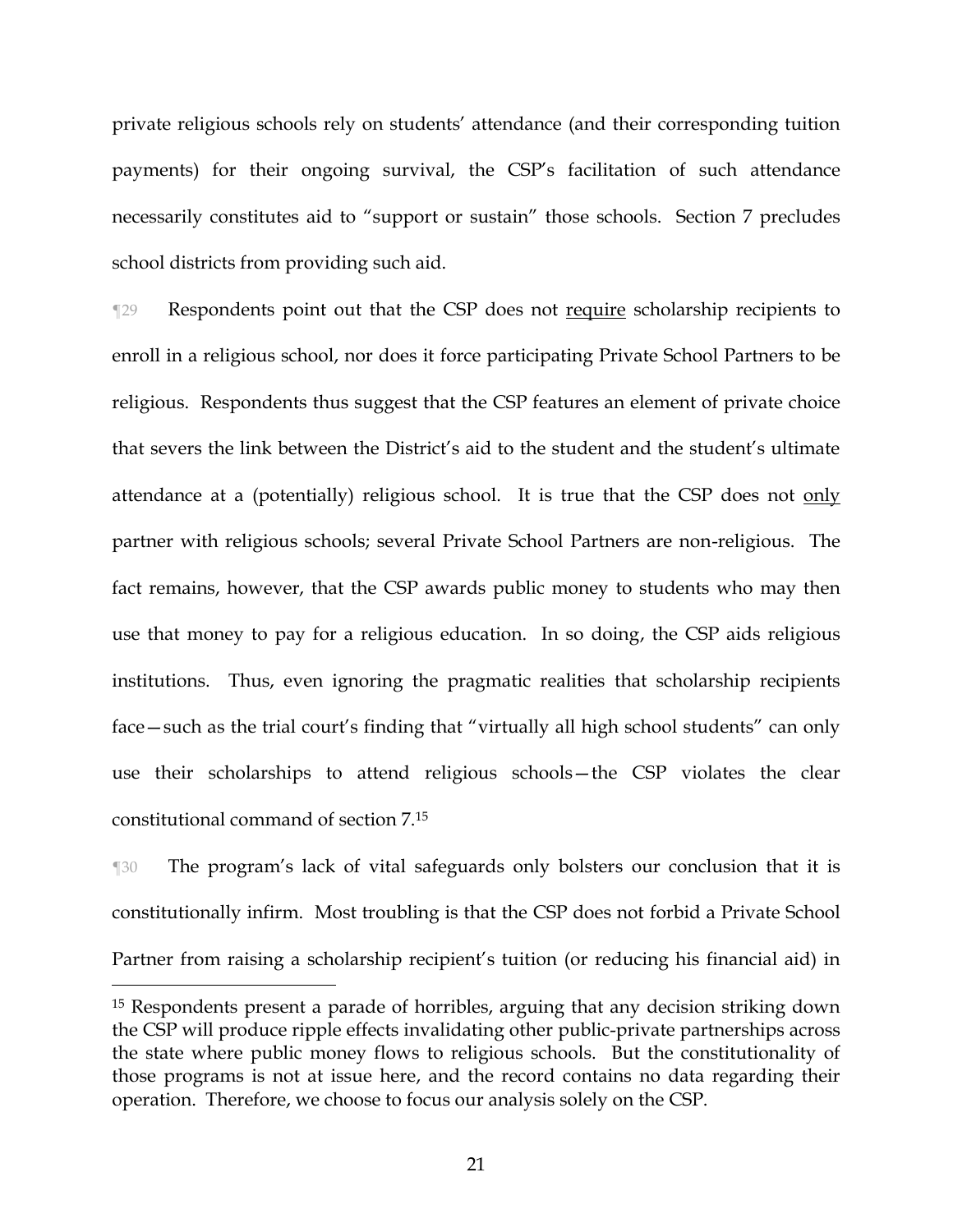the amount of the scholarship awarded. Such conduct would pervert the program's "offset" approach and would instead result in the District channeling taxpayer money directly to a religious school. As the trial court found, one religious Private School Partner has already engaged in this very behavior.<sup>16</sup>

¶31 Respondents nevertheless contend that the plain language of section 7 is not plain at all, but that the term "sectarian" is actually code for "Catholic." In so doing, Respondents charge that section 7 is a so-called "Blaine Amendment" that is bigoted in origin. See Taxpayers for Pub. Educ., 162 n.13 (describing Blaine Amendments as "state laws and constitutional provisions which allegedly arose out of anti-Catholic school sentiment"). They thus encourage us to wade into the history of section 7's adoption and declare that the framers created section 7 in a vulgar display of anti-Catholic animus.

¶32 We need not perform such an exegesis to dispose of Respondents' argument. Instead, we need merely recall that "constitutional provisions must be declared and enforced as written" whenever their language is "plain" and their meaning is "clear." People v. Rodriguez, 112 P.3d 693, 696 (Colo. 2005). As discussed, the term "sectarian" plainly means "religious." Therefore, we will enforce section 7 as it is written. 17

<sup>16</sup> The court of appeals dismissed this incident, highlighting the superintendent's testimony that such conduct "would be in violation of the CSP" and noting that the trial court "cited no evidence supporting a conclusion that such [a] reduction was permissible under the CSP." Taxpayers for Pub. Educ., ¶ 70. But this analysis inverts the issue. The problem is not that the CSP declares such a reduction to be permissible (it does not); it is that the program does not make such reductions impermissible.

<sup>&</sup>lt;sup>17</sup> We note that Respondents' suggestion that "sectarian" literally means "Catholic" is tantamount to an attack on section 7's constitutionality, as the provision would patently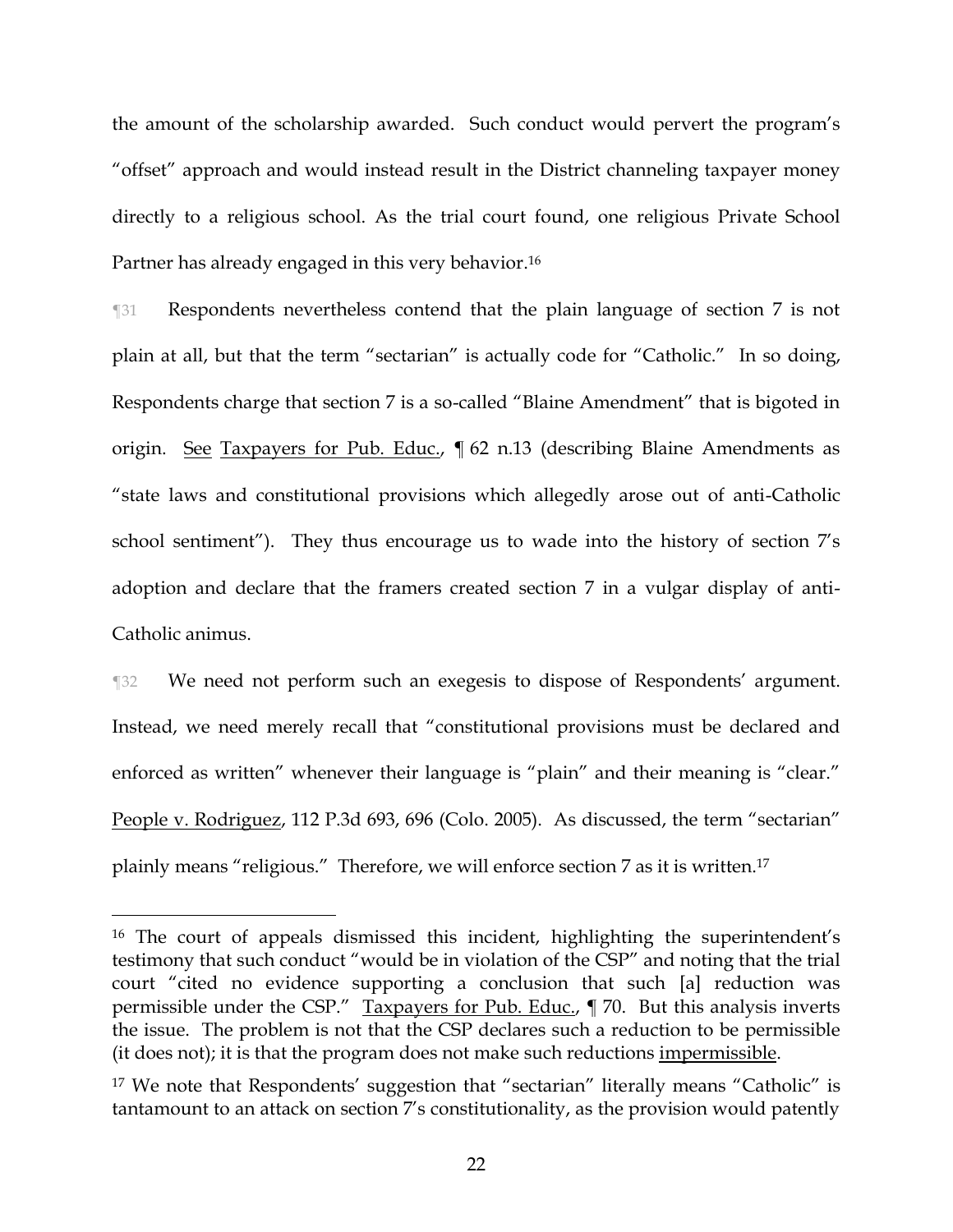¶33 Accordingly, we cannot square the CSP's resultant aid of religious schools with the plain language of section 7. Respondents insist, however, that both state and federal case law compel the conclusion that the CSP in fact comports with section 7. We now review this case law, beginning with our decision in Americans United.

### **C. Americans United Is Distinguishable**

**The In Americans United, we upheld a grant program that awarded public money to** college students who attended religious universities, provided those universities were not "pervasively sectarian." 648 P.2d at 1074–75. Respondents assert that the present case is "no different" from Americans United, meaning that we must uphold the CSP. Our analysis reveals, however, that the grant program in Americans United diverges from the CSP in numerous critical ways. As such, the outcome of that case is not dispositive of—and indeed has minimal bearing on—the present dispute.

¶35 Americans United revolved around the Colorado Student Incentive Grant Program ("the grant program"), a scholarship for in-state college students. Id. at 1074. The grant program allowed eligible universities to recommend particular students deserving of scholarships to the Colorado Commission of Higher Education, which in turn administered the grants. Id. at 1075. The Commission awarded the grant money to the university, which then reduced the student's tuition by the amount of the grant. See id. at 1081 ("The educational institution serves essentially as a conduit for crediting

violate the First Amendment if it discriminated against a particular religion. But the constitutionality of section 7 is not before us. And Respondents' attempted evasion of this procedural obstacle—they claim that they are not challenging section 7 itself but rather Petitioners' interpretation of it—is little more than a Trojan horse inviting us to rule on the actual legitimacy of section 7. We decline such an invitation.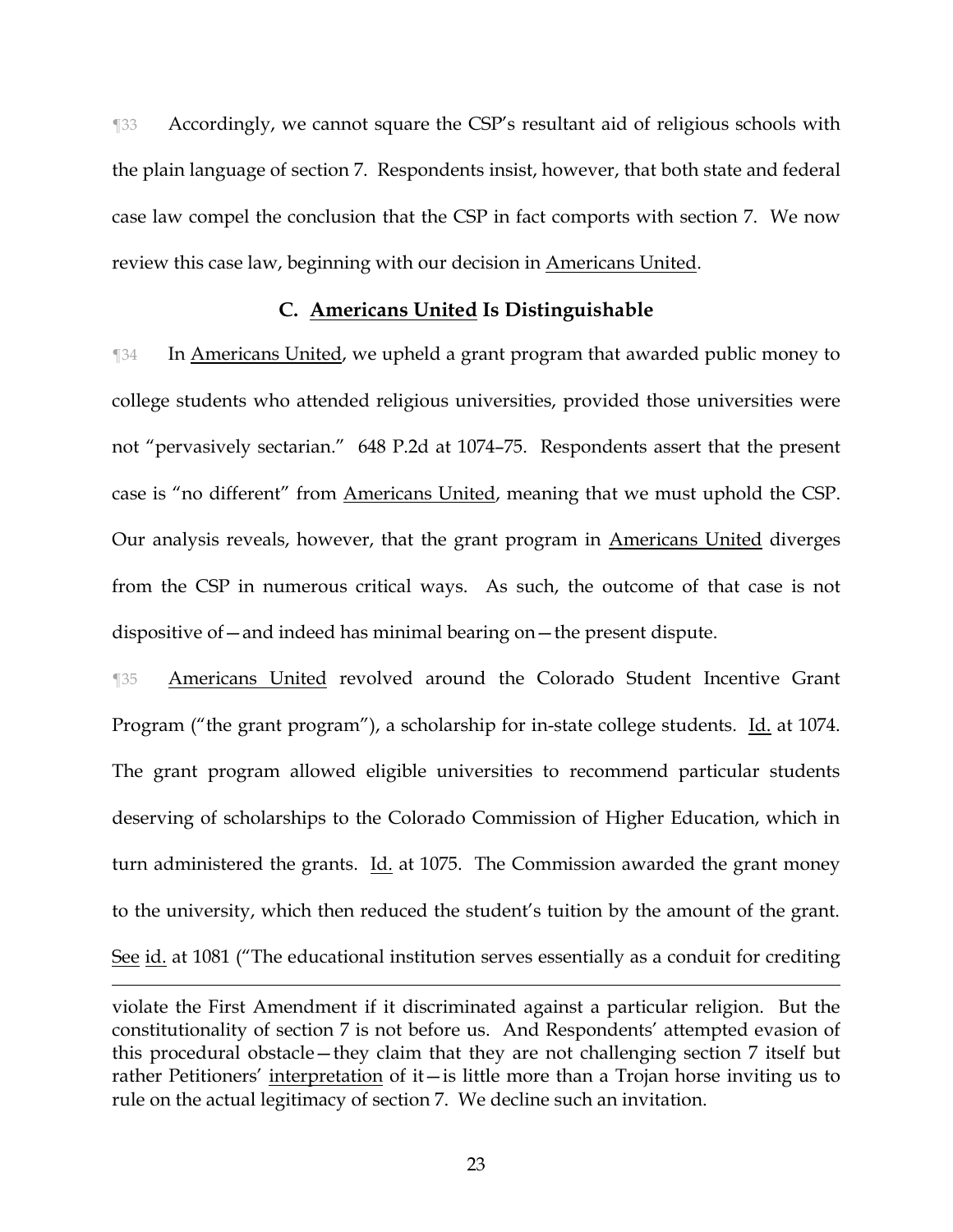the funds to the student's account."). Although the grant program embraced most colleges and universities, it excluded institutions that were "pervasively sectarian," and it defined six eligibility criteria that schools needed to meet in order not to be branded pervasively sectarian. Id. at 1075. We deemed the grant program to be constitutional, id. at 1074, and Respondents thus contend that we must now reach the same result with the CSP.

¶36 Respondents' reasoning is flawed. Admittedly, the grant program and the CSP share certain core features; both award public money to students attending religious schools, and both are primarily designed to aid students rather than institutions. But closer scrutiny reveals a crippling defect in Respondents' argument: The rationales animating our holding in Americans United are inapplicable to this case. That is, in determining that the grant program complied with section 7, we cited several crucial factors. Id. at 1083–84. Those factors are absent here.

¶37 First, we noted in Americans United that the grant program was "designed to assist the student, not the institution." Id. at 1083. Facially, that is true of the CSP as well. Yet in Americans United, we tethered this observation to the fact that grant recipients could not attend "pervasively sectarian" institutions, noting that this exclusion "obviates any real possibility that the aid itself might somehow flow indirectly to an institution whose educational function is not clearly separable from its religious mission." Id. at 1081 (emphasis added). Here, that possibility is very real. The CSP places no limitations on the extent to which religion infuses a Private School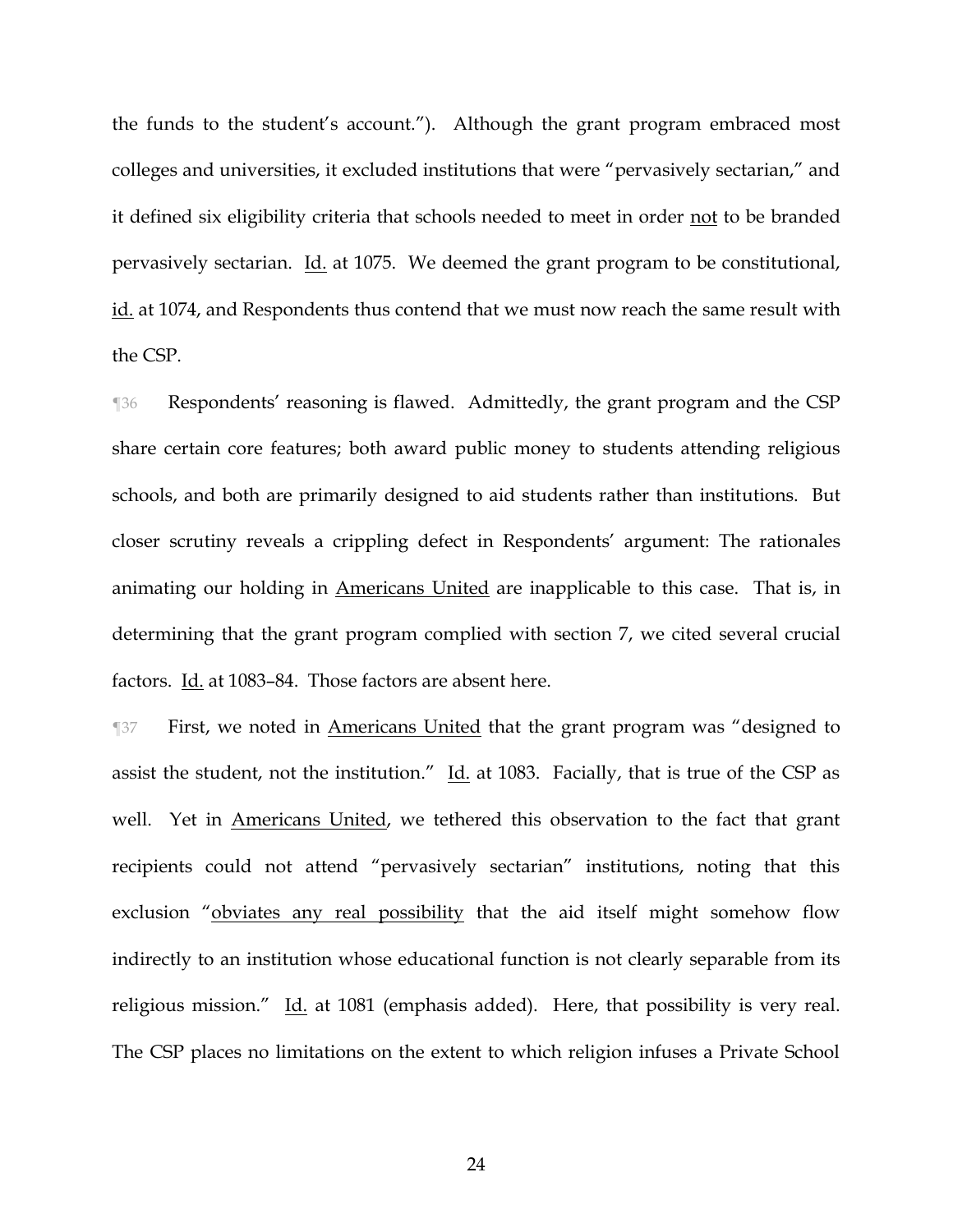Partner,<sup>18</sup> and it in fact affirmatively authorizes partnering schools to make "enrollment" decisions based upon religious beliefs." Therefore, it is entirely plausible that the CSP gives aid to schools "whose educational function is not clearly separable from [their] religious mission." See Americans United, 648 P.2d at 1081.

¶38 Second, the grant program only awarded scholarships to students of higher education. Id. at 1084. Recognizing that "as a general rule religious indoctrination is not a substantial purpose of sectarian colleges and universities," we concluded that "there is less risk of religion intruding into the secular educational function of the institution than there is at the level of parochial elementary and secondary education." Id. Obviously, this rationale of diminished risk cannot apply to the CSP, which covers not collegiate pupils but elementary and secondary school students.<sup>19</sup>

¶39 Third, the grant program aided students who attended both public and private universities. We deemed this to be of critical importance, noting that students' opportunity to attend public schools "dispell[ed] any notion that the aid is calculated to

<sup>18</sup> We do not suggest, of course, that grafting such limitations onto the CSP would necessarily render it compliant with section 7, or would even comport with the First Amendment. See infra ¶ 48 (discussing Colorado Christian University v. Weaver, 534 F.3d 1245, 1250, 1263 (10th Cir. 2008), which held that the "pervasively sectarian" distinction in Colorado's scholarship programs violated the First Amendment). Regardless, Petitioners do not seek to rewrite the CSP so that it excludes religious schools (pervasively sectarian or otherwise); they simply desire a court order enjoining implementation of the CSP in its entirety.

<sup>19</sup> Again, we do not imply that the CSP would necessarily be constitutional if it pertained to college students. We simply point out that a linchpin of our analysis in Americans United is irrelevant here.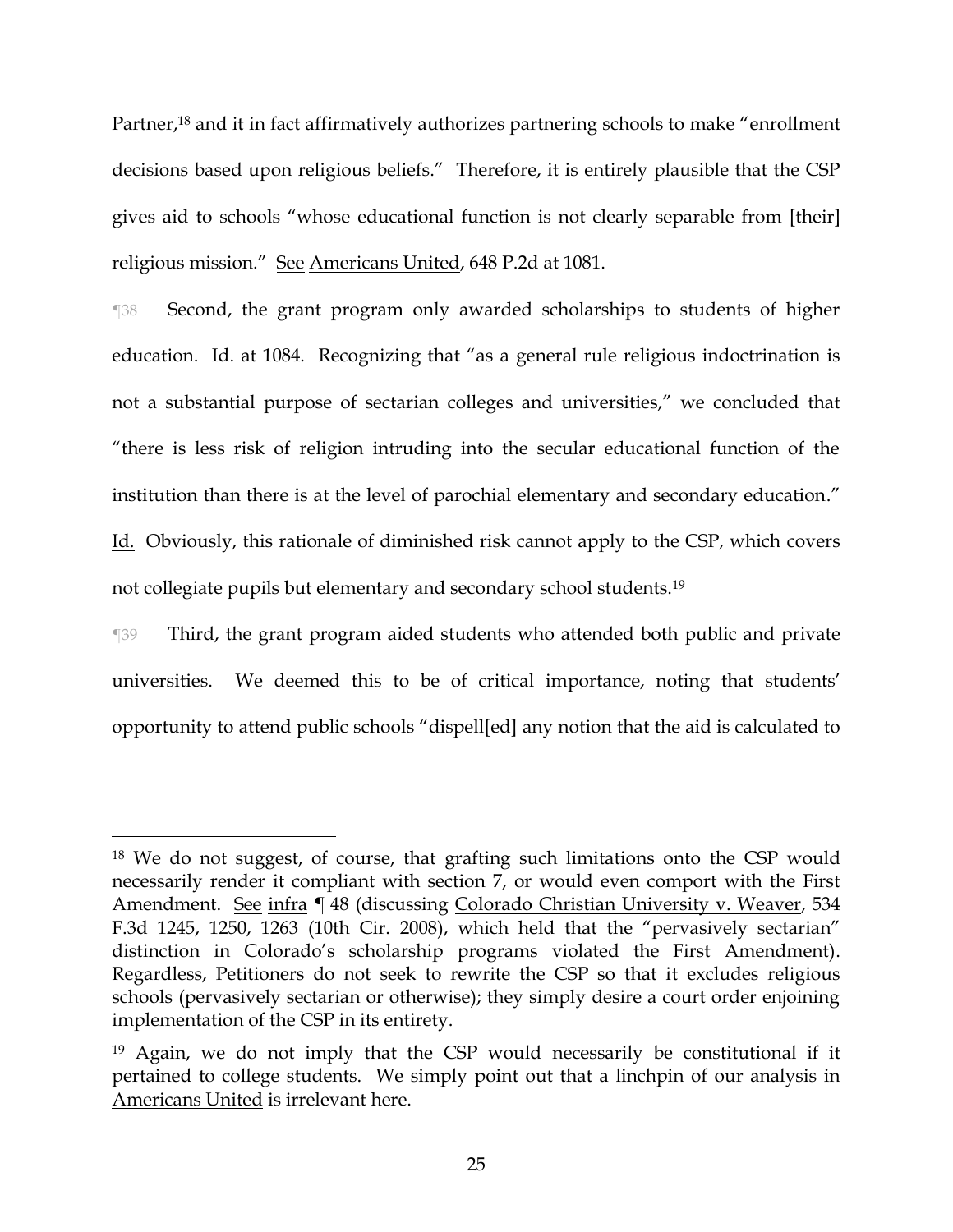enhance the ideological ends of the sectarian institution." Id. Once again, this is not true of the CSP, which only bestows scholarships to students attending private schools.

¶40 Fourth, the grant program explicitly provided that "no institution shall decrease the amount of its own funds spent for student aid below the amount spent prior to participation in the program." Id. We recognized that this formal prohibition "create[d] a disincentive for an institution to use grant funds other than for the purpose intended—the secular educational needs of the student." Id. As discussed, supra ¶ 30, the CSP lacks this significant safeguard, and in fact one religious Private School Partner did reduce a student's financial aid in the amount of the student's scholarship.

¶41 Finally, in order to be eligible for the grant program, a university's governing board could not "reflect" a particular religion, nor could its membership be "limited to persons of any particular religion." Americans United, 648 P.2d at 1075. We noted that this restriction "militate[d] against the type of ideological control over the secular educational function" that section 7 forbids, particularly because it "require[d] a strong commitment to academic freedom by an essentially independent governing board with no sectarian bent in the curriculum tending to indoctrinate or proselytize." Id. at 1084. Because the CSP willingly partners with private schools that reflect a particular religion, this rationale from Americans United is wholly inapplicable here.

¶42 All told, although the grant program and the CSP feature surface similarities, they are two highly distinct scholarship programs. Therefore, because our analysis in Americans United relied heavily on elements of the grant program that are missing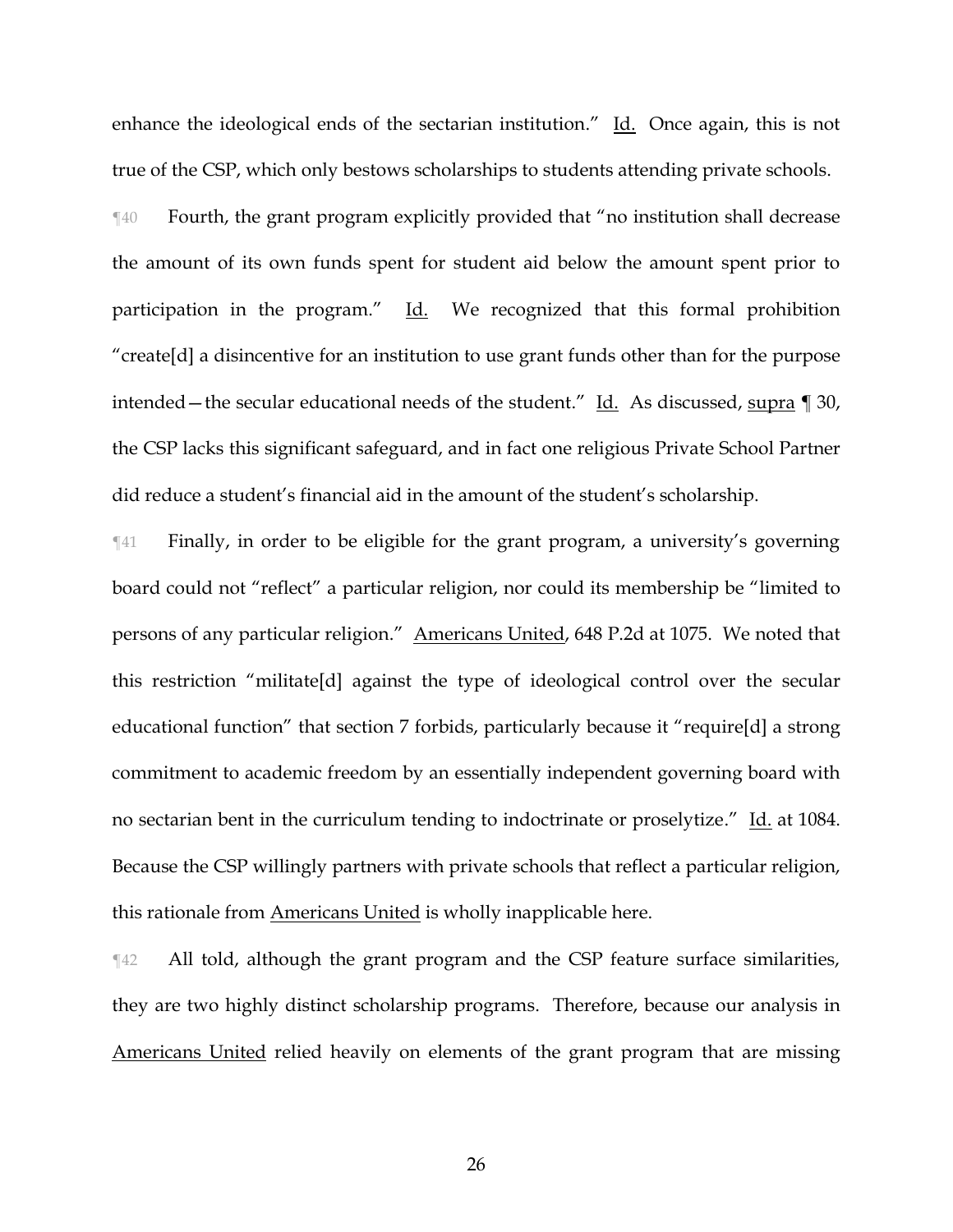from the CSP, that analysis is of minimal relevance in our quest to determine the CSP's constitutionality.

**THE Accordingly, we reject Respondents' argument that Americans United requires** us to uphold the CSP. Having done so, we now turn to Respondents' assertion that invalidating the CSP in fact violates the First Amendment.

# **D. Invalidating the CSP Does Not Violate the First Amendment**

¶44 The First Amendment to the United States Constitution provides in part that "Congress shall make no law respecting an establishment of religion, or prohibiting the free exercise thereof." Respondents contend that several federal cases interpreting the First Amendment constitute binding case law forbidding us from striking down the CSP. In particular, Respondents cite the U.S. Supreme Court's decision in Zelman v. Simmons-Harris, 536 U.S. 639 (2002), and the Tenth Circuit's opinion in Colorado Christian University v. Weaver, 534 F.3d 1245 (10th Cir. 2008). <sup>20</sup> We conclude that neither of these cases is availing.

¶45 In Zelman, the Court held that an Ohio scholarship program ("the Ohio program") that allowed students to attend religious schools did not violate the First Amendment's Establishment Clause. 536 U.S. at 644–45. The Court noted that the Ohio program was "entirely neutral with respect to religion" and that it was "a program of

 $\overline{a}$ 

27

<sup>20</sup> Respondents also rely on Mitchell v. Helms, 530 U.S. 793, 829 (2000), in which a plurality of the Court held that a law that indirectly aided religious schools did not violate the Establishment Clause because it "determine[d] eligibility for aid neutrally, allocate[d] that aid based on the private choices of the parents of schoolchildren, and [did] not provide aid that ha[d] an impermissible content." Because Mitchell was a plurality opinion, it is not binding precedent. We thus decline to ascribe to it the force of law.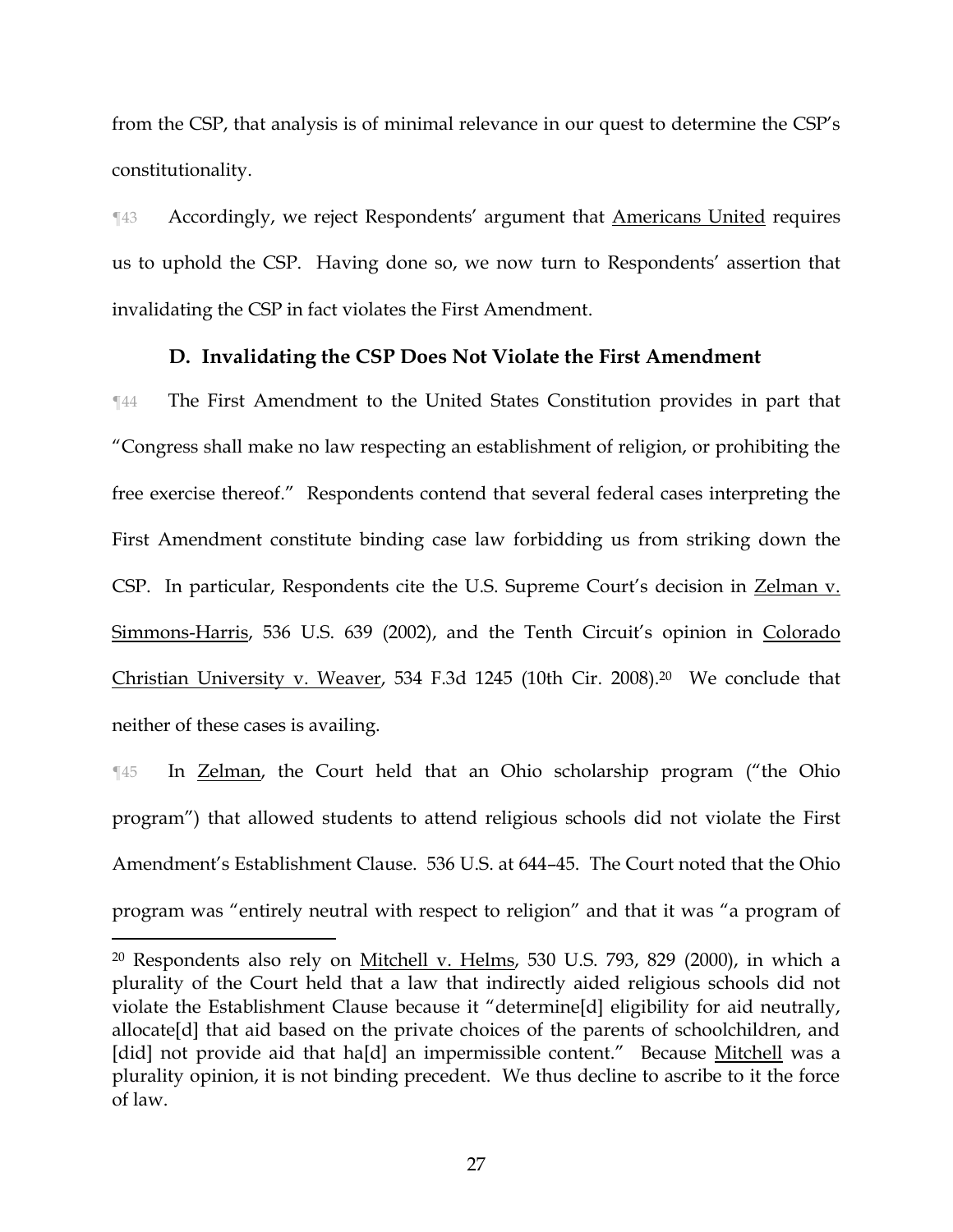true private choice" because it allowed students and parents "to exercise genuine choice among options public and private, secular and religious." Id. at 662. Respondents assert that the CSP bears "striking similarities" to the Ohio program, meaning that Zelman controls the outcome here.

¶46 Had Petitioners claimed that the CSP violated the Establishment Clause, Zelman might constitute persuasive authority. But they did not. Rather, Petitioners challenged the CSP under article IX, section 7 of the Colorado Constitution. By its terms, section 7 is far more restrictive than the Establishment Clause regarding governmental aid to religion, and the Supreme Court has recognized that state constitutions may draw a tighter net around the conferral of such aid. See Locke v. Davey, 540 U.S. 712, 721 (2004) ("[T]he subject of religion is one in which both the United States and state constitutions embody distinct views .... That a State would deal differently with religious education for the ministry than with education for other callings is a product of these views, not evidence of hostility toward religion.").21 As such, Zelman's reasoning, rooted in the Establishment Clause, is irrelevant to the issue of whether the CSP violates section 7.

¶47 Furthermore, Zelman is factually distinguishable. To begin with, unlike the CSP, the Ohio program allowed students to attend public schools as well as private schools.

<sup>&</sup>lt;sup>21</sup> For their part, Petitioners contend that **Locke** demonstrates the patent invalidity of the CSP. But this too is incorrect. Locke held that a state scholarship program that excluded students who were pursuing a degree in devotional theology did not violate the First Amendment. 540 U.S. at 715. It said nothing about the constitutionality of a program that allowed students to attend religious schools. Thus, Locke's facts are inverted from those of the present case.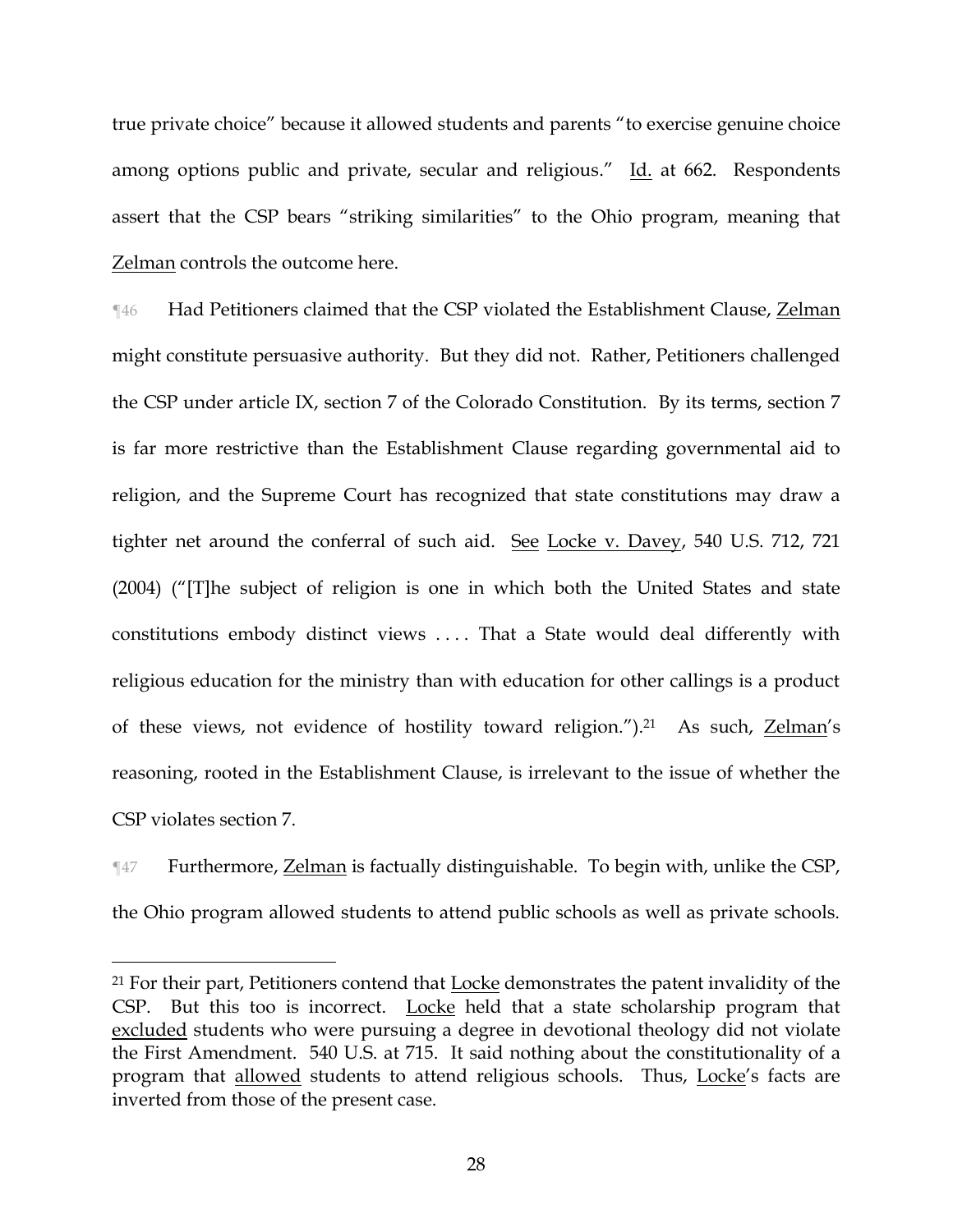Zelman, 536 U.S. at 645. More importantly, the Ohio program forbade participating private schools from discriminating on the basis of religion. Id. Not only does the CSP fail to prohibit this form of discrimination—it actively permits Private School Partners to engage in it.

¶48 Colorado Christian is even less germane. In that case, the Tenth Circuit considered the legality of Colorado's scholarship programs—including the very grant program at issue in Americans United—and struck them down as violative of the First Amendment for two reasons. 534 F.3d at 1250, 1263. First, the court held that the programs' exclusion of "pervasively sectarian" institutions constituted religious discrimination. Id. at 1258, 1260. This holding is simply inconsequential to the legality of the CSP, which does not distinguish among religious schools. If anything, this conclusion merely erodes the strength of Americans United, as it invalidates the same program that Americans United upheld.

¶49 Second, the Tenth Circuit held that the statutory inquiry into whether a university qualified as "pervasively sectarian" involved impermissibly "intrusive judgments regarding contested questions of religious belief or practice." Id. at 1261. In particular, the Tenth Circuit noted that courts may not "troll[] through a person's or institution's religious beliefs." Id. (quoting Mitchell v. Helms, 530 U.S. 793, 828 (2000) (plurality opinion) (describing the inquiry into whether a school is "pervasively sectarian" to be "not only unnecessary but also offensive")). Respondents contend that the trial court engaged in such improper conduct when it found as a factual matter that sixteen Private School Partners are religious.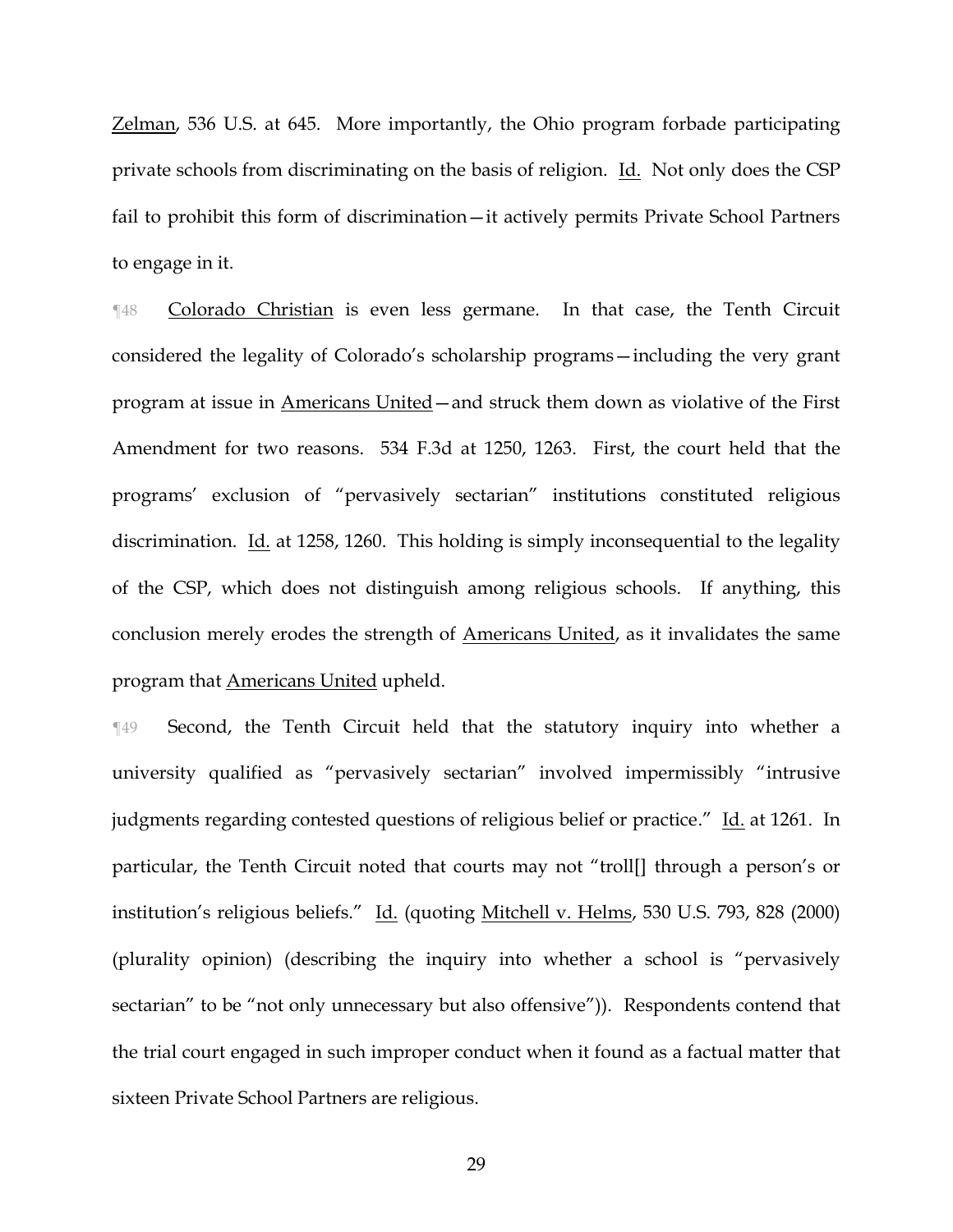¶50 Had the trial court actually conducted such an invasive inquiry, Respondents' argument might carry force. Yet the trial court did not "troll through" the beliefs of any institution. Rather, it simply took notice of the Private School Partners' basic characteristics. For example, the trial court cited various schools' ownership structures (many are formally controlled by churches or dioceses), their admissions policies (several only admit students of a particular faith), and their formal mission statements, all of which school officials corroborated when testifying at the injunction hearing. In conducting this cursory examination, the trial court reached the self-evident and undisputed conclusion that certain Private School Partners are in fact religious.<sup>22</sup> We recognize that a court may not trespass into the depths an institution's religious beliefs. But there is a categorical difference between inquiring into the extent of an institution's religiosity and determining its <u>existence</u>.<sup>23</sup> To suggest that the trial court here could not even acknowledge that the CSP resulted in partnerships between the District and religious schools would require the court to be willfully blind to the plain realities—and the corresponding constitutional deficiencies—of the program.

<sup>22</sup> Indeed, the very name of fifteen of the sixteen religious Private School Partners features a word—such as "Catholic," "Christian," "Hillel," "Jesuit," or "Lutheran" that clearly announces the school's religious affiliation.

<sup>&</sup>lt;sup>23</sup> As Petitioners point out, courts are often required to conduct such basic inquiries into the existence of religion. See, e.g., Maurer v. Young Life, 779 P.2d 1317, 1331 (Colo. 1989) (analyzing an entity's claim that certain properties "qualified for [a tax] exemption based on use for religious worship and reflection" (emphasis added)).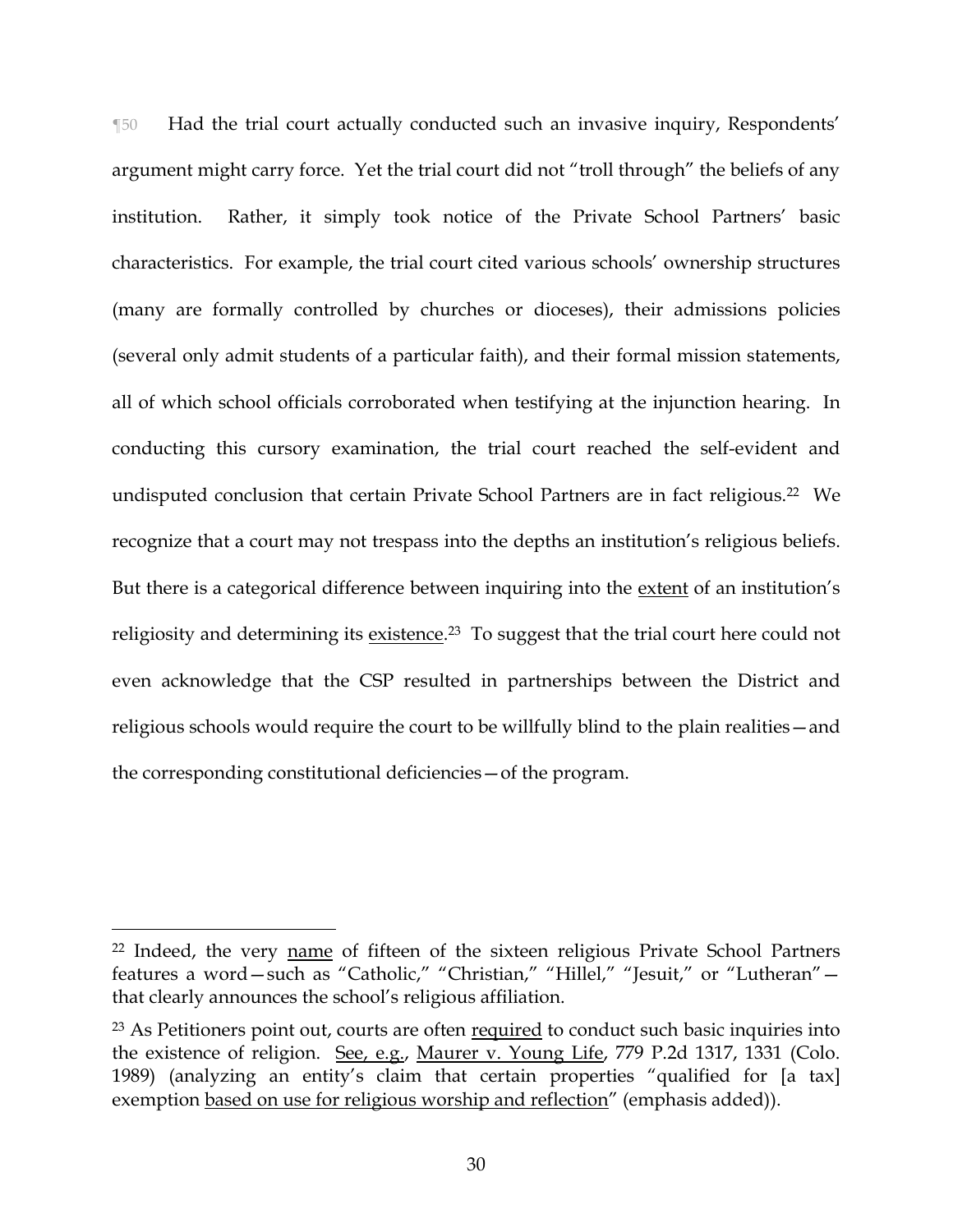¶51 Accordingly, we conclude that both Zelman and Colorado Christian are inapposite to the present case. Therefore, our decision that the CSP violates section 7 does not encroach upon the First Amendment.

# **IV. Conclusion**

¶52 Article IX, section 7 of the Colorado Constitution prohibits school districts from aiding religious schools. The CSP has created financial partnerships between the District and religious schools and, in so doing, has facilitated students attending such schools. This constitutes aid to religious institutions as contemplated by section 7. Therefore, we hold that the CSP violates section 7. Accordingly, we reverse the judgment of the court of appeals and remand the case to that court with instructions to return the case to the trial court so that the trial court may reinstate its order permanently enjoining the CSP.

JUSTICE MÁRQUEZ concurs in the judgment.

JUSTICE EID concurs in part and dissents in part, and JUSTICE COATS and JUSTICE BOATRIGHT join in the concurrence in part and dissent in part.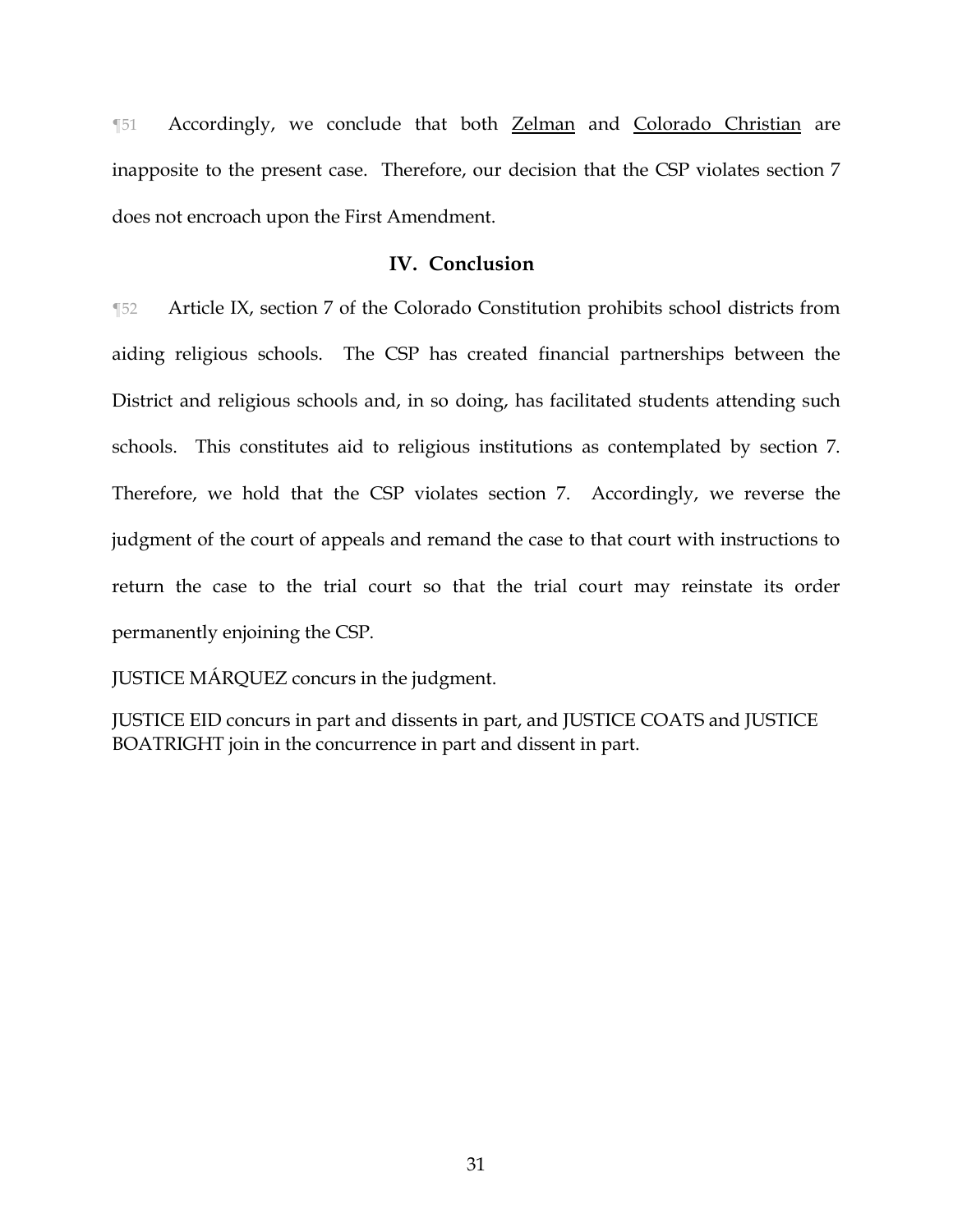JUSTICE MÁRQUEZ, concurring in the judgment.

 $\P$ 53 I respectfully disagree with the Part II majority<sup>1</sup> that Petitioners lack taxpayer standing to pursue their claim that the Choice Scholarship Program ("CSP") violates the Public School Finance Act of 1994 ("the Act"), §§ 22-54-101 to -135, C.R.S. (2014). It is uncontested that Petitioners have taxpayer standing to raise their state constitutional challenges. Although the majority acknowledges that Colorado permits "broad taxpayer standing," the majority nevertheless concludes that Petitioners categorically lack taxpayer standing to raise their statutory claims. Maj. op. ¶ 22. Yet I perceive no principled basis in our case law to draw distinctions between a taxpayer's standing to bring a statutory claim as opposed to a constitutional claim. Whether the expenditure allegedly runs afoul of a constitutional or a statutory provision, in the context of taxpayer standing the core legal interest at stake is identical: It is the taxpayer's economic interest in ensuring that his tax dollars are expended in a lawful manner.

¶54 I would hold that Petitioners have alleged sufficient injury in fact to establish taxpayer standing to challenge the alleged unlawful expenditure of funds under the Act. On the merits, I conclude that the CSP violates the Act by funneling public funds through a nonexistent charter school to finance private education. Because I would resolve this case in favor of Petitioners on statutory grounds, I respectfully concur in the judgment only.

<sup>&</sup>lt;sup>1</sup> A majority of this court holds in Part II that Petitioners lack standing to bring their statutory claim.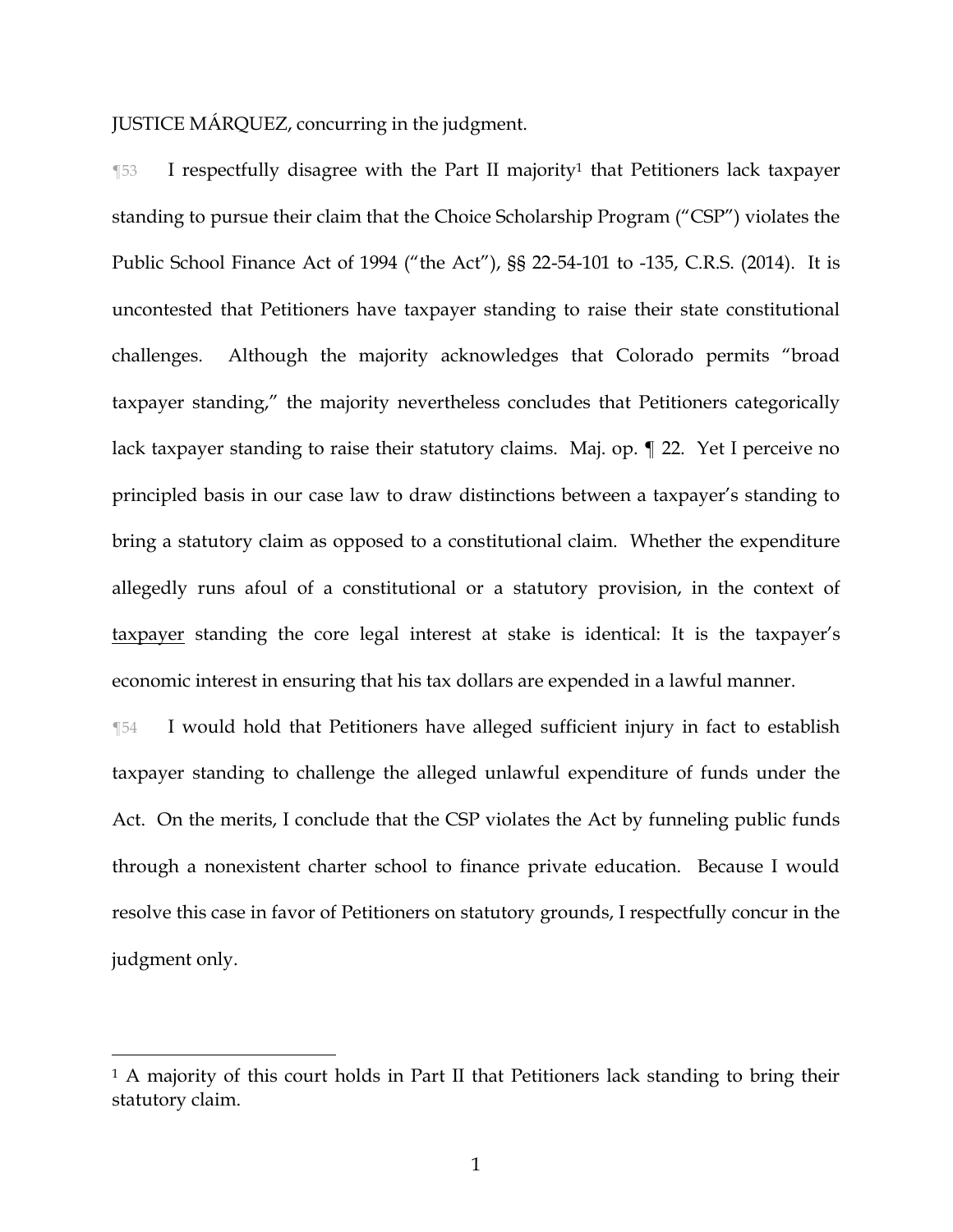#### **I. Taxpayer Standing**

¶55 Standing is a threshold jurisdictional issue that plaintiffs must satisfy before a court may decide a case on the merits. Ainscough v. Owens, 90 P.3d 851, 855 (Colo. 2004). The purpose of the standing analysis is to test a particular litigant's right to raise a legal argument or claim. City of Greenwood Vill. v. Petitioners for the Proposed City of Centennial, 3 P.3d 427, 436 (Colo. 2000).

¶56 To establish standing under Colorado law, a plaintiff must satisfy two criteria: First, the plaintiff must have suffered an injury in fact, and, second, this harm must have been to a legally protected interest. Ainscough, 90 P.3d at 855 (citing Wimberly v. Ettenberg, 570 P.2d 535, 539 (Colo. 1977)).

¶57 We have characterized the "legally protected interest" requirement as a "prudential rule of standing based on judicial self-restraint." Conrad v. City & Cnty. of Denver, 656 P.2d 662, 668 (Colo. 1982); see also Hickenlooper v. Freedom from Religion Found., Inc., 2014 CO 77, ¶ 10, 338 P.3d 1002, 1007 (stating that the legally protected interest prong of the standing inquiry "promotes judicial self-restraint"). In describing this prong in Wimberly, we referred to a "legally protected interest as contemplated by statutory or constitutional provisions." 570 P.2d at 539. Thus, a "legally protected interest" may be a tangible or intangible interest that rests in property, arises out of contract, lies in tort, or is conferred by constitutional or statutory provisions. See Barber v. Ritter, 196 P.3d 238, 246 (Colo. 2008).

¶58 Yet where a plaintiff asserts taxpayer standing, the interest at stake is anchored in his status as a taxpayer. Because the taxpayer has (by definition) paid taxes that flow

2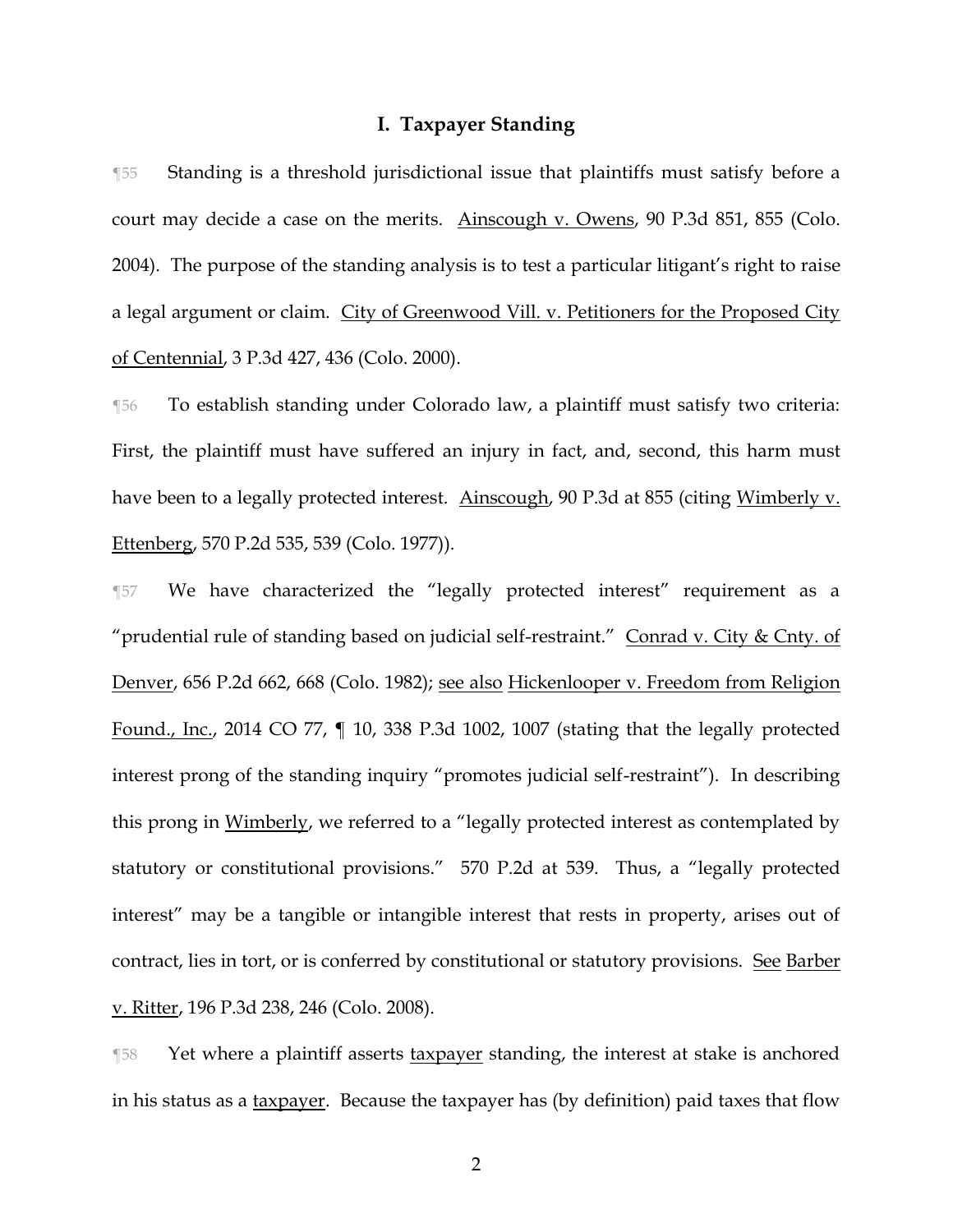into a pool of public funds, the taxpayer has an "economic interest in having his tax dollars spent in a [lawful] manner." Conrad, 656 P.2d at 668. Thus, a taxpayer asserts injury in fact to a legally protected interest when he challenges the allegedly unlawful expenditure of public funds to which he has contributed by his payment of taxes.

¶59 In this case, the majority assumes without deciding that Petitioners have alleged an injury in fact, although it never identifies the nature of the injury. Maj. op. ¶ 14. The majority then concludes, however, that under Allstate Insurance Co. v. Parfrey, 830 P.2d 905 (Colo. 1992), Petitioners' unidentified injury does not implicate any legally protected interest because the General Assembly did not intend to create a private right of action under the Public School Finance Act. Maj. op. ¶¶ 19, 23. But this court's Parfrey test was designed to determine "whether a private tort remedy is available against a nongovernmental defendant for violating a statutory duty," and its factors reflect this aim. See 830 P.2d at 911. The Parfrey test is wholly inapposite in this context. Petitioners are not suing a private party seeking damages for an alleged private wrong; rather, they are taxpayers suing the government seeking declaratory and injunctive relief for the unlawful expenditure of their tax dollars. See Dodge v. Dep't of Soc. Servs., 600 P.2d 70, 71 (Colo. 1979). Because the majority uses the wrong test for standing, it reaches the wrong result.

¶60 In Parfrey, insureds sued their insurer alleging violations of the insurer's statutory duty to offer certain uninsured/underinsured motorist coverage. 830 P.2d at 906. At issue was whether the statute afforded the insured a private civil tort remedy. Id. at 910. We held that a statute confers a private remedy against a nongovernmental

3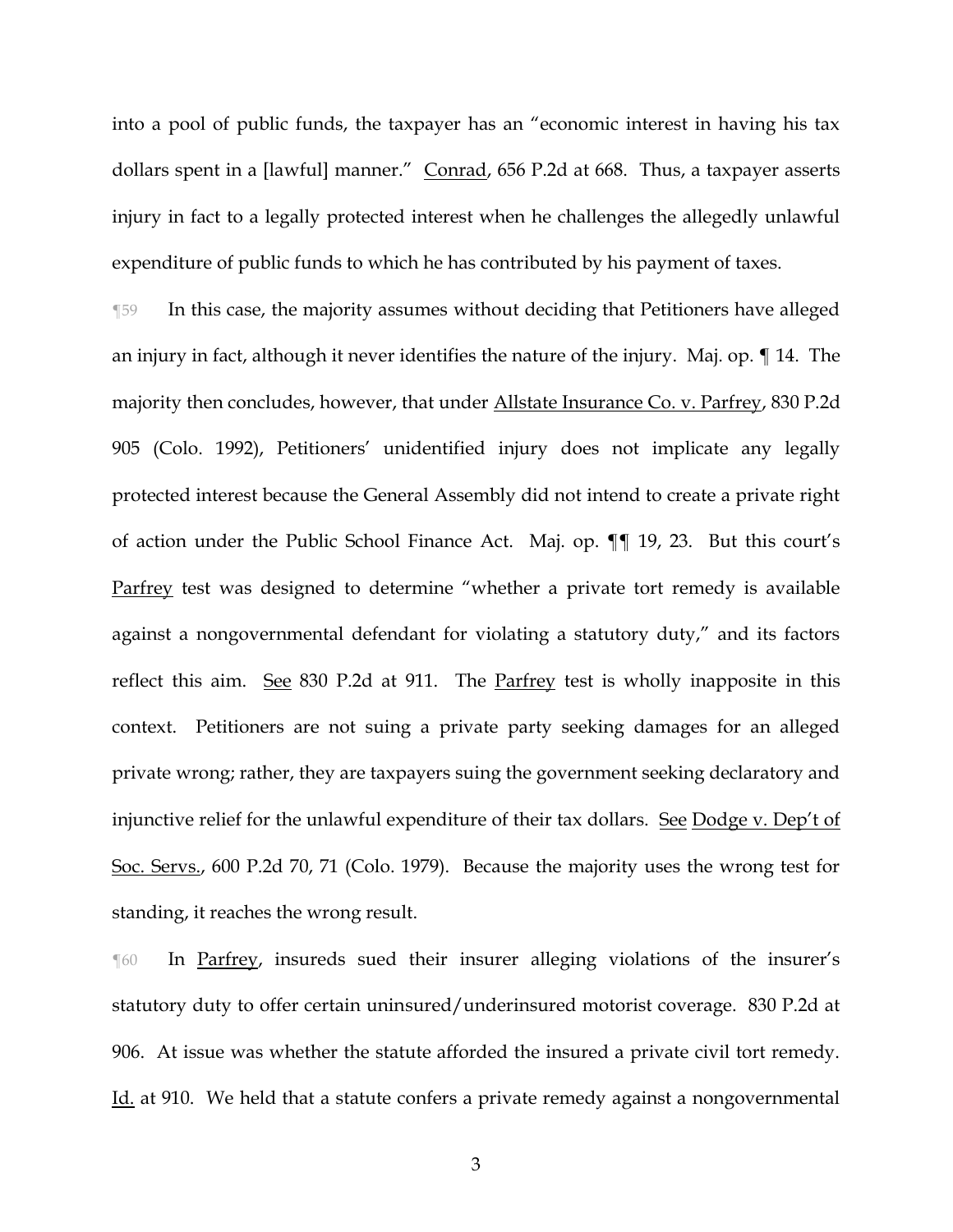defendant where three factors are met: (1) the plaintiff is "within the class of persons" intended to benefit from the statute; (2) "the legislature intended to create, albeit implicitly, a private right of action"; and (3) the implied civil remedy would be "consistent with the purposes of the legislative scheme."  $\underline{Id}$  at 911. As the majority recognizes, the aim of the **Parfrey** test is to discover and give effect to the will of the legislature—the Parfrey factors "revolve around the touchstone of legislative intent." Maj. op.  $\P$  15 n.9. Thus, whether a plaintiff may sue a private party for damages for a private wrong under a statute turns on whether the legislature intended to allow such recourse as part of the statutory scheme.

¶61 However, where a taxpayer seeks to enjoin the government's unlawful expenditure of public funds, we have never demanded a showing that the legislature authorized a private right of action to seek such relief. Rather, for a century, this court has recognized that an individual taxpayer generally may sue to enjoin "the misapplication of public funds from the state treasury." Leckenby v. Post Printing  $&$ Publ'g Co., 176 P. 490, 492 (Colo. 1918).

¶62 All agree that Petitioners have taxpayer standing to assert their claims that the CSP violates certain provisions of the Colorado Constitution. See maj. op. ¶ 22 n.12. After all, Petitioners have asserted an injury in fact—misapplication of public funds—to their legally protected economic interest in having their tax dollars spent in a lawful manner. See Hickenlooper, ¶ 12, 338 P.3d at 1007. But I perceive no principled basis in our case law for the majority to distinguish between taxpayer standing to bring suit to enjoin expenditures of public funds in violation of the Colorado Constitution and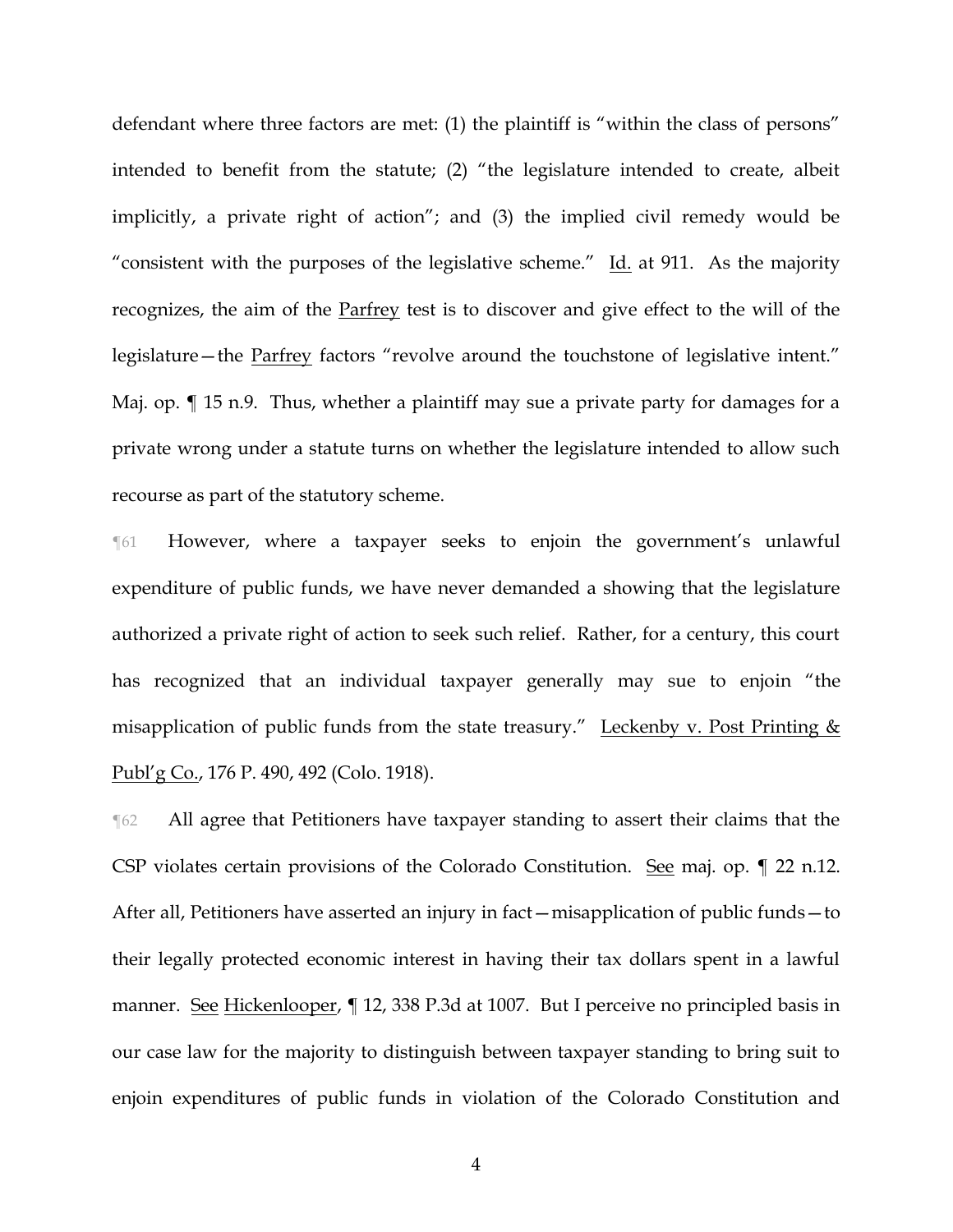taxpayer standing to bring suit to enjoin expenditures of public funds in violation of a statute. See maj. op. ¶ 22. The injury to the taxpayers' economic interest in having their tax dollars spent in a lawful manner is identical. The majority reasons simply that the doctrine "typically" applies to alleged "constitutional violations" and claims that to recognize Petitioners' standing to enforce the Act would be to "endorse [a] broad and novel conception of taxpayer standing." Id. (emphasis in original). But in Colorado, taxpayers have long had the right to bring suit to enjoin the expenditure of public funds in violation of a statute. See Packard v. Bd. of Cnty. Comm'rs, 2 Colo. 338, 339, 350 (1874) (recognizing the right of "resident tax payers" "to resort to equity to restrain . . . misapplication of public funds" under state statute); see also Johnson-Olmsted Realty Co. v. City & Cnty. of Denver, 1 P.2d 928, 930 (Colo. 1931) (acknowledging taxpayer's right to sue to enjoin expenditures under a city charter).

**The Step More recently, in Dodge, we held that individual taxpayers had standing to** enjoin the use of public funds for nontherapeutic abortions on grounds that the state lacked statutory authority to do so. 600 P.2d at 71–72. The majority suggests that Dodge is distinguishable because the plaintiffs there "did not argue that the government had violated a particular statute; rather, they claimed that no statute authorized the government's behavior." Maj. op. ¶ 22 n.13 (emphasis in original). But, for purposes of standing, such a distinction is illusory. An expenditure of public funds may be deemed "unlawful" whether made in violation of an express statutory provision or in the absence of statutory authorization.

5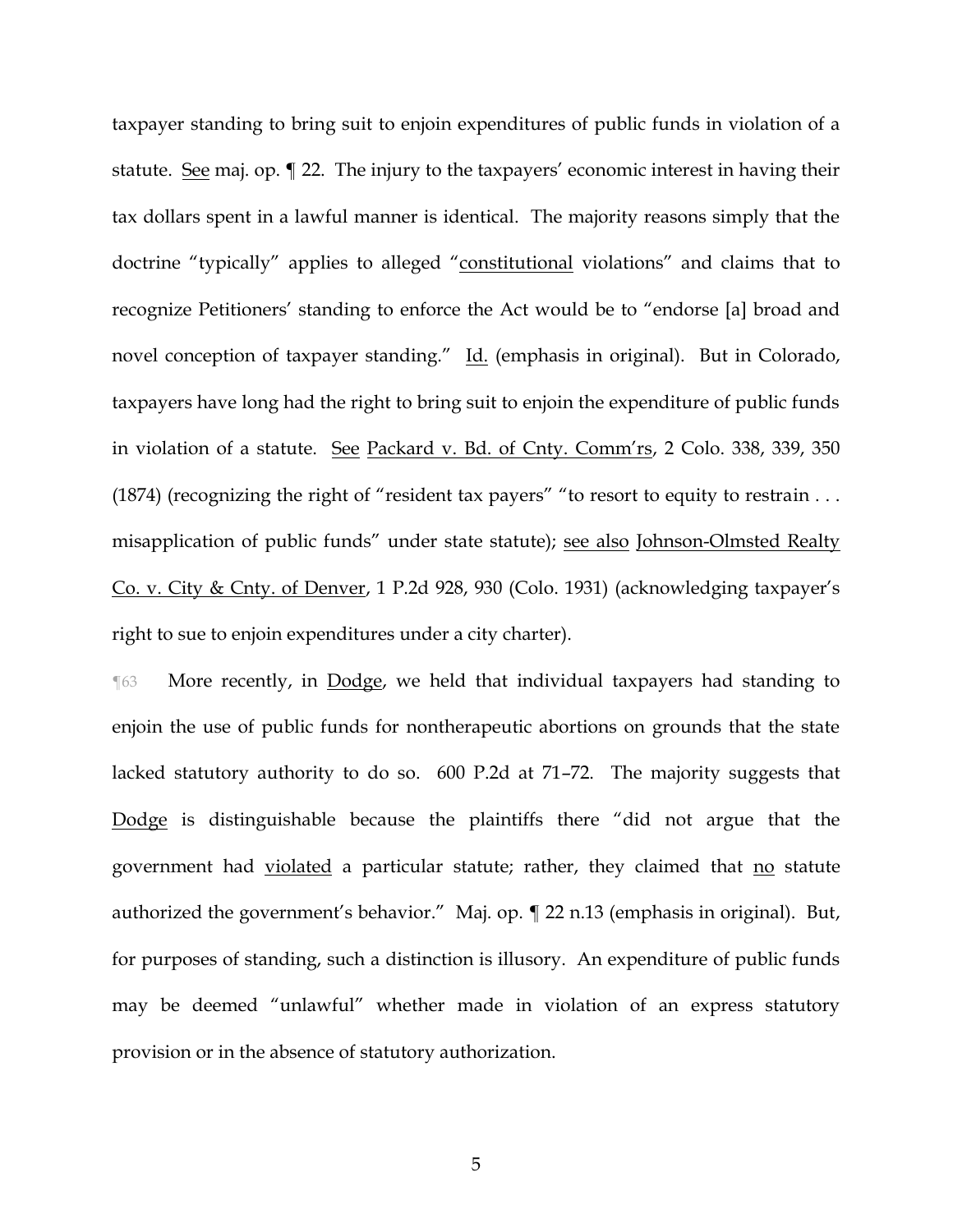¶64 In sum, I perceive no principled basis in our case law to limit taxpayer standing to claims based on alleged violations of the constitution. The taxpayer's economic interest in ensuring that his tax dollars are spent in a lawful manner does not somehow change or cease to exist where the expenditure instead runs afoul of a statute (or lacks statutory authorization). The majority's suggestion that to recognize Petitioners' standing to enforce the Act would be to endorse a "novel conception of taxpayer standing," maj. op. ¶ 22, ignores this court's holding in Dodge and our earlier case law on which it relied. See 600 P.2d at 71 (citing Johnson-Olmstead, 1 P.2d 928; Leckenby, 176 P. 490; Packard, 2 Colo. 338).

# **II. Petitioners Have Taxpayer Standing to Challenge Alleged Violations of the Public School Finance Act**

¶65 I would hold that Petitioners in this case have taxpayer standing to challenge the alleged violations of the Act. Petitioners are nonprofit corporations and individuals: parents of children in Douglas County's public schools, citizens concerned with public education, and, most importantly, Colorado taxpayers. Petitioners contend that the Douglas County School District lacks statutory authority to receive public funds under the Act for public school pupils and to redirect those monies to fund private school education under the auspices of the CSP. In short, Petitioners claim that they are harmed by the diversion of their tax dollars away from public schools and into private schools. Like the taxpayer plaintiffs in Dodge and Johnson-Olmsted, Petitioners have a cognizable interest in the government's spending their tax money in a lawful manner.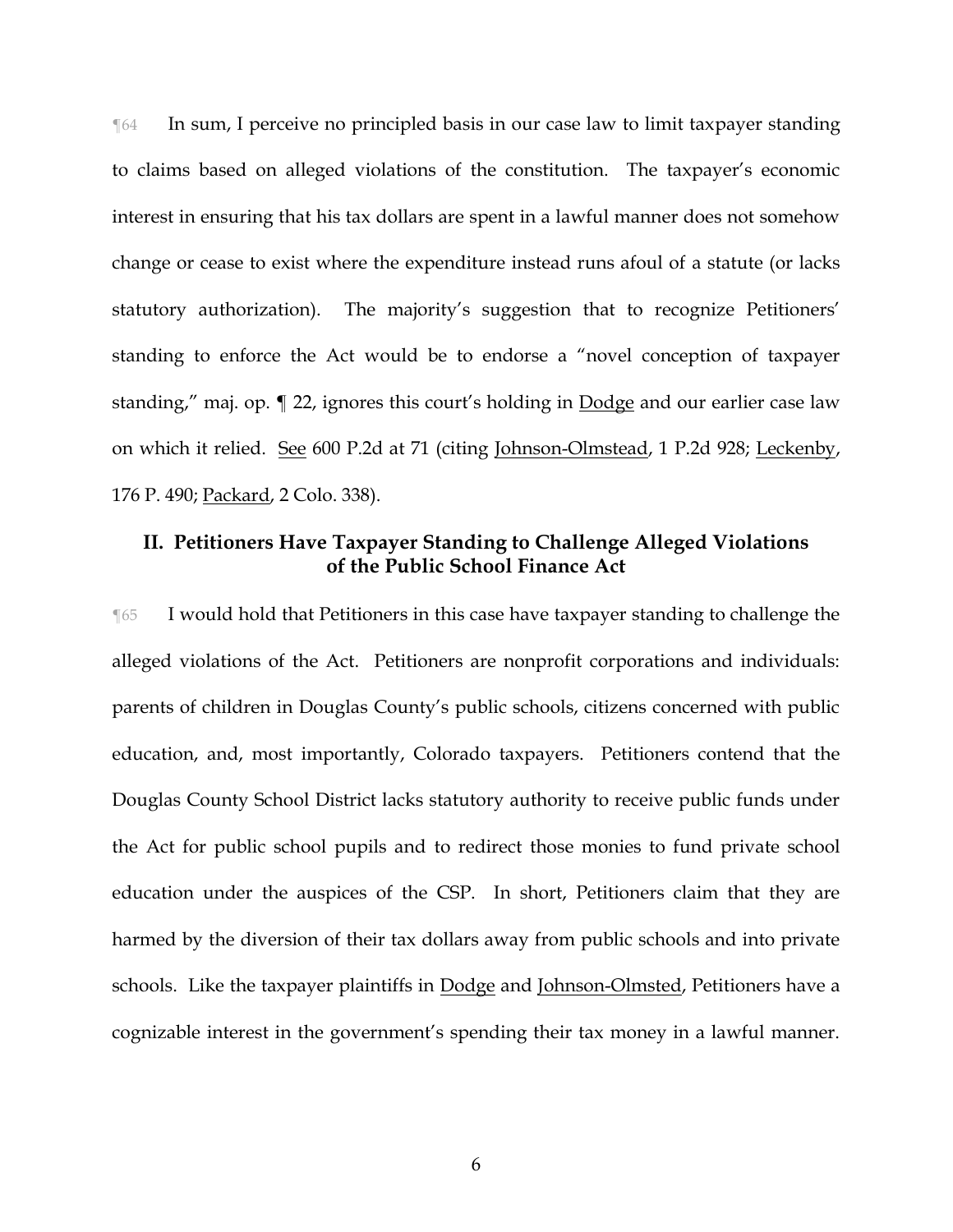Dodge v. Dep't of Soc. Servs., 600 P.2d 70, 72 (Colo. 1979); Johnson-Olmsted Realty Co. v. City & Cnty. of Denver, 1 P.2d 928, 930 (Colo. 1931).

¶66 Importantly, Petitioners' alleged economic injury in this case is not merely an "indirect and incidental" harm. Wimberly v. Ettenberg, 570 P.2d 535, 539 (Colo. 1977). In Hickenlooper v. Freedom from Religion Foundation, Inc., this court held that the de minimis cost of "the paper, hard-drive space, postage, and personnel necessary to issue one Colorado Day of Prayer proclamation each year" was not sufficiently related to the plaintiffs' tax contributions to establish an injury in fact. 2014 CO 77, ¶ 15, 338 P.3d 1002, 1008. Here, by contrast, Petitioners estimate that, based on a projected funding amount of \$6100 per pupil for the 2011–2012 school year, the CSP would remove more than \$3 million from the Douglas County School District's budget. In fact, by the time the trial court entered its injunction, the CSP had already delivered more than \$200,000 in tuition checks to Private School Partners. In my view, these expenditures demonstrate that Plaintiffs have alleged a sufficient injury for taxpayer standing purposes. Wimberly, 570 P.2d at 539.

### **III. Petitioners' Claim Under the Public School Finance Act**

¶67 Having determined that Petitioners have taxpayer standing under the Act, I briefly outline my views of the merits of their claim and my conclusion that the CSP is a patently unauthorized use of public funds under the Act.

¶68 Petitioners allege that the CSP violates the Act largely for two reasons. First, the Act is designed to distribute public money to each school district to fund public education, and the CSP violates section 22-54-104(1)(a), C.R.S. (2014), by diverting

7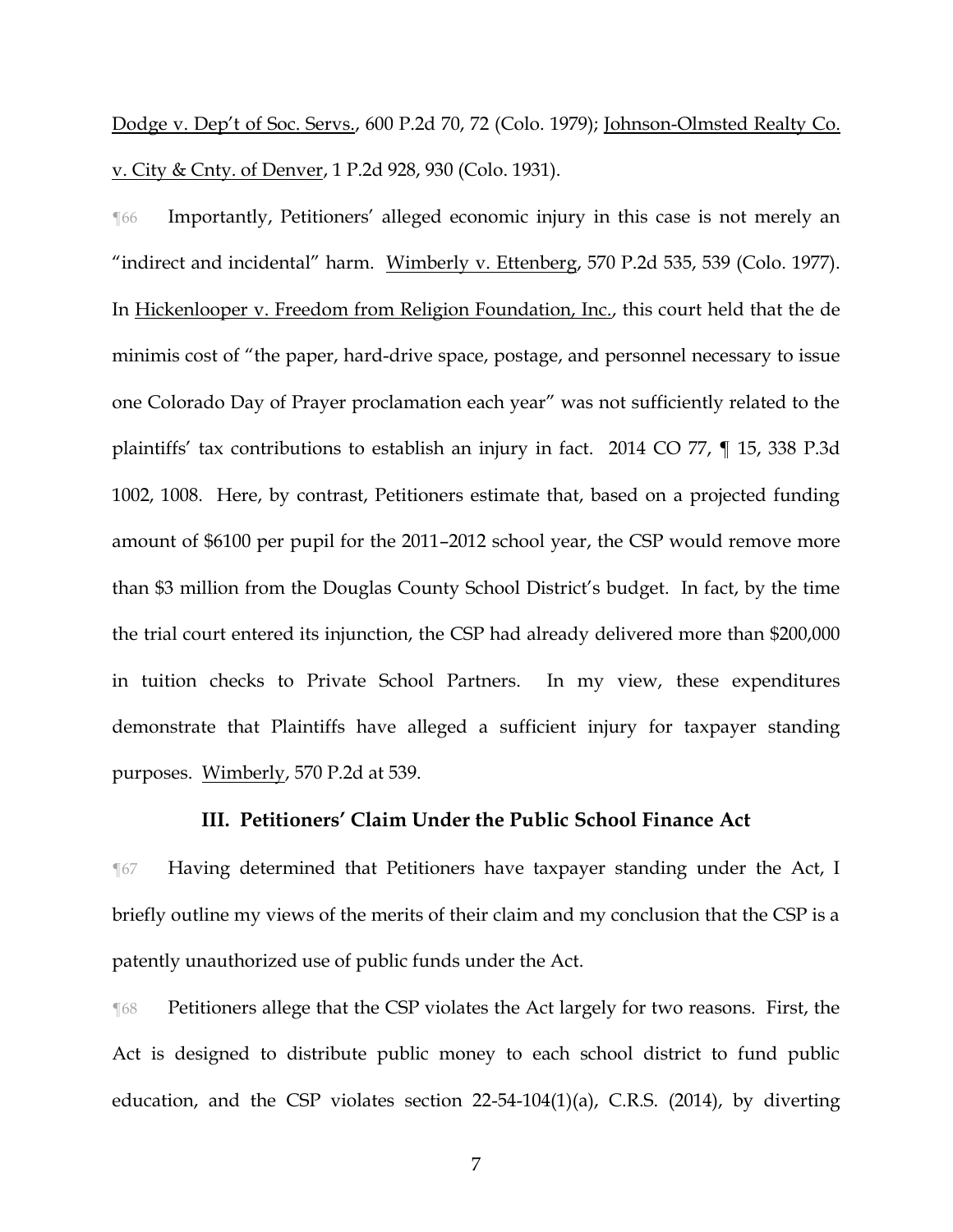public funds to private schools. Second, the CSP funnels public funds through the Choice Scholarship Charter School—a charter school that exists only on paper and fails to comport with the requirements of the Charter School Act, § 22-30.5-104, C.R.S. (2014). Because I agree that the CSP diverts public funds allocated for public education to private schools and that the nonexistent Charter School functions as no more than a funding conduit to achieve this end, I would grant Petitioners' requested relief.

¶69 The Public School Finance Act was "enacted in furtherance of the general assembly's duty under section 2 of article IX of the state constitution to provide for a thorough and uniform system of public schools throughout the state." § 22-54-102(1), C.R.S. (2014). This Act is the means by which Colorado funds its public schools, and the tax money distributed under the Act is explicitly intended for "public schools" and "public education." E.g.,  $\S$  22-54-101, C.R.S. (2014) (short title) (emphasis added); § 22-54-102(1) (legislative declaration) (emphasis added); § 22-54-104(1)(a) ("[T]he provisions of this section shall be used to calculate for each district an amount that represents the financial base of support for public education in that district. . . . The district's total program shall be available to the district to fund the costs of providing public education . . . ." (emphasis added)). The Act does not authorize a district to redirect public funds allocated for a student's public school education to finance that student's private school education.

¶70 As the majority describes, the District collects per-pupil funding from the State based on its public school pupil enrollment. Maj. op. ¶ 4; § 22-54-104. Under the Act, charter school students are included in the District's "pupil enrollment" for the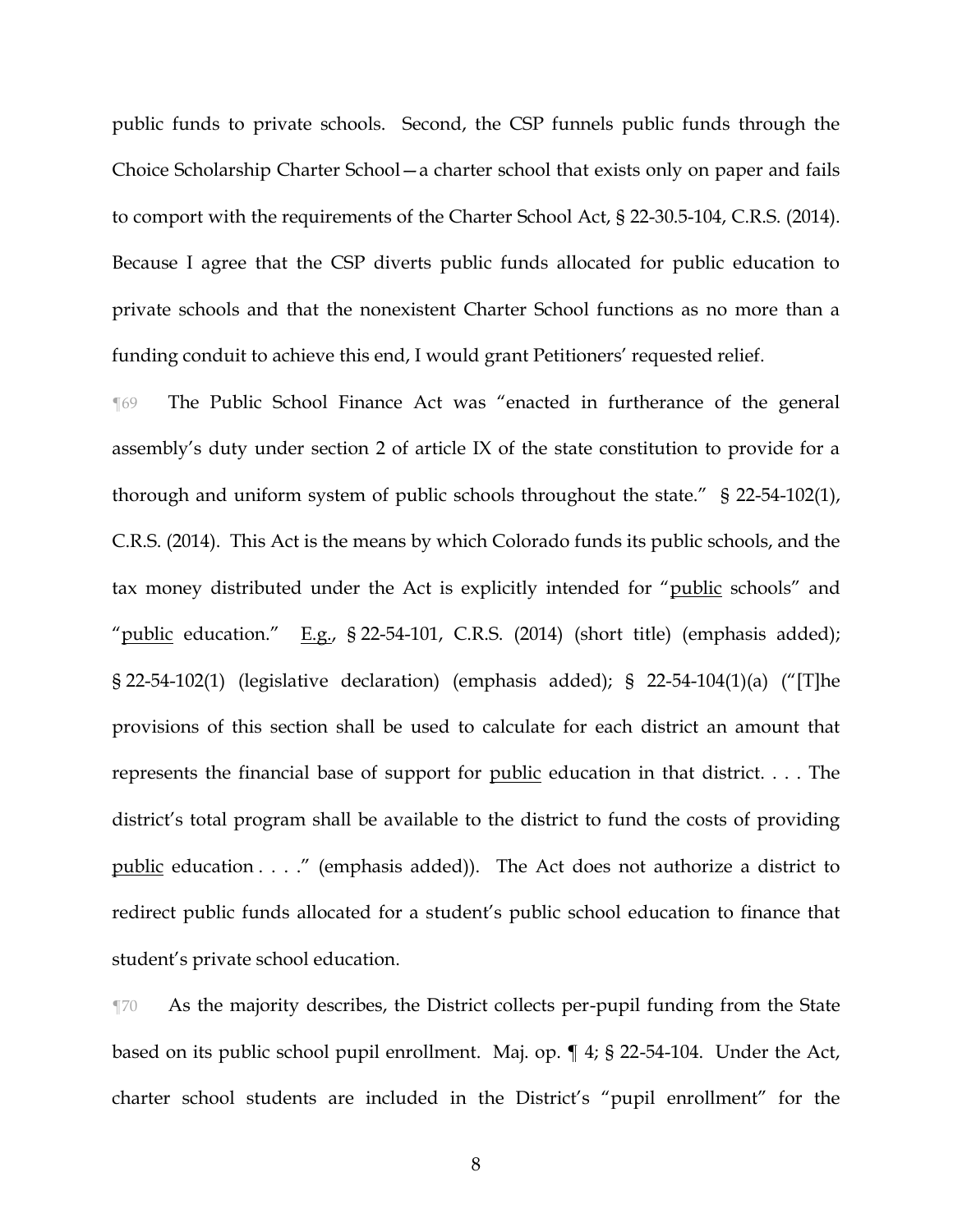purposes of per-pupil revenue, see § 22-54-124(1)(c), C.R.S. (2014), as long as the charter school "report[s] to the department the number of pupils included in the school district's pupil enrollment . . . that are actually enrolled in each charter school." § 22-30.5-112(1)(a), C.R.S. (2014) (emphasis added). The CSP funds itself through per-pupil revenue received from the State by counting the CSP students as charter school students "enrolled" in the Choice Scholarship Charter School. Maj. op. ¶ 4. For each scholarship recipient "enrolled" at the Charter School, the District retains 25% of the per-pupil funding amount to cover administrative costs and sends the remaining 75% to the student's chosen Private School Partner in the form of a check that the parent must endorse for the sole purpose of paying tuition at the private school. Id. at ¶ 5.

¶71 The problem with this arrangement, of course, is that the Choice Scholarship Charter School does not in fact exist. As the trial court found, the Charter School "has no buildings, employs no teachers, requires no supplies or books, and has no curriculum." No CSP student will spend a single day attending classes at this "school." The Choice Scholarship Charter School is an illusion, serving merely as a conduit to collect per-pupil revenue from the state to send students to private schools. Labeling this private school funding mechanism a "charter school" to collect public funds under the Act does not make it so.

¶72 Moreover, the Private School Partners—where the CSP scholarship students are actually enrolled and educated—fail to meet multiple requirements of the Charter School Act. Most obviously, charter schools must be public, nonsectarian, and nonreligious, and they must operate within a public school district. § 22-30.5-104(1).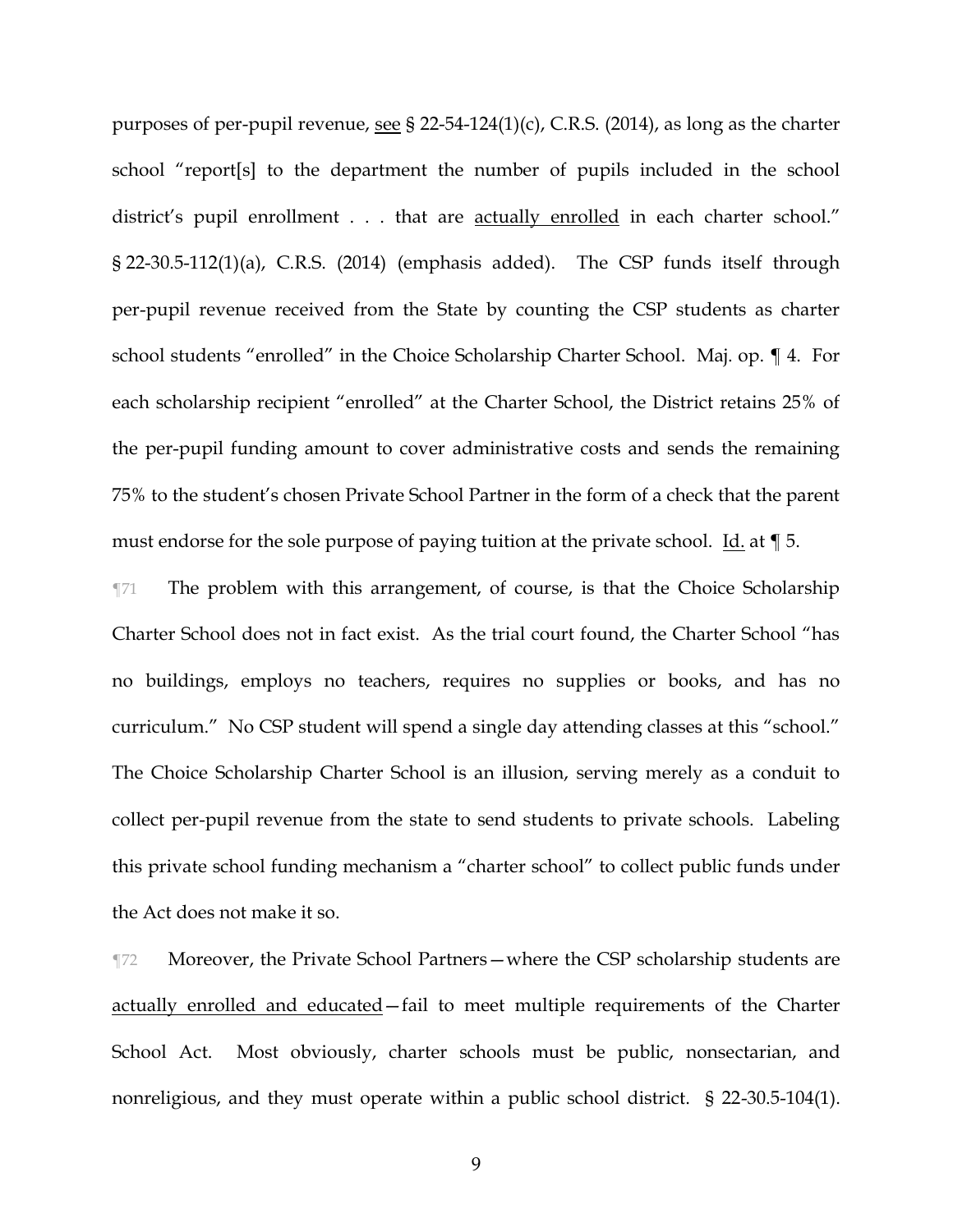Charter schools may not discriminate on the basis of disability, sexual orientation, religion, or need for special education services. § 22-30.5-104(3). And charter schools may not charge tuition. § 22-30.5-104(5).

¶73 The Private School Partners are plainly not public schools, and the trial court found that fourteen of the twenty-three Private School Partners are located outside the Douglas County School District. Sixteen are sectarian or religious and teach "sectarian tenets or doctrines" as this term is used in article IX, section 8 of the Colorado Constitution. At least eight discriminate in enrollment or admissions on the basis of religious beliefs or practices. In addition, the trial court found that the CSP permits Private School Partners to discriminate against students with disabilities; that one school has an "AIDS policy" under which it can refuse to admit, or expel, HIV-positive students; and that another participating school lists homosexuality as a "cause for termination" in its teacher contract. Finally, every single one of the CSP's Private School Partners charges tuition.

¶74 Respondents argue that section 22-32-122(1), C.R.S. (2014), which allows school districts to contract with private schools and corporations for educational services, and section 22-30.5-104(4)(b), which permits charter schools to contract with education management providers, expressly authorize the Choice Scholarship Charter School to purchase a "complete package of educational services" from the Private School Partners. See Answer Br. for Douglas County School District, et al. at 27. However, section 22-32-122(3)(a) explicitly states that any educational service provided under this statute must be "of comparable quality and meet the same requirements and standards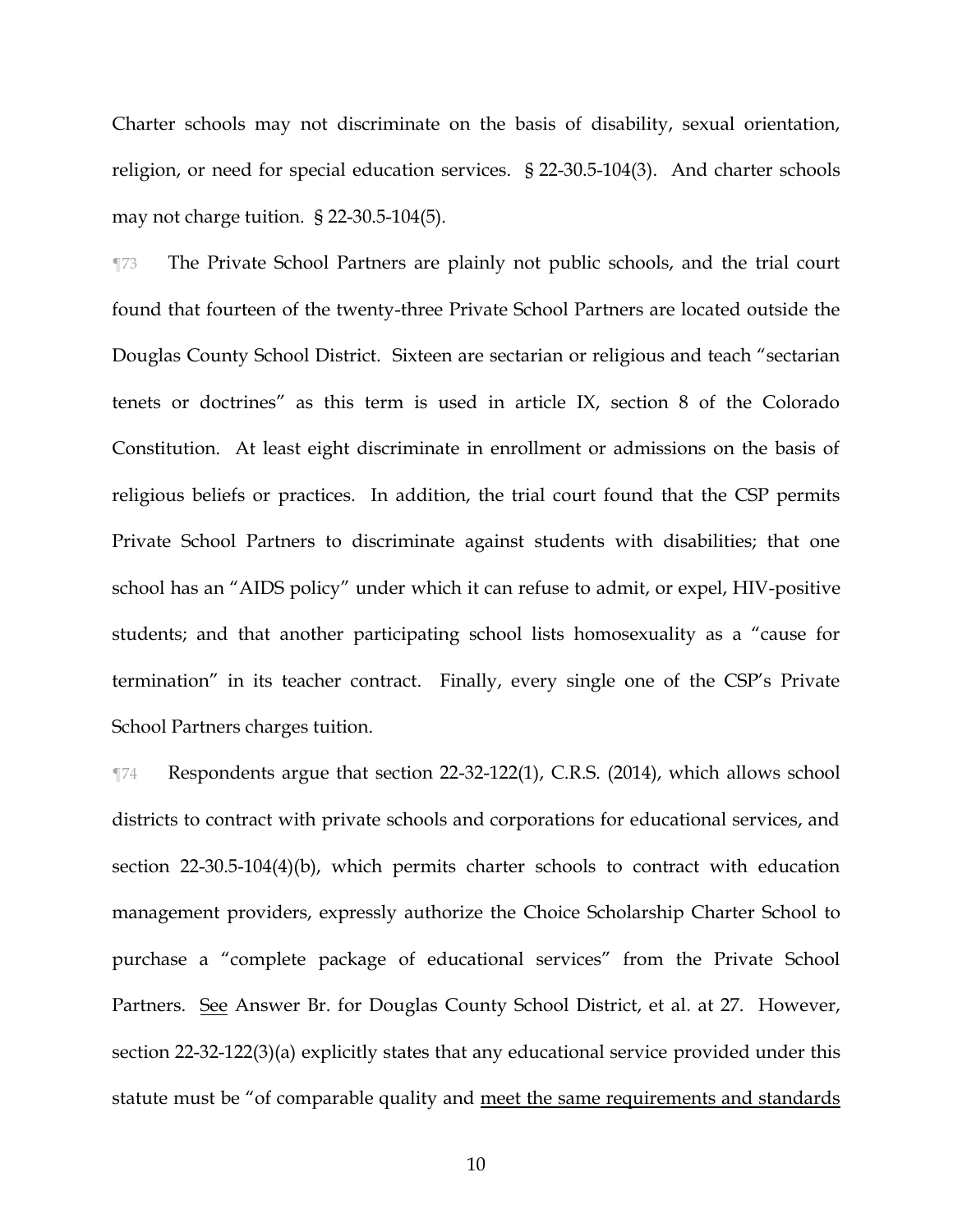that would apply if performed by the school district." (Emphasis added.) Article IX, section 8 of the Colorado Constitution prohibits religious instruction in public schools, and therefore the CSP could not contract with private religious schools for a "complete package of educational services." Likewise, although section 22-30.5-104(4)(b) permits charter schools to enter into private contracts, it does not authorize charter schools to violate the requirements of the Charter School Act. See § 22-30.5-104(1).

¶75 In sum, the CSP violates the Act by collecting per-pupil funding from the State for students "enrolled" in an illusory charter school and redirecting that public money to pay tuition for those students' private education at sectarian and other private schools—including schools located outside the District. Moreover, these Private School Partners receiving public money for "charter school" students fail to meet the statutory requirements of a charter school.

### **IV. Conclusion**

¶76 I would hold that Petitioners have taxpayer standing to pursue their statutory claim. Further, I conclude, as the trial court did, that Petitioners have demonstrated that the CSP violates the Act; thus, Petitioners have a clear and certain right to injunctive relief. I would reverse the judgment of the court of appeals on statutory grounds and would not reach Petitioners' constitutional claims. I therefore respectfully concur in the judgment only.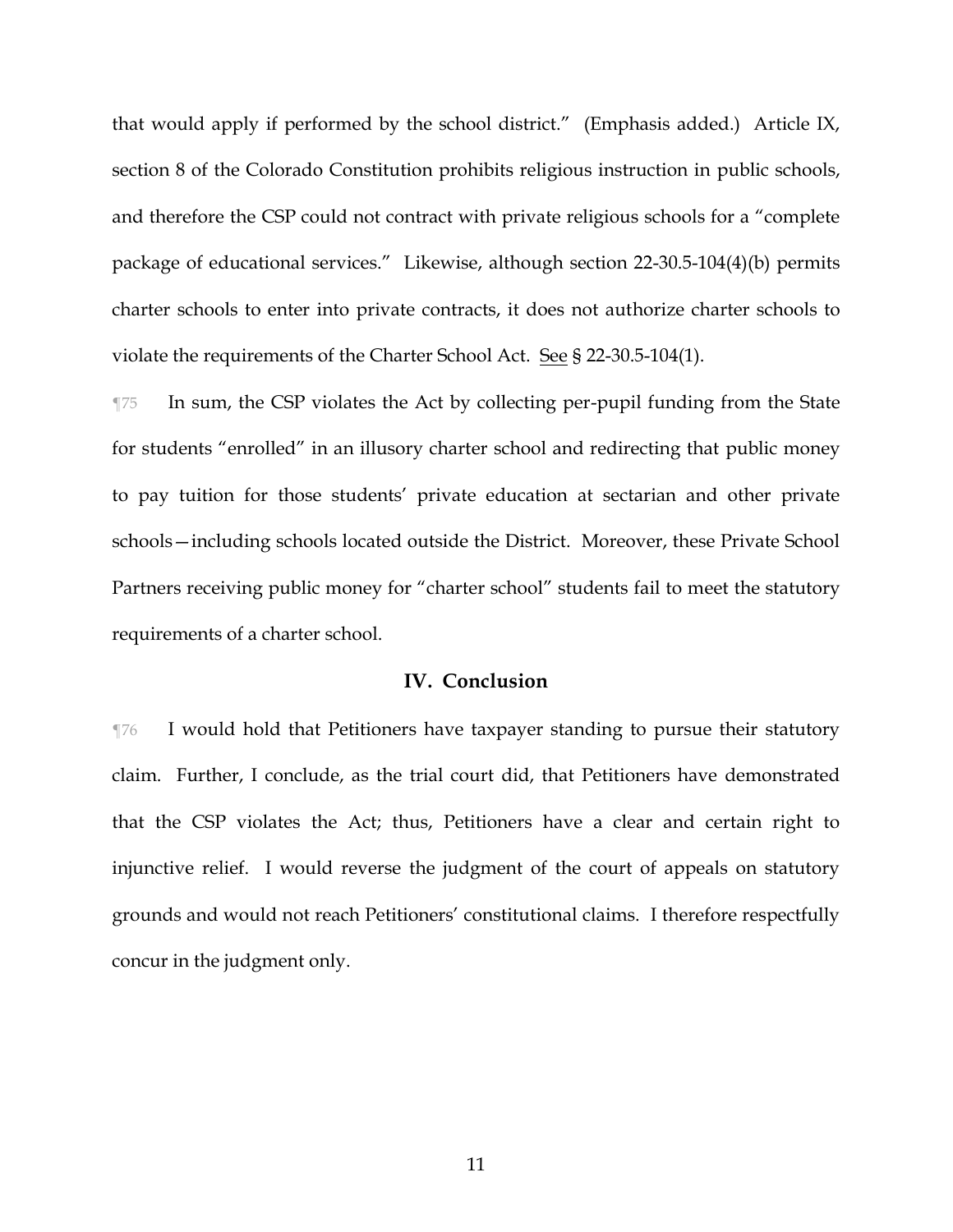JUSTICE EID, concurring in part and dissenting in part.

¶77 Today, the plurality interprets article IX, section 7 as prohibiting the expenditure of any state funds that might incidentally or indirectly benefit a religious school. This breathtakingly broad interpretation would invalidate not only the Choice Scholarship Program ("CSP"), but numerous other state programs that provide funds to students and their parents who in turn decide to use the funds to attend religious schools in Colorado. The plurality's interpretation barring indirect funding is so broad that it would invalidate the use of public funds to build roads, bridges, and sidewalks adjacent to such schools, as the schools, in the words of the plurality, "rely on" state-paid infrastructure to operate their institutions. Pl. op. ¶ 28. Because I fundamentally disagree with the plurality's interpretation, I respectfully dissent from Part III of its opinion on the following two grounds.<sup>1</sup>

¶78 First, the language of article IX, section 7, does not compel this result. It prohibits a government entity from "mak[ing] any appropriation or pay[ing] from any public fund or moneys whatever . . . to help support or sustain any [church or sectarian] school . . . whatsoever." It thus invalidates a public expenditure made "to help support or sustain" church or sectarian schools. It does not suggest, as the plurality would have it, that any program that provides public money for other purposes—for example, to assist students—is constitutionally suspect simply because the funds indirectly or incidentally benefit church or sectarian schools. Such a reading is contrary to Americans United for

<sup>&</sup>lt;sup>1</sup> I join Part II because I agree that the petitioners have no remedy under the Public School Finance Act of 1994, §§ 22-54-101 to -135, C.R.S. (2014), as the Act expressly commits enforcement of its provisions to the Board.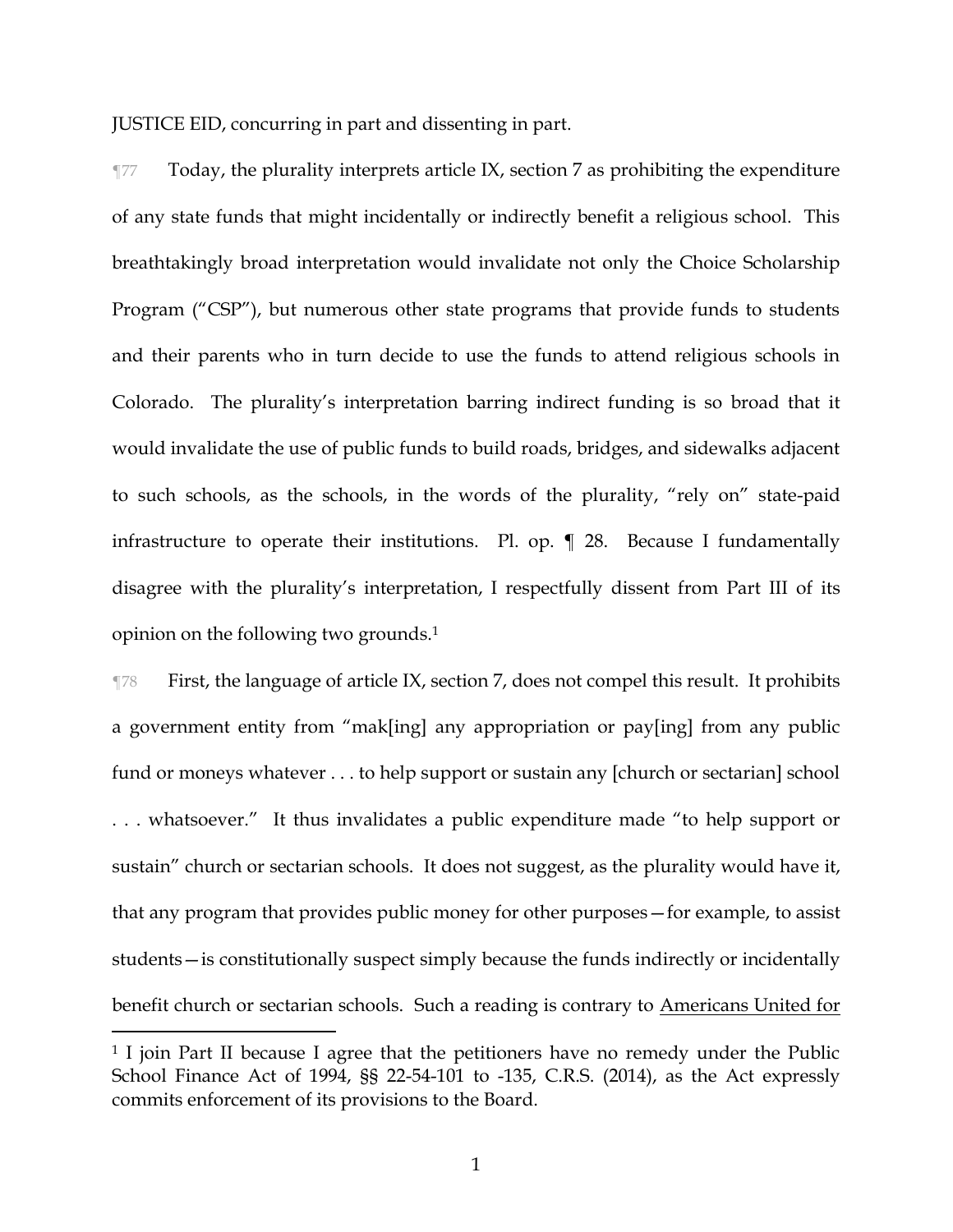Separation of Church and State Fund, Inc. v. State, 648 P.2d 1072, 1083 (Colo. 1982), in which we upheld a state grant program similar to the CSP on the ground that "the aid is designed to assist the student, not the institution." Our approach in Americans United mirrors long-standing Establishment Clause doctrine, under which a program "of true private choice, in which government aid reaches religious schools only as a result of the genuine and independent choices of private individuals" is "not readily subject to challenge" because the "circuit between government and religion [has been] broken." Zelman v. Simmons-Harris, 536 U.S. 639, 652 (2002). The plurality not only misinterprets the language of section 7, it mistakenly departs from this fundamental tenet of Establishment Clause jurisprudence.

¶79 But a more serious error on the part of the plurality is its steadfast refusal to consider whether section 7 is unenforceable due to possible anti-Catholic bias. The plurality applies what it believes to be (erroneously in my view) the "plain language" of the section. But the plurality cannot sweep the possibility of anti-Catholic bigotry under the plain language rug. The U.S. Supreme Court has made it clear that allegations of such animus must be considered, even where the "plain language" does not invoke religion. See Church of the Lukumi Babalu Aye, Inc. v. City of Hialeah, 508 U.S. 520, 534 (1993) (rejecting government's contention that constitutional inquiry must end when text does not mention religion, as "facial neutrality is not determinative" of a Free Exercise claim). While a state may choose to, but is not bound to, interpret its own constitutional provisions coextensively with their federal counterparts, the federal constitutional provisions are nonetheless binding on the states. Americans United, 648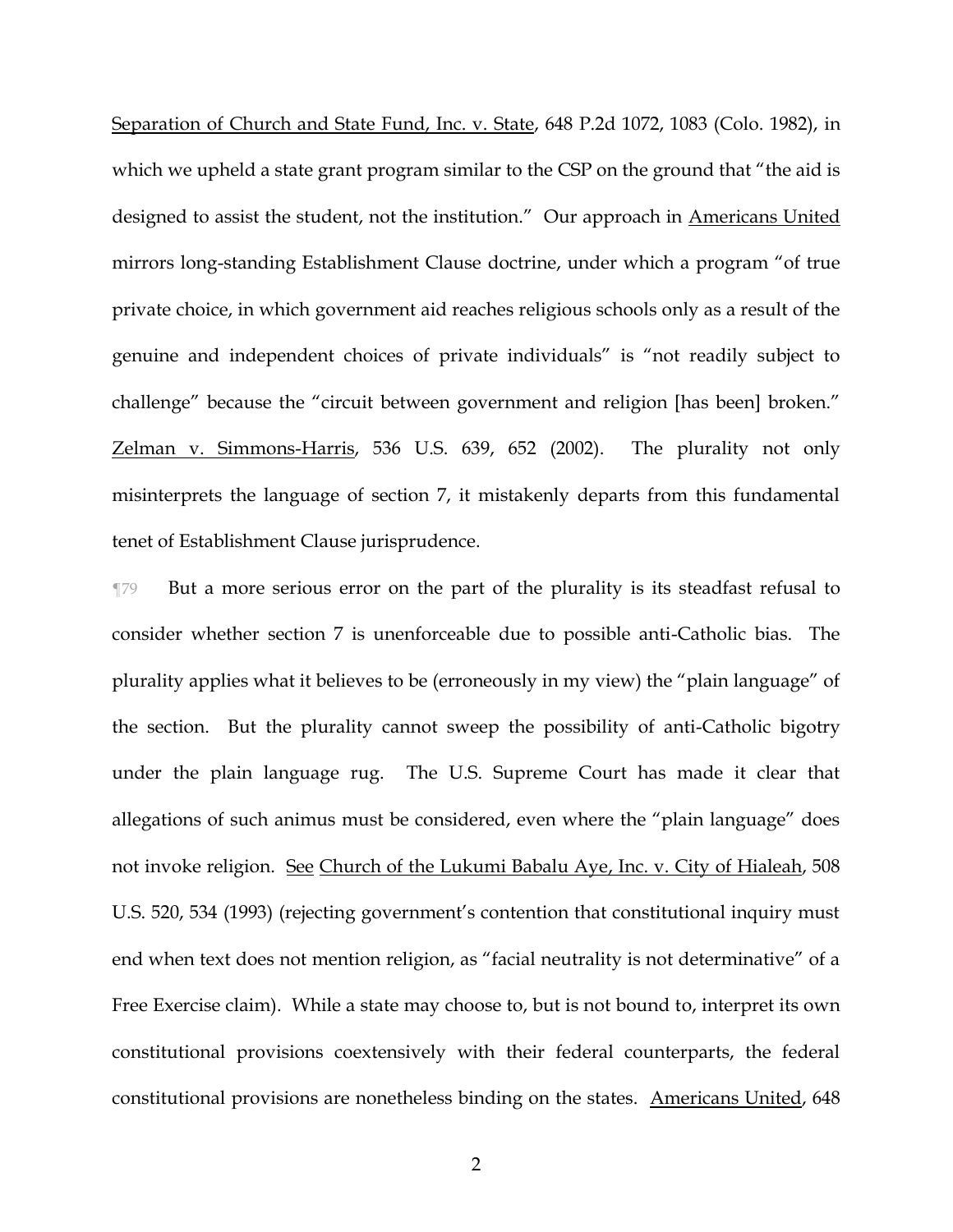P.2d at 1078. Here, the plurality has failed to perform its duty to consider whether section 7 is enforceable under the U.S. Constitution before enforcing it against the CSP. For these reasons, I respectfully dissent.

**I.**

¶80 The plurality first takes a wrong turn in interpreting the language of section 7 as invalidating any government expenditure that indirectly benefits religious schools. That is not what the language of section 7 says.

¶81 Section 7 bars a government entity from "mak[ing] any appropriation, or pay[ing] from any public fund or moneys whatever . . . to help support or sustain any [church or sectarian] school . . . whatsoever." This language bars the expenditure of public funds "to help support or sustain" certain schools. But here, the CSP funds are expended not "to help support or sustain" those schools, but rather to help the student recipients. The language does not suggest, as the plurality believes, that government funds that are directed to a student but happen to have an incidental beneficial effect on certain schools are also forbidden. The plurality stresses that the language prohibits a government entity from making such an expenditure "whatever" to certain schools "whatsoever." Pl. op. ¶ 27. While these terms reinforce the prohibition on making certain expenditures, they do not modify or expand upon what kind of expenditures are prohibited—that is, expenditures "to support or sustain" a church or sectarian school. In other words, contrary to the plurality's reasoning, these words do not transform the prohibition on expenditures "to support or sustain" certain schools into a prohibition on any expenditures that have the incidental effect of benefiting certain schools.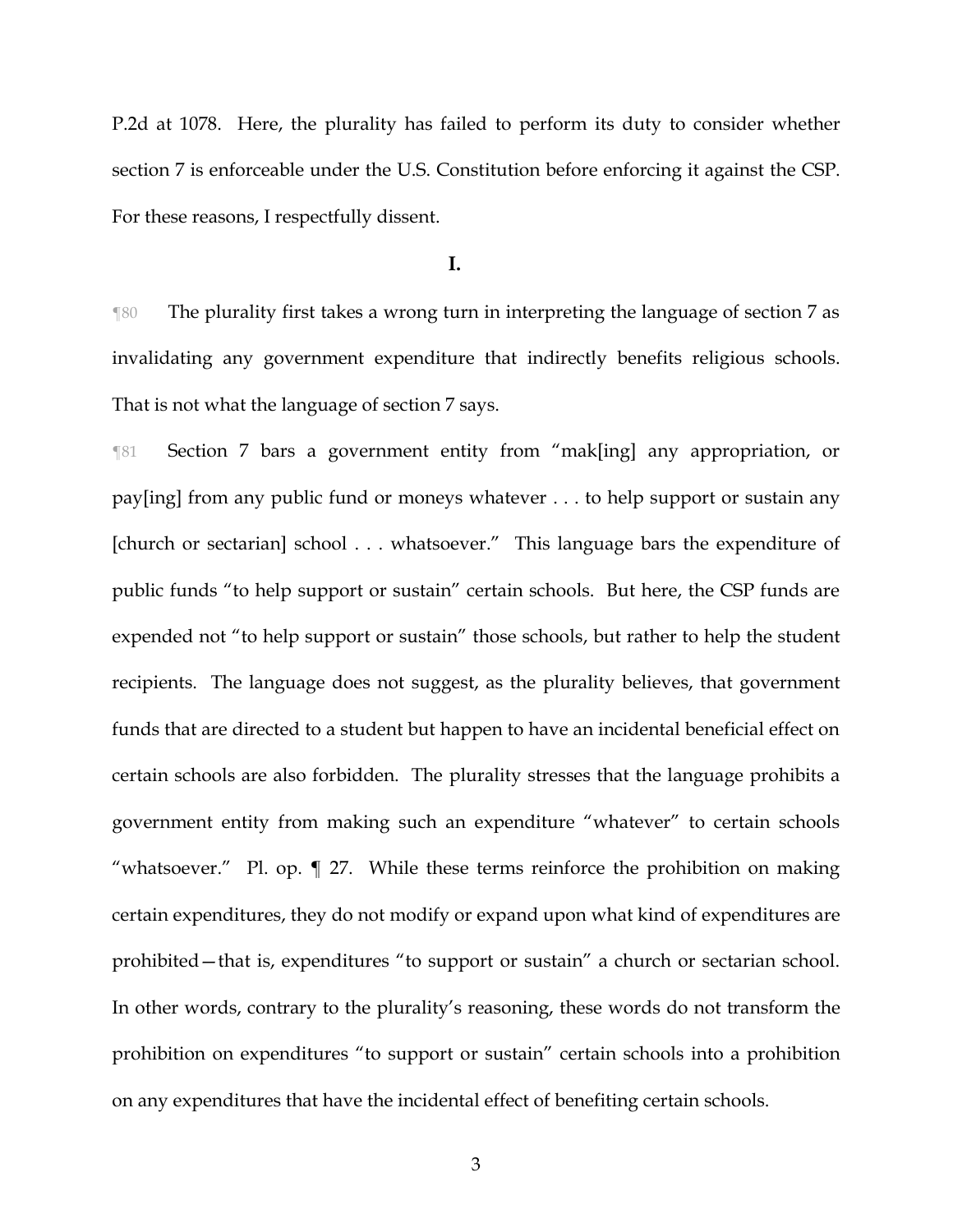¶82 We elucidated the distinction between direct and indirect assistance in Americans United, where we upheld a state grant program that disbursed state grant monies into the school accounts of student grant recipients who attended religious colleges. We first addressed the challengers' Establishment Clause claim, noting that to withstand an Establishment Clause challenge, the program "must be one that neither advances nor inhibits religion." 648 P.2d at 1079 (citing Lemon v. Kurtzman, 403 U.S. 602, 614 (1971)). At issue in particular was whether the program's "primary effects [were] to advance religion  $\ldots$ ." Id. at 1077. We concluded that the program's "primary effect" was not to advance religion because "[t]he design of the statute [was] to benefit the student, not the institution." Id. at 1081.

¶83 We returned to this reasoning in considering whether the grant program was consistent with section 7. The challengers claimed that the grant program violated section 7 because it was "an appropriation to help support or sustain schools controlled by churches or sectarian denominations." Id. at 1083. Harkening back to our reasoning in the Establishment Clause context, we observed that "as stated previously, the aid [was] designed to assist the student, not the institution." Id. Importantly, we recognized that "there is always a possibility that aid in grant form may seep over into the non-secular functions of an institution," but concluded that "[a]ny benefit to the institution appears to be the unavoidable by-product of the administrative role relegated to it by the statutory scheme." Id. "Such a remote and incidental benefit," we continued "does not constitute, in our view, aid to the institution itself within the meaning of [a]rticle IX, [s]ection 7." Id. at 1083-84 (emphasis added). Thus, under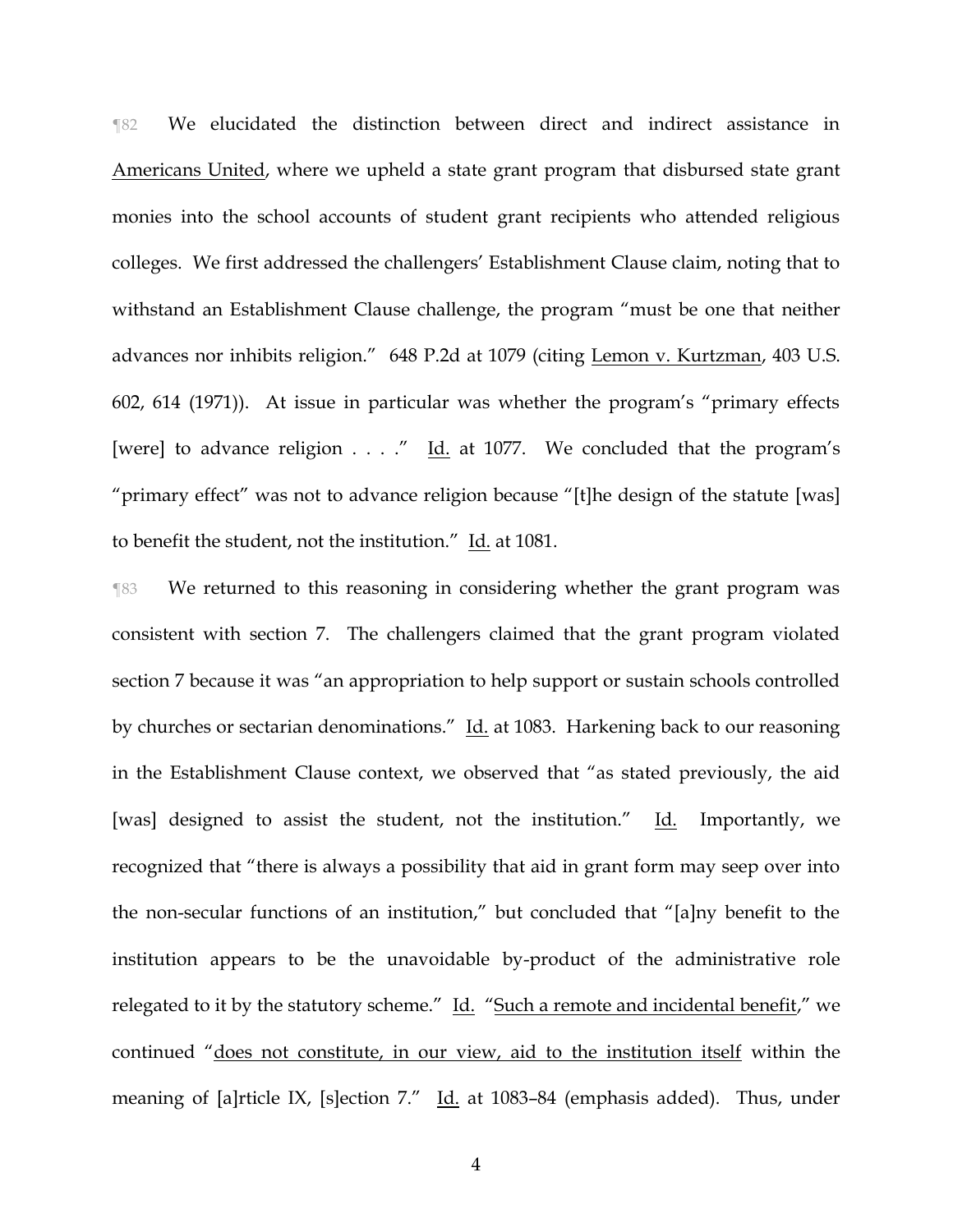Americans United, the focus of the inquiry is whether the funds are expended to help support certain schools or whether they are expended for some other purpose—for example, to assist students, as in that case and here.

¶84 The U.S. Supreme Court has recognized this same distinction in its Establishment Clause jurisprudence. In Zelman, for example, the Court upheld a program that gave tuition assistance to students from kindergarten to eighth grade in certain districts that could be used to attend any public or private school of their parents' choosing, including religious schools. 536 U.S. at 645. The Court began by observing that the Establishment Clause prevents states from enacting laws that have the "purpose" or "effect" of advancing or inhibiting religion. Id. at 648–49. There was no dispute that the program had a valid educational (and secular) purpose, and therefore the Court focused on whether it unconstitutionally advanced religion. Id. at 649.

¶85 The Court relied upon its "consistent and unbroken" line of precedent holding that aid programs generally do not impermissibly "advance religion" when "government aid reaches religious schools only as a result of the genuine and independent choices of private individuals." Id. The Court discussed Mueller v. Allen, 463 U.S. 388 (1983), where a Minnesota tax deduction program permitted deductions for educational expenses, including for religious schools. Id. at 649–50. The Court rejected an Establishment Clause challenge in that case based on the fact that "public funds were made available to religious schools 'only as a result of numerous, private choices of school-age children.'" Id. at 650 (quoting Mueller, 663 U.S. at 399–400). The Court then pointed to Witters v. Washington Department of Services for the Blind, 474 U.S. 481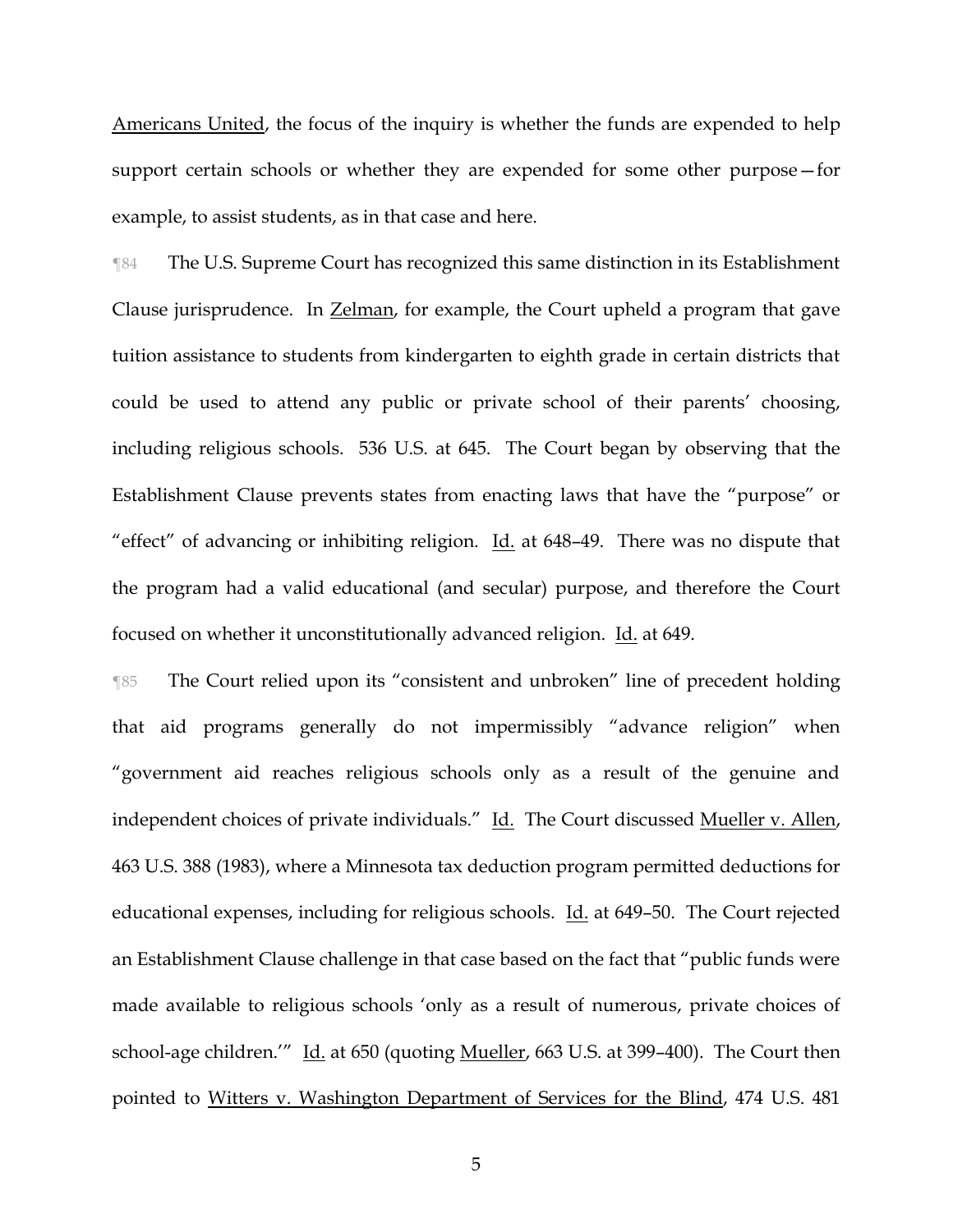(1986), which sustained a Washington state vocational scholarship program that provided aid to a student studying to be a pastor based on "identical reasoning" namely, that any aid that "'ultimately flows to religious institutions does so only as a result of the genuinely independent and private choices of aid recipients.'" Id. (quoting Witters, 474 U.S. at 487). Finally, the Court turned to Zobrest v. Catalina Foothills School District, 509 U.S. 1, 10 (1993), in which it found no Establishment Clause violation where a federal program permitted sign-language interpreters to work with students in religious schools. Id. at 651. Again, no violation occurred because "parents were the ones to select a religious school as the best learning environment for their child," thus severing the link between government and religion. Id. at 652.

¶86 Applying this principle to the case before it, the Court concluded that the program was one of "true private choice" and consistent with the Establishment Clause. Id. at 653. Significantly, the Court recognized that there may be "incidental advancement of a religious mission" in these sorts of programs. Id. However, such incidental advancement is "reasonably attributable to the individual recipient, not to the government, whose role ends with the disbursement of benefits." Id. Moreover, the Court refused to attach constitutional significance to the fact that ninety-six percent of the aid recipients enrolled in religious schools. Id. at 658. According to the Court, "[t]he constitutionality of a neutral educational aid program simply does not turn on whether and why  $\dots$  most recipients choose to use the aid at a religious school." Id. The point is that aid recipients are the ones to make the choice. Id. at 662. See also Locke v. Davey, 540 U.S. 712, 719 (2004) (observing that under the Establishment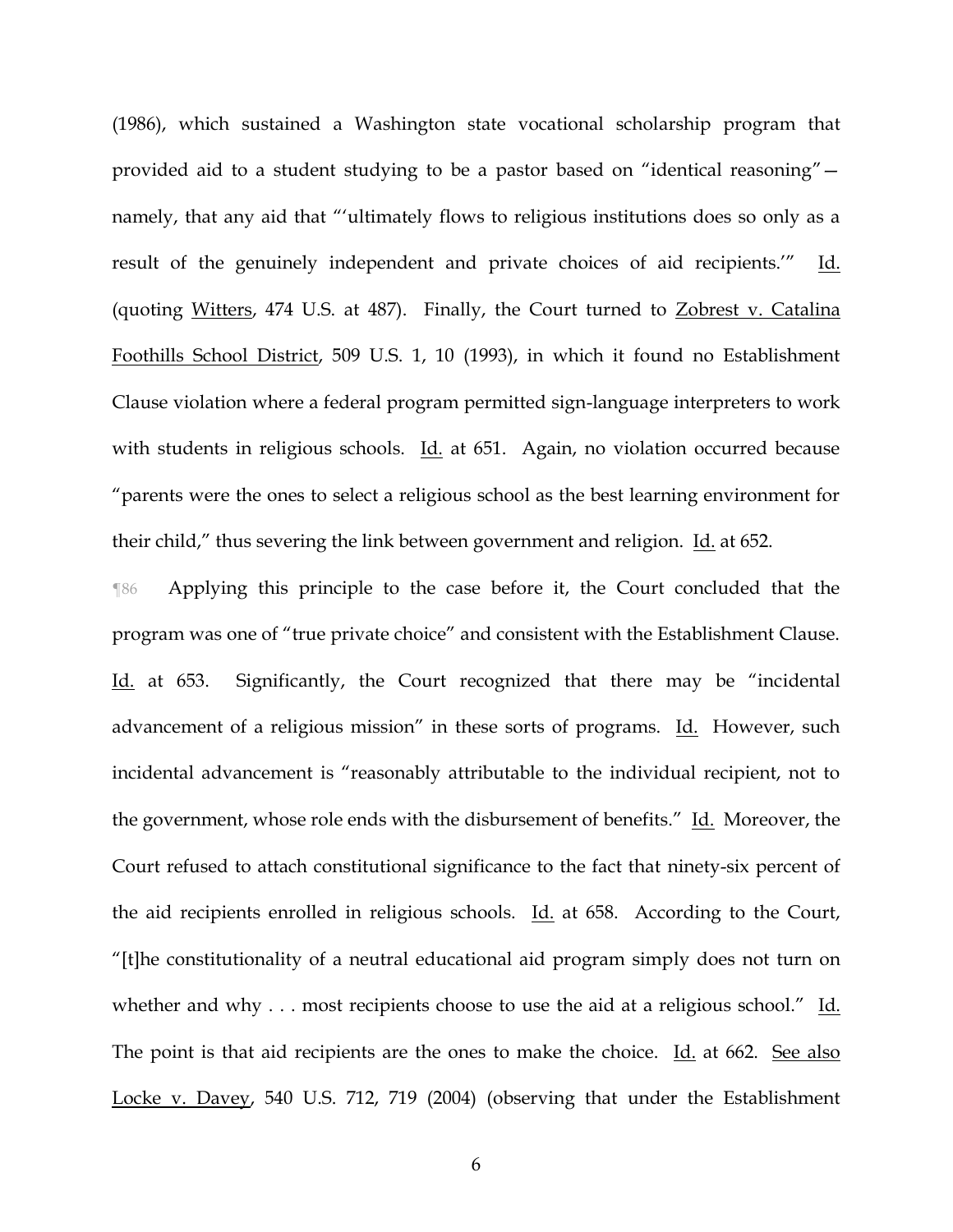Clause, "the link between government funds and religious training is broken by the independent and private choice of recipients" (citing Zelman, 536 U.S. at 652 (2002))).

¶87 The plurality rejects as "irrelevant" this wealth of Supreme Court precedent that reinforces our reasoning in Americans United,<sup>2</sup> pointing out that it interprets the federal Establishment Clause, not section 7. Pl. op. ¶ 46. But the plurality's approach is directly contrary to Americans United, where, as discussed above, we expressly relied upon our reasoning in considering the Establishment Clause claim in rejecting the section 7 claim. See 648 P.2d at 1083 ("[A]s stated previously [with regard to the Establishment Clause], the aid is designed to assist the student, not the institution."). That the aid in question was expended to support students, not the institution, was a critical factor in both our Establishment Clause and section 7 inquiries.

¶88 More problematic is the plurality's conclusion that "[b]y its terms, section 7 is far more restrictive than the Establishment Clause regarding governmental aid to religion." Pl. op. ¶ 46. The plurality's mistake is to confuse specificity with restriction. Section 7

<sup>&</sup>lt;sup>2</sup> The plurality also distinguishes <u>Americans United</u> and <u>Zelman</u> on the facts. Pl. op. ¶¶ 34–43 (Americans United); ¶47 (Zelman). Of course programs will differ from one another in operation. Here, the differences identified by the plurality are plainly distinctions without a difference, as evidenced by the fact that, in the plurality's view, even if the CSP contained the features it identifies from Americans United, those features would not render the CSP constitutional. Pl. op. ¶ 38 n.18; ¶ 38 n.19. Moreover, much of what the plurality relies on to distinguish Americans United from this case has been rendered unconstitutional by subsequent developments in the law. See Colo. Christian Univ. v. Weaver, 534 F.3d 1245, 1269 (10th Cir. 2008) (striking down the portion of the state grant program at issue in Americans United that precluded aid to "pervasively sectarian" institutions as unconstitutionally discriminatory among religions and as unconstitutionally invasive of religious belief and practice).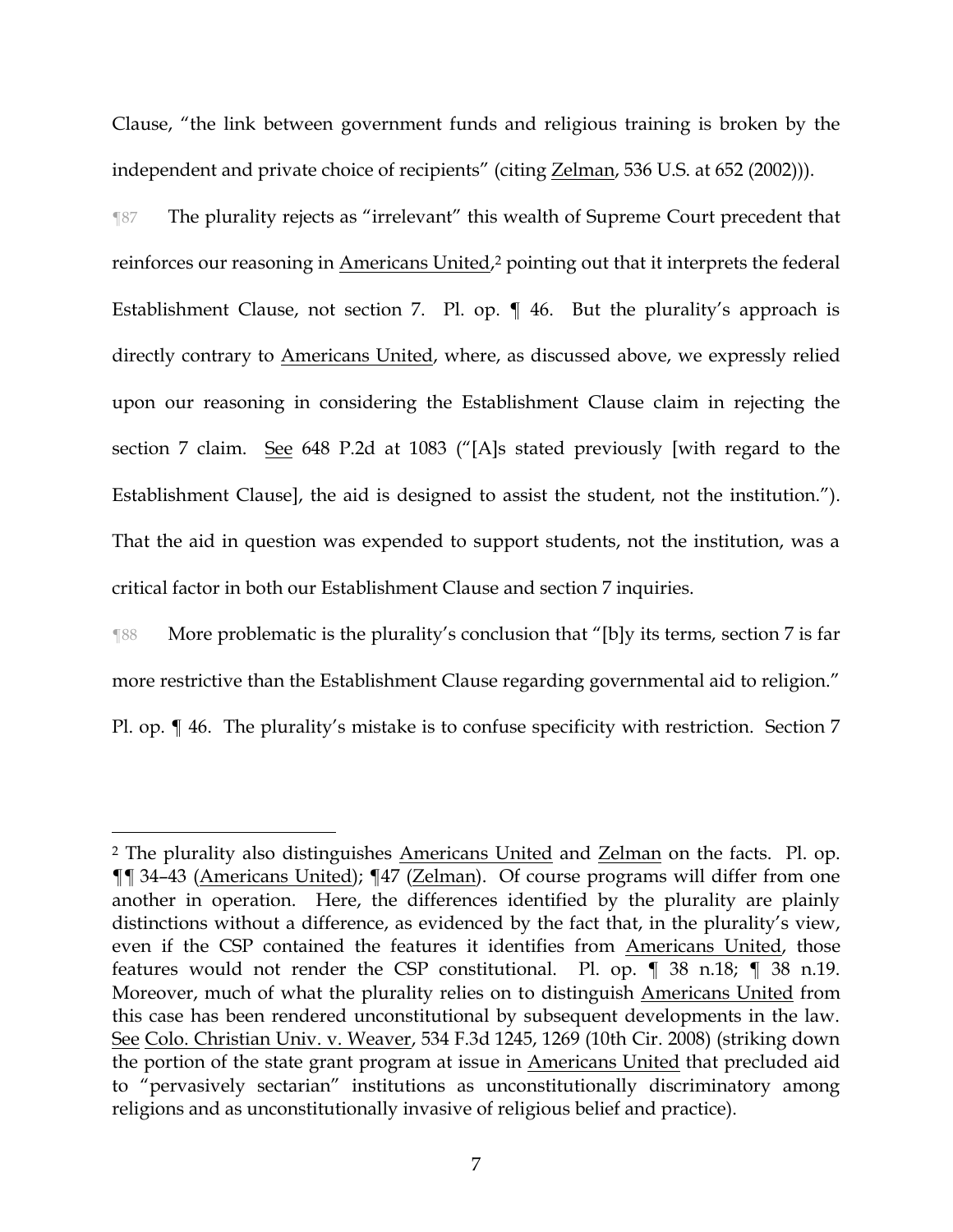is certainly more specific than the Establishment Clause, $3$  in that it contains a specific prohibition against making public expenditures "to help support or sustain" certain schools. We made a similar point regarding the specificity of article II, section 4 of the Colorado Constitution—which recognizes the "free exercise and enjoyment of religious profession and worship," as well as that "[n]o person shall be required to attend or support any ministry or place of worship"—in Americans United, observing that the state provisions are "considerably more specific than the Establishment Clause of the First Amendment." 648 P.2d at 1081. However, far from casting aside the federal counterpart and its accompanying jurisprudence, we declared that the state provisions should be read "to embody the same values of free exercise and government non-involvement secured by the religious clauses of the First Amendment." Id. at 1081-82. We reiterated that "although not necessarily determinative of state constitutional claims, First Amendment jurisprudence cannot be totally divorced from the resolution of these claims." Id. at 1078. Here, the Establishment Clause, as interpreted by the Supreme Court, ends up in the same place as the text of section 7 namely, prohibiting expenditures made to assist institutions, but not prohibiting expenditures made to support students.

¶89 The plurality acknowledges that "the CSP does not explicitly funnel money directly to religious schools, instead providing financial aid to students." Pl. op. ¶ 28. But it reasons that because "private religious schools rely on students' attendance (and

<sup>&</sup>lt;sup>3</sup> "Congress shall make no law respecting an establishment of religion . . . ." U.S. Const. amend. I.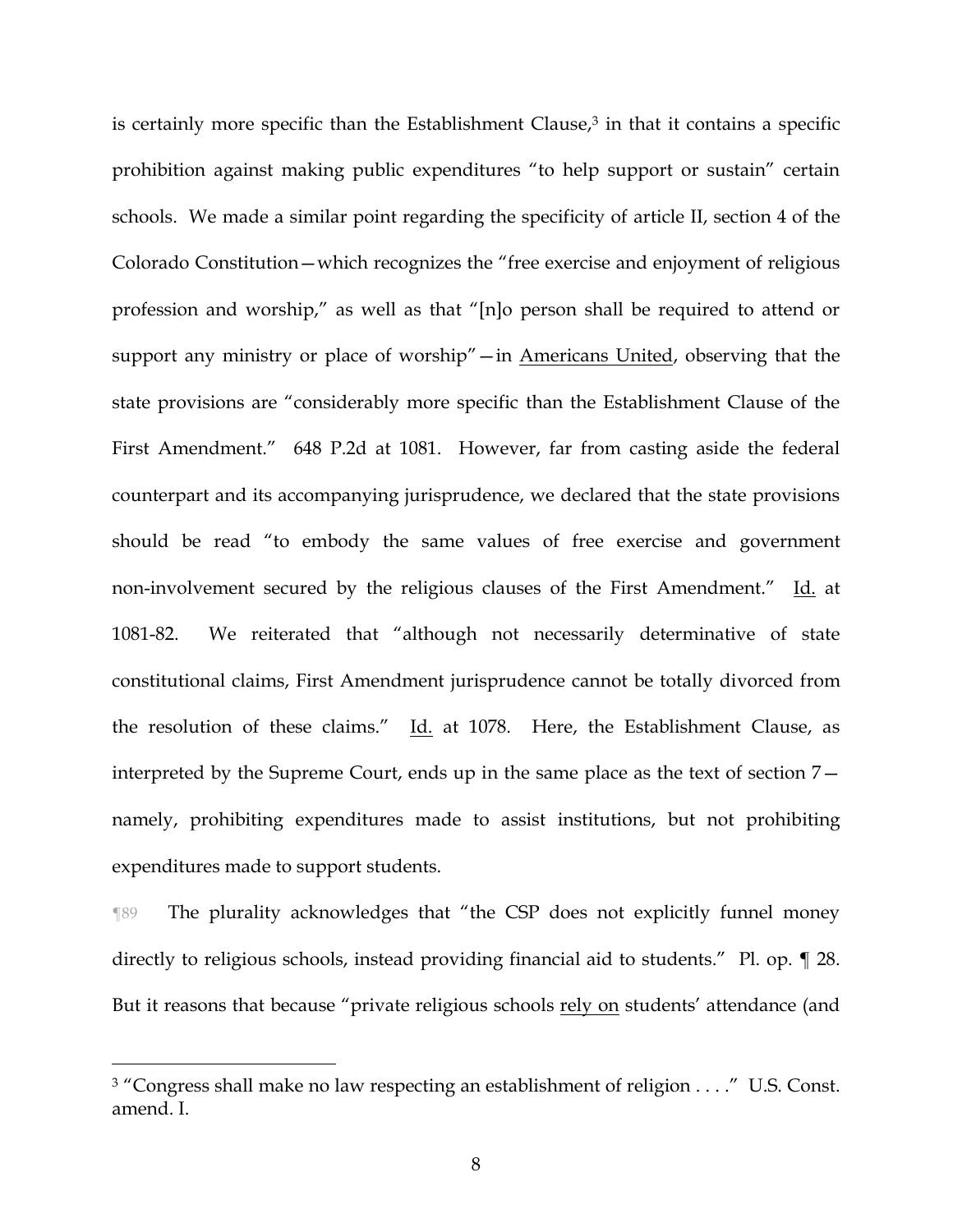their corresponding tuition payments) for their survival, the CSP's facilitation of such attendance necessarily constitutes aid to 'support or sustain' those schools." Id. (emphasis added). In case there was any doubt, the plurality again emphasizes the breadth of its holding, announcing that because the CSP provides "public money to students who may then use that money to pay for a religious education, [it] aids religious institutions." Id.

¶90 Under the plurality's interpretation, anything that enables students to attend a religious school "helps support or sustain" that school. This interpretation is so broad that it would easily have swept aside the grant program at issue in Americans United. It would also invalidate the programs at issue in Zelman, Witters, Mueller, and Zobrest described above, all of which facilitated students' attendance because of tuition assistance (Zelman and Witters), a tax deduction (Mueller), or the provision of an interpreter (Zobrest). The plurality's breathtakingly broad interpretation of section 7's prohibition would also sweep aside numerous Colorado programs that permit students to use government funds to attend religious schools. For example, the Exceptional Children's Educational Act permits school districts to place students in private "facility" schools, including religious schools, in order to provide them with a "free and appropriate education" under the federal Individuals with Disabilities Education Act. § 22-20-109(1)(a), C.R.S. (2014). Similarly, the Denver Preschool Program allows parents to use public funds to send their children to any licensed preschool, including religious preschools. Denver Mun. Code, ch. 11, art. III, § 11-22(5)(i). Indeed, under the plurality's decision, any program that provides an incidental benefit to certain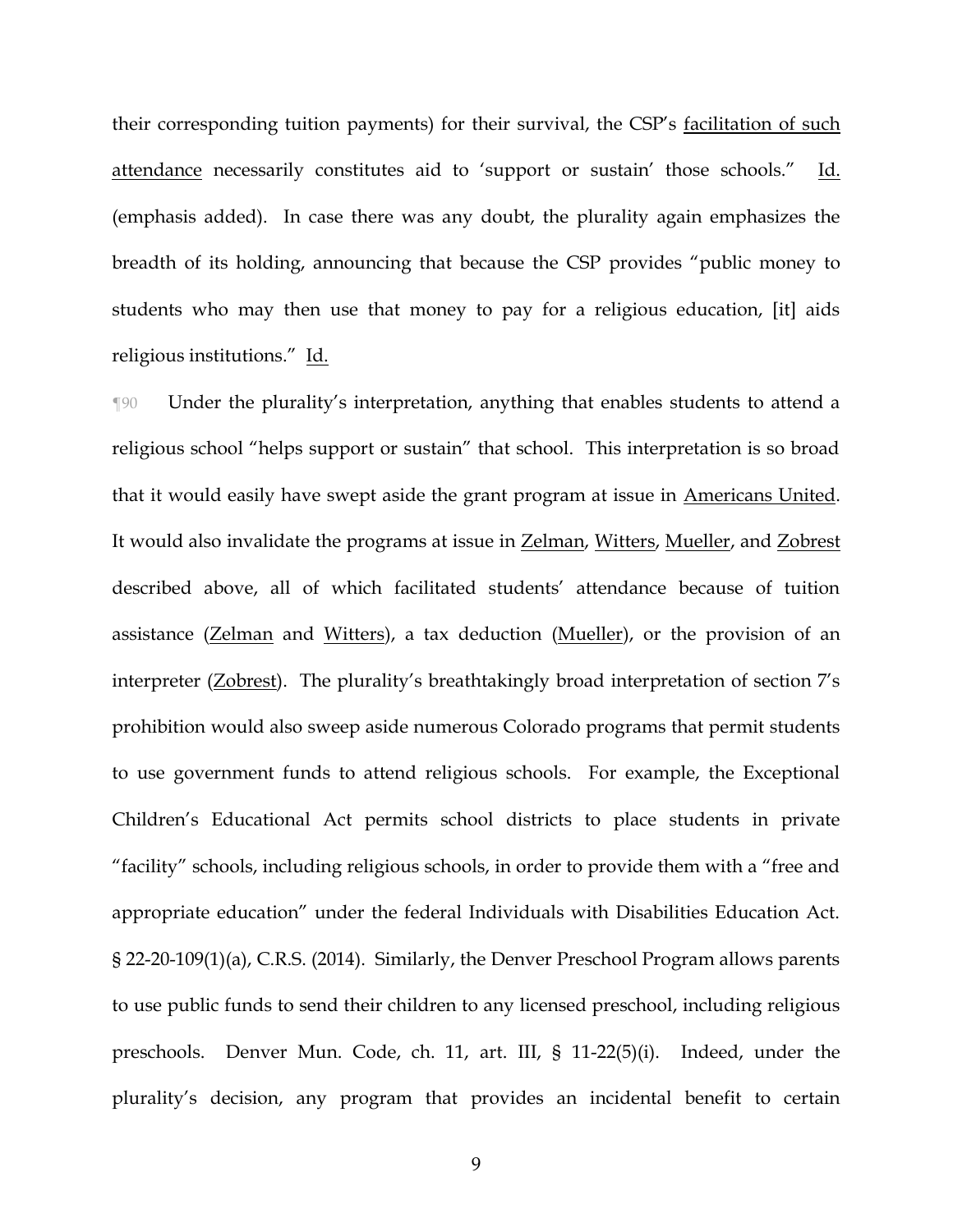schools—for example, programs for public infrastructure and safety—will be constitutionally suspect because the schools rely upon the services to operate. Cf. Freedom from Religion Found. Inc. v. Romer, 921 P.2d 84, 90 (Colo. App. 1996) (discussing an injunction enjoining government officials from permitting public facilities and funds to be used to facilitate papal visit).

¶91 The plurality refuses to contemplate the far-reaching implications of its interpretation and instead "chooses to focus [its] analysis solely on the CSP." Pl. op. ¶ 29 n.15. Yet the plurality's refusal to recognize such implications does not make those implications disappear. In the end, the CSP passes muster under section 7 because it is not an expenditure to help support or sustain certain schools. Instead, it is an expenditure to help support students, who may then choose to use the funds to attend those schools. No one, not even the plurality, disputes this is how the program operates. Pl. op. ¶ 28. I would affirm the court of appeals.

### **II.**

¶92 A more fundamental problem with the plurality's opinion is that it holds that because section 7 is enforceable on its "plain language," it need not consider whether the provision is in fact enforceable due to possible anti-Catholic animus.4 As developed above, I believe the plurality is wrong on the plain language. But even if it were right, it would then be obligated to consider whether the language could be enforced to strike

<sup>4</sup> Because I would uphold the CSP, I, like the majority of the court of appeals, would not need to reach this issue. Taxpayers for Public Education v. Douglas Cnty. Sch. Dist., 2013 COA 20,  $\sqrt{ }$  62,  $\sqrt{ }$  P.3d  $\sqrt{ }$ . But because I disagree with the plurality's treatment of the issue, I address it here.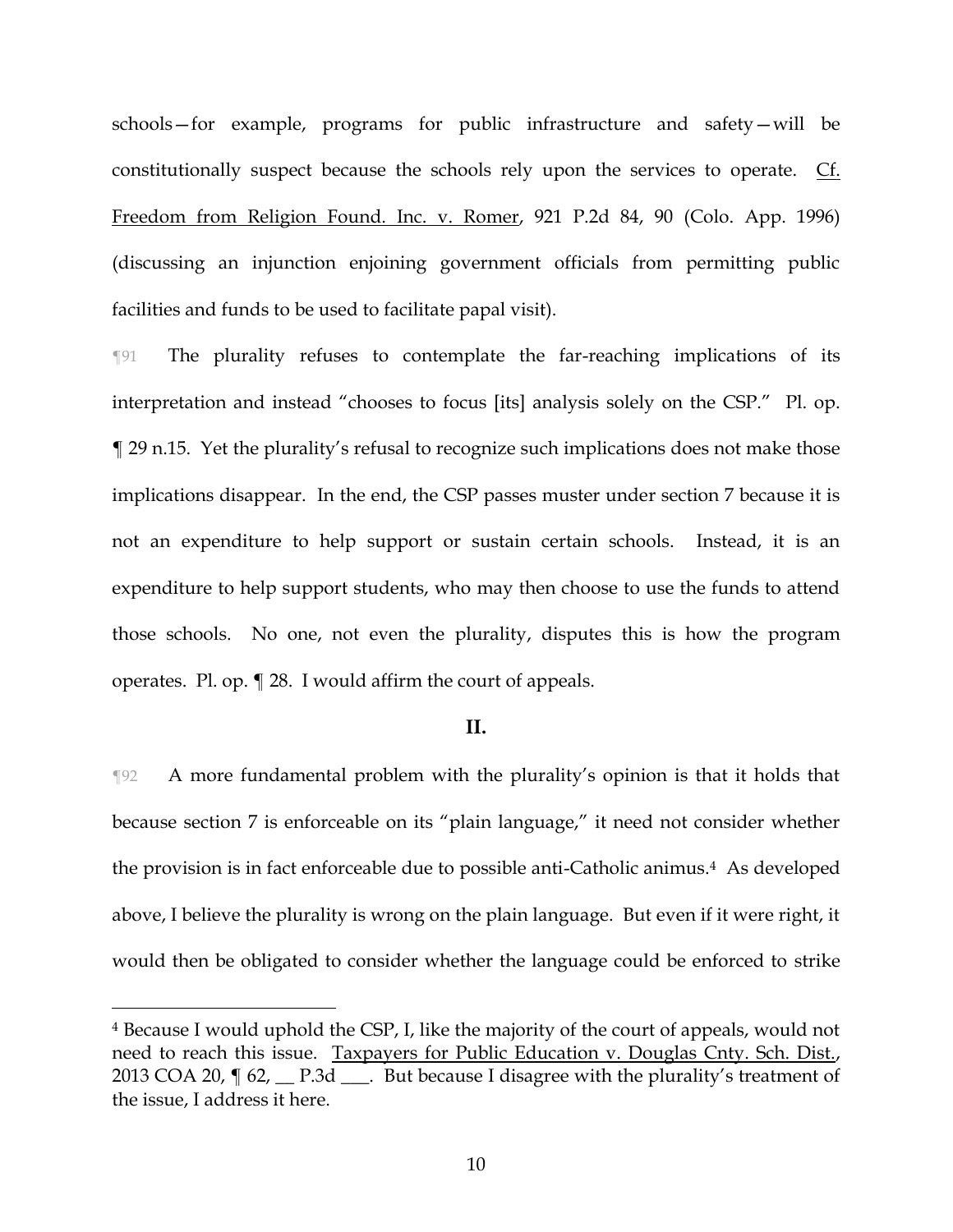down the CSP. In this case, the plurality simply sticks its head in the sand and hopes that because it cannot see the allegations of anti-Catholic bias, no one else will.

¶93 The plurality relies upon People v. Rodriguez, 112 P.3d 693, 696 (2005), for the proposition that constitutional provisions will be enforced "'as written' whenever their language is 'plain' and their meaning is 'clear.'" Pl. op. ¶ 32. But that statement cannot be taken in a vacuum; indeed, it must be read against the backdrop of federal constitutional law generally, which, under certain circumstances, may require a court to go behind the words of a statute or state constitutional provision. This is one of those circumstances.

¶94 The Supreme Court made this point clear in Lukumi, 508 U.S. 520, where it considered a challenge under the Free Exercise Clause<sup>5</sup> to city ordinances that banned the ritual sacrifice of animals. The City argued that the ordinances were neutral on their face and therefore immune from constitutional scrutiny. Id. at 534. The Court rejected this argument, holding instead that "[f]acial neutrality is not determinative" of a Free Exercise claim. Id. According to the Court, "[t]he Free Exercise Clause . . . extends beyond facial discrimination. . . . The [Clause] protects against government hostility which is masked, as well as overt." Id. The court concluded that "[t]he record in this case compels the conclusion that suppression of the central element of the Santeria worship service was the object of the ordinances." Id. Because the ordinances were not

<sup>5</sup> "Congress shall make no law . . . prohibiting the free exercise [of religion]." U.S. Const. amend. I.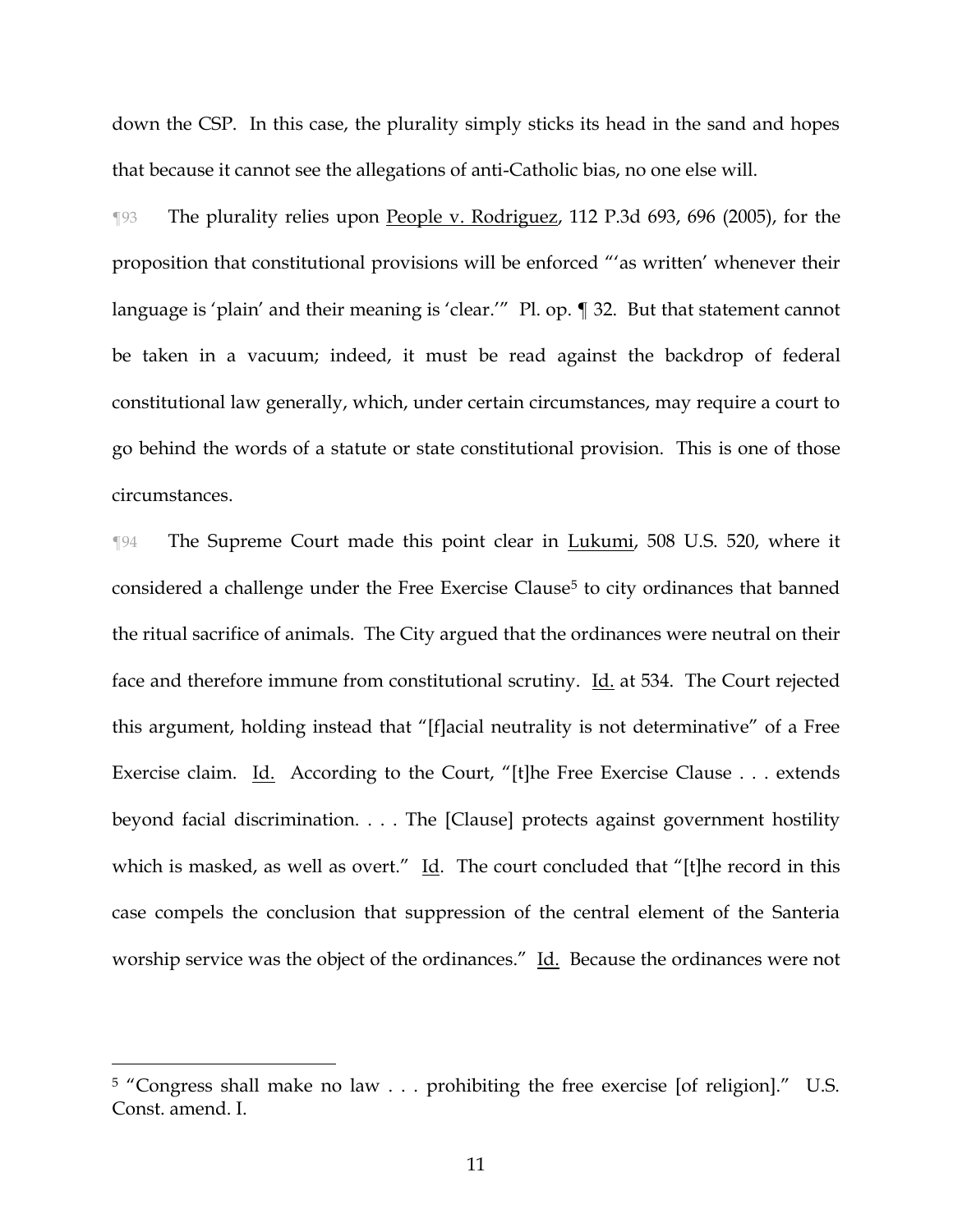neutral, the Court went on to consider whether they were narrowly tailored to advance a compelling state interest. The Court concluded that they were not. Id. at 546.

¶95 Under Lukumi, the plurality cannot begin and end its analysis with the conclusion that the plain language of section 7 is not discriminatory. In fact, the very case upon which the plurality relies for the proposition that states "may draw a tighter net around the conferral of [government] aid" to religion, pl. op. ¶ 46-Locke v. Davey—reinforces Lukumi's instruction that courts must look behind the text to discover any religious animus. 540 U.S. at 725. In Locke, which involved a Washington state scholarship program that excluded students pursuing a degree in theology, the Court concluded that "[f]ar from evincing the hostility toward religion which was manifest in Lukumi, we believe that the [Washington program] goes a long way toward including religion in its benefits." Id. at 724. The Court upheld the program against a free exercise challenge only after concluding that it could find nothing "that suggests animus toward religion." Id. at 725. The relevant point here is not the Court's conclusion on the matter but that it performed the inquiry in the first place.

¶96 Moreover, in this instance, the text of section 7 is not as neutral as the plurality would have it. As noted above, the text bars expenditures "to help support or sustain any school" that is "controlled by any church or sectarian denomination whatsoever." The plurality equates the term "sectarian" with the term "religious," concluding that "the two words are synonymous." Pl. op. ¶ 27. But even Black's Law Dictionary 1557 (10th ed. 2014), upon which the plurality relies for its conclusion, does not equate the two terms, suggesting that sectarian relates to "a particular religious sect." (emphasis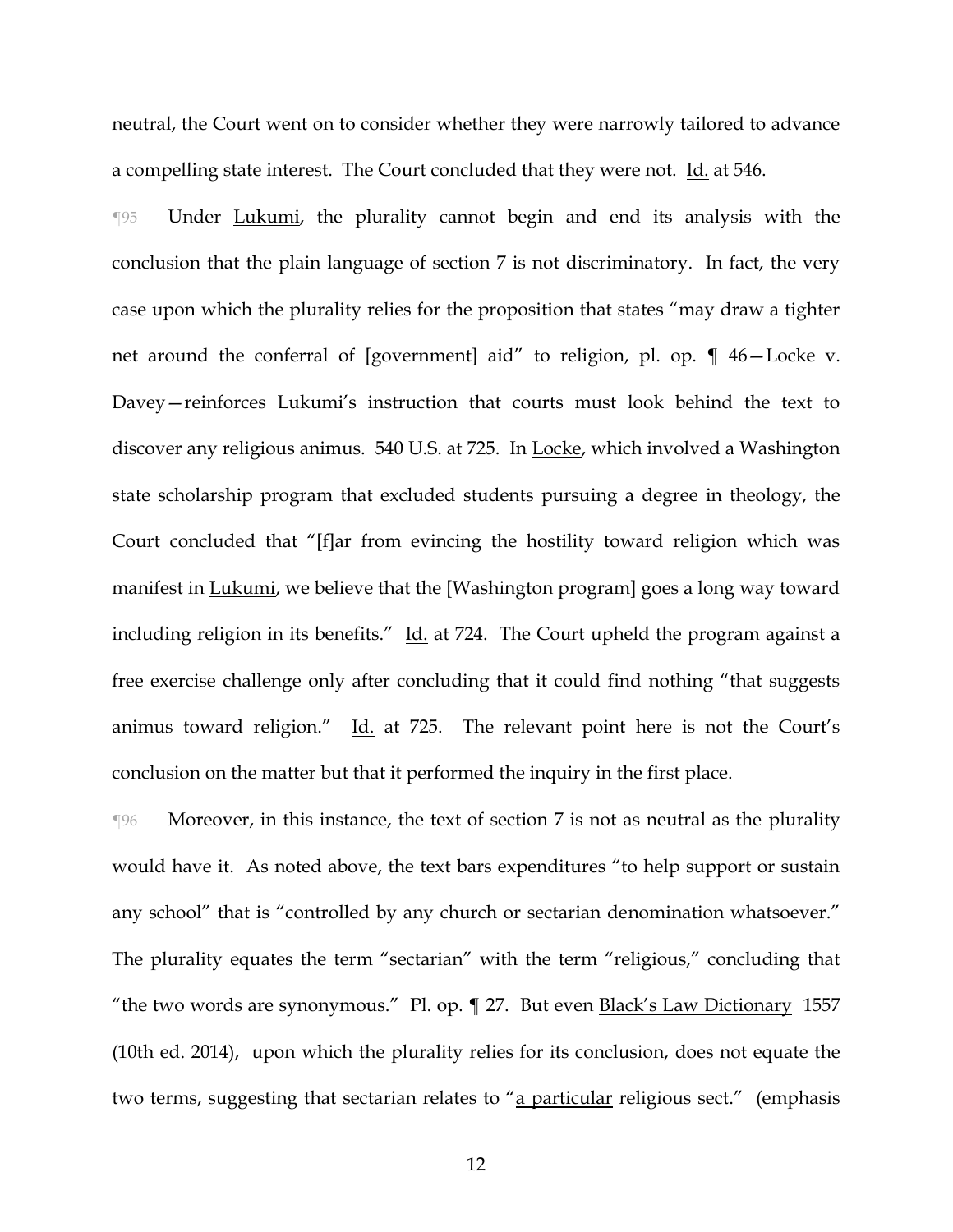added). In fact, in a 1927 case, this court upheld a school board rule requiring Bible reading in public schools against a section 7 challenge on the ground that such activity was not "sectarian"—that is, related to a particular sect. People ex rel. Vollmar v. Stanley, 255 P. 610, 615-16 (Colo. 1927) (stating that "[s]ectarian meant, to the members of the [Colorado constitutional] convention and to the electors who voted for and against the Constitution, 'pertaining to some one of the various religious sects,' and the purpose of said section 7 was to forestall public support of institutions controlled by such sects."), (overruled by Conrad v. City & Cnty. of Denver, 656 P.2d 662 (Colo. 1983)). See also Zelman, 536 U.S. at 721 (Breyer, J., dissenting) (stating that public schools were considered "nonsectarian" "which was usually understood to allow Bible reading and other Protestant observances"). In sum, contrary to the plurality's interpretation, the term "sectarian" refers to a particular religious sect, not to religion generally.

¶97 In Mitchell v. Helms, 530 U.S. 793, 828 (2000), a plurality of the Court referred to the "shameful pedigree" of anti-sectarian sentiment in the 1870's. According to the plurality:

Opposition to aid to "sectarian" schools acquired prominence in the 1870's with Congress' consideration (and near passage) of the Blaine Amendment, which would have amended the Constitution to bar any aid to sectarian institutions. Consideration of the amendment arose at a time of pervasive hostility to the Catholic Church and to Catholics in general, and it was an open secret that "sectarian" was code for "Catholic." See generally Green, The Blaine Amendment Reconsidered, 36 Am. J. Legal Hist. 38 (1992) (emphasis added).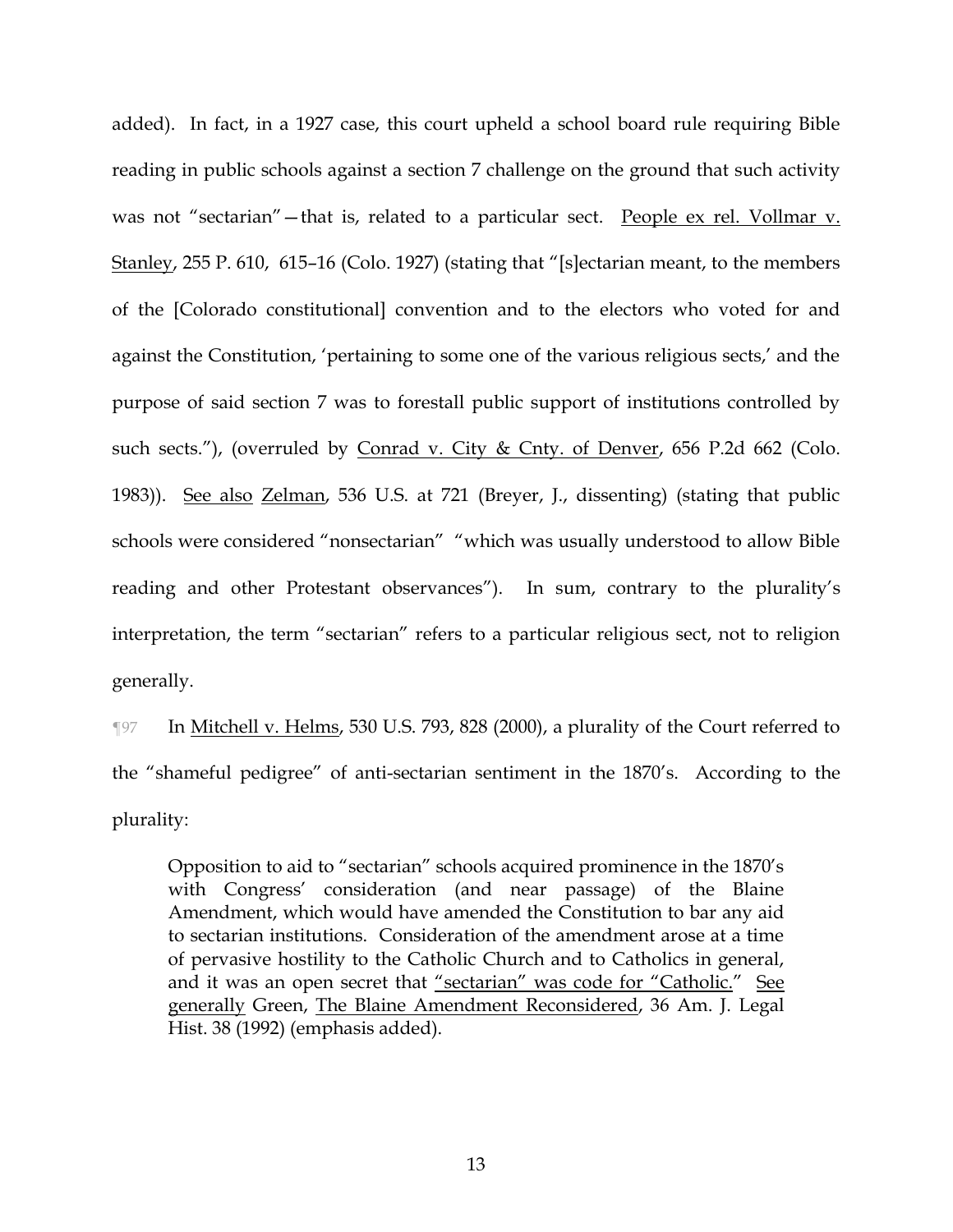Id. at 829. The plurality in this case "decline[s] to ascribe to [Mitchell] the force of law" because it is a plurality opinion. Pl. op.  $\P$  44 n.20. But this passage from Mitchell is not relevant to this case because it has "the force of law,"<sup>6</sup> as the plurality implies; it is relevant for its description of historical context. And while Justice O'Connor, in her separate opinion concurring in the judgment joined by Justice Breyer, objected to the plurality's reasoning in Mitchell, she lodged no objection to the plurality's historical description. 530 U.S. at 837 (O'Connor, J., concurring in the judgment). In fact, Justice Breyer, joined by Justices Stevens and Souter, recounted the same history in his dissent in Zelman. 536 U.S. at 717 (Breyer, J., dissenting). As Justice Breyer observed, anti-Catholic sentiment "played a significant role in creating a movement that sought to amend several state constitutions (often successfully), and to amend the United States Constitution (unsuccessfully) to make certain that government would not help pay for 'sectarian' (i.e., Catholic) schooling for children." 536 U.S. at 720 (Breyer, J., dissenting) (emphasis added).

¶98 Today's plurality is nothing less than adamant about its refusal to consider the possibility of anti-Catholic animus, accusing intervenor-respondents of injecting into the litigation "little more than a Trojan horse inviting [the court] to rule on the actual legitimacy of section 7." Pl. op. ¶ 30 n.16. But this is no Trojan horse. The intervenor-respondents presented expert testimony on the question before the trial court. The trial court found the evidence and argument "unpersuasive." The issue was

<sup>6</sup> "While not a binding precedent, [a plurality opinion] should obviously be the point of reference for further discussion of the issue." Texas v. Brown, 460 U.S. 730, 737 (1983).